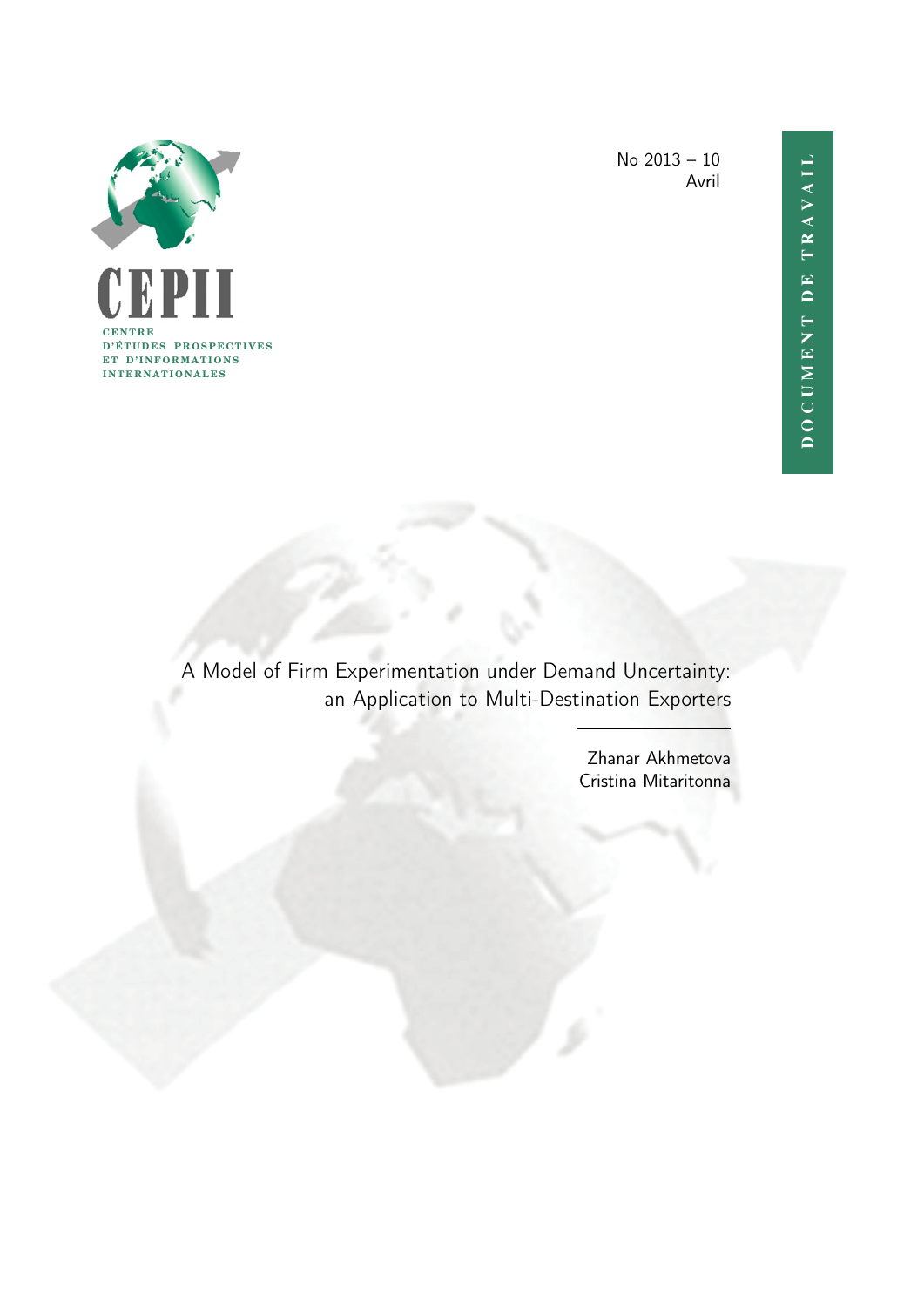# TABLE OF CONTENTS

|                                                                                                                                         | 3              |
|-----------------------------------------------------------------------------------------------------------------------------------------|----------------|
|                                                                                                                                         | $\overline{4}$ |
|                                                                                                                                         | 6              |
|                                                                                                                                         | 9              |
|                                                                                                                                         | 11             |
|                                                                                                                                         | 11             |
|                                                                                                                                         | 11             |
|                                                                                                                                         | 13             |
|                                                                                                                                         | 14             |
|                                                                                                                                         | 16             |
|                                                                                                                                         | 17             |
|                                                                                                                                         | 19             |
|                                                                                                                                         | 19             |
|                                                                                                                                         | 20             |
|                                                                                                                                         | 26             |
|                                                                                                                                         | 27             |
|                                                                                                                                         | 35             |
|                                                                                                                                         | 38             |
| 5.1. Interpreting the assumptions about the demand signals of the firms                                                                 | 38             |
|                                                                                                                                         | 38             |
|                                                                                                                                         | 43             |
| 5.4. Comparing the problem of Stage 1 with that of Moscarini and Smith (2001)                                                           | 44             |
|                                                                                                                                         | 47             |
| 5.6. Showing that an estimate of the sunk entry cost $F$ is higher when fitting the ex-                                                 |                |
| perimentation model than when fitting an alternative model to the same dataset.                                                         | 51             |
|                                                                                                                                         | 51             |
| 5.8. Estimating TFP (total factor productivity)                                                                                         | 53             |
| 5.9. Showing that a shift in profits results in a proportional shift in estimated costs                                                 | 56             |
|                                                                                                                                         | 58             |
| 5.11. Estimating $\Theta_2 \equiv \{M, G, F, \delta, \sigma_N, m_p\}$ , given estimates of $\bar{\mu}, \sigma_x, p_0$ and beliefs $p$ . | 58             |
| 5.12. Evaluating the number of new exporters in counterfactual exercises                                                                | 61             |
|                                                                                                                                         | 63             |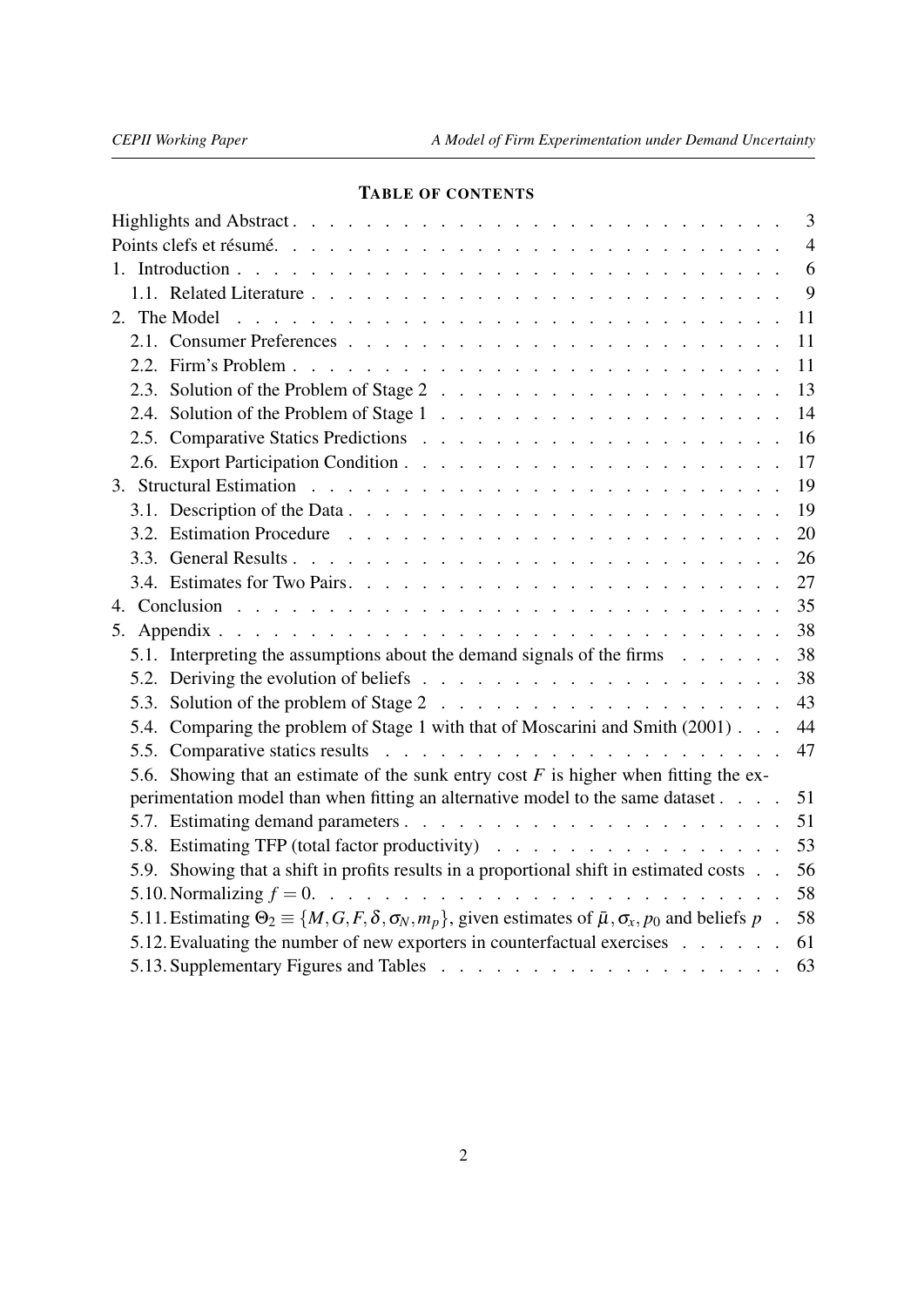<span id="page-2-0"></span>

# A MODEL OF FIRM EXPERIMENTATION UNDER DEMAND UNCERTAINTY: AN APPLICATION TO MULTI-DESTINATION EXPORTERS

Zhanar Akhmetova Cristina Mitaritonna

# **HIGHLIGHTS**

- Demand uncertainty about the profitability of exporting in a new market modifies the firm theory: the ability to test a market before full-scale entry makes the decision for the firm an optimal control problem.
- This new model is estimated (Bayesian technics) using French firm-level export data.
- $\blacksquare$  The estimated sunk cost is higher than in Melitz (2003).
- On the policy side, cutting testing costs is better than cutting sunk entry cost to promote exports.

# **ABSTRACT**

Firm level data exhibits that new exporters tend to start small, a large fraction of these drops out by the second year of exporting, and the survivors expand rapidly. To take into account this stylized fact, we propose a theory of firm behavior that assumes demand uncertainty about the profitability of exporting in a new market. The firm can postpone paying the sunk cost of full-scale entry and test the market by observing individual sales to a few consumers. The firm optimally chooses the experimentation intensity, as well as the exit/entry policy. Applying Bayesian econometric techniques, we structurally estimate the model using French firm-level export data. A given geographical regions is viewed as a target market, and countries within the region as consumers. The estimate of the sunk cost is higher than in a model where the sunk cost cannot be postponed, like Melitz (2003). We also perform counterfactual simulations (exchange rate, sunk cost and experimentation cost).

*JEL Classification*: D21, D83, F14, C11, C33.

*Keywords*: Demand Uncertainty, Optimal Experimentation, Heterogeneous Producers, New Exporter Dynamics, Structural Estimations, Bayesian Methods.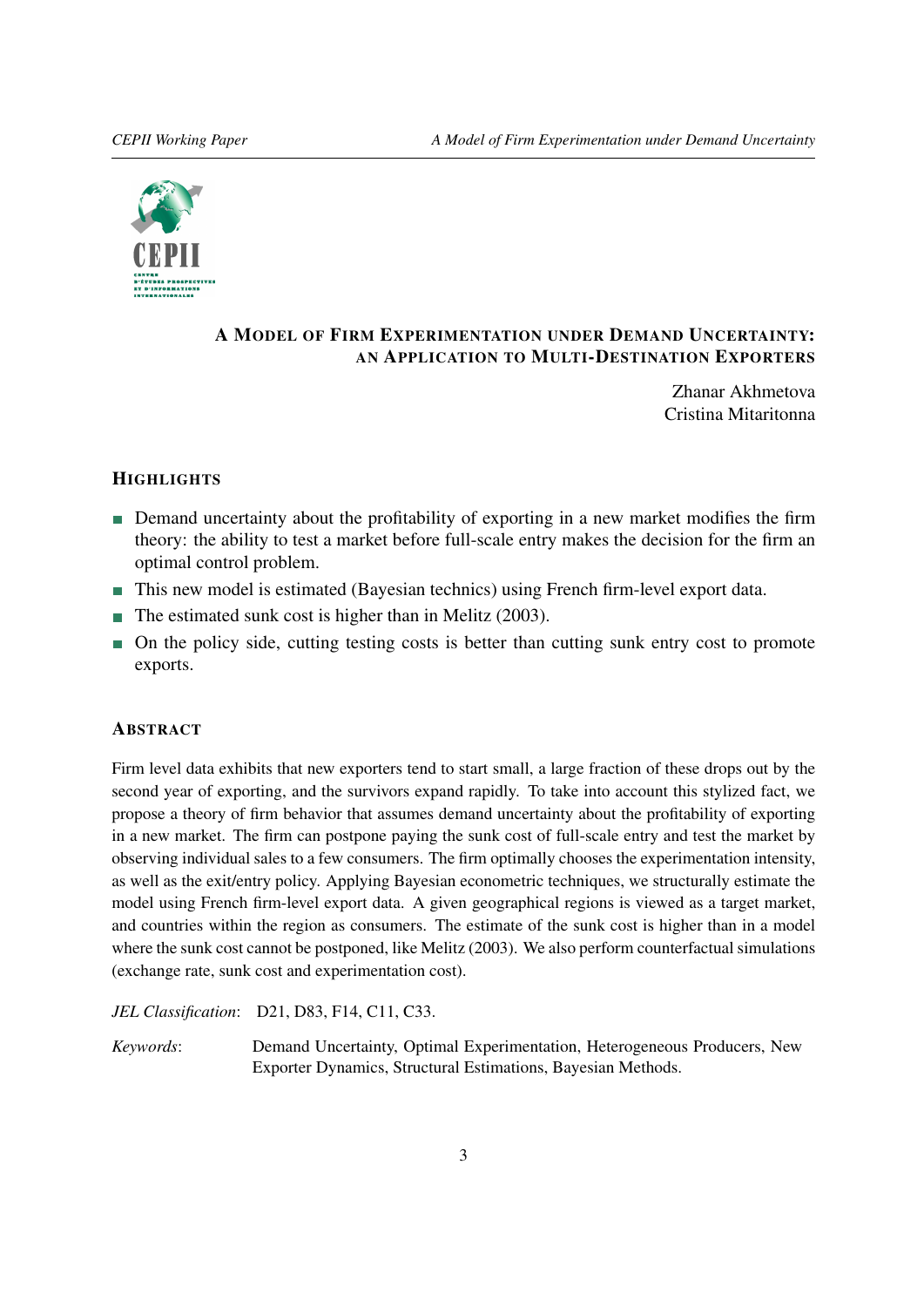<span id="page-3-0"></span>

# A MODEL OF FIRM EXPERIMENTATION UNDER DEMAND UNCERTAINTY: AN APPLICATION TO MULTI-DESTINATION EXPORTERS

Zhanar Akhmetova Cristina Mitaritonna

## POINTS CLEFS

- L'incertitude sur la taille du marchés d'exportations modifie la théorie du comportement des firmes: celle-ci pouvant expérimenter à petite échelle le marché avant de payer le coût fixe de la chaîne logistique et marketing, la décision d'exporter devient un choix optimal d'expérimentation.
- Ce nouveau modèle est estimé (technique bayésienne) sur données de firmes françaises.
- La prise en compte de l'expérimentation conduit à une estimation du coût d'entrée plus élevé que Melitz (2003).
- Pour accroître le volume d'exportations, les politiques réduisant le coût d'expérimentation sont plus efficaces que celles réduisant le coût d'entrée.

# RÉSUMÉ

Les données de firmes à l'exportation montrent que les nouveaux entrants sur un marché extérieur commencent modestement, qu'une grande proportion de firmes cessent dès la deuxième année et que celles qui persistent accroissent rapidement leurs volumes exportés. Pour prendre en compte ces faits stylisés, nous proposons une nouvelle modélisation des décisions d'une firme faisant face à une incertitude sur le potentiel de marché. Une firme peut décider d'expérimenter à petite échelle un marché et décider sur cette base si elle paye le coût fixe d'une entrée à grande échelle. Elle décide de façon optimale l'intensité de l'expérimentation ainsi que sa durée puis seulement si elle rentre pour de bon sur le marché. Nous précédons à une estimation bayésienne de ce nouveau modèle sur données de firmes françaises : une région du monde est considérée comme un marché cible, les pays de la région en étant des consommateurs. Les coûts d'entrée sont plus importants lorsque le comportement d'apprentissage est pris en compte dans l'estimation que dans le modèle de Melitz (2003) ou un modèle de *passive learning* avec coût convexe. Nous simulons des changements structurels de l'économie (taux de change, coût d'expérimentation, coût d'entrée).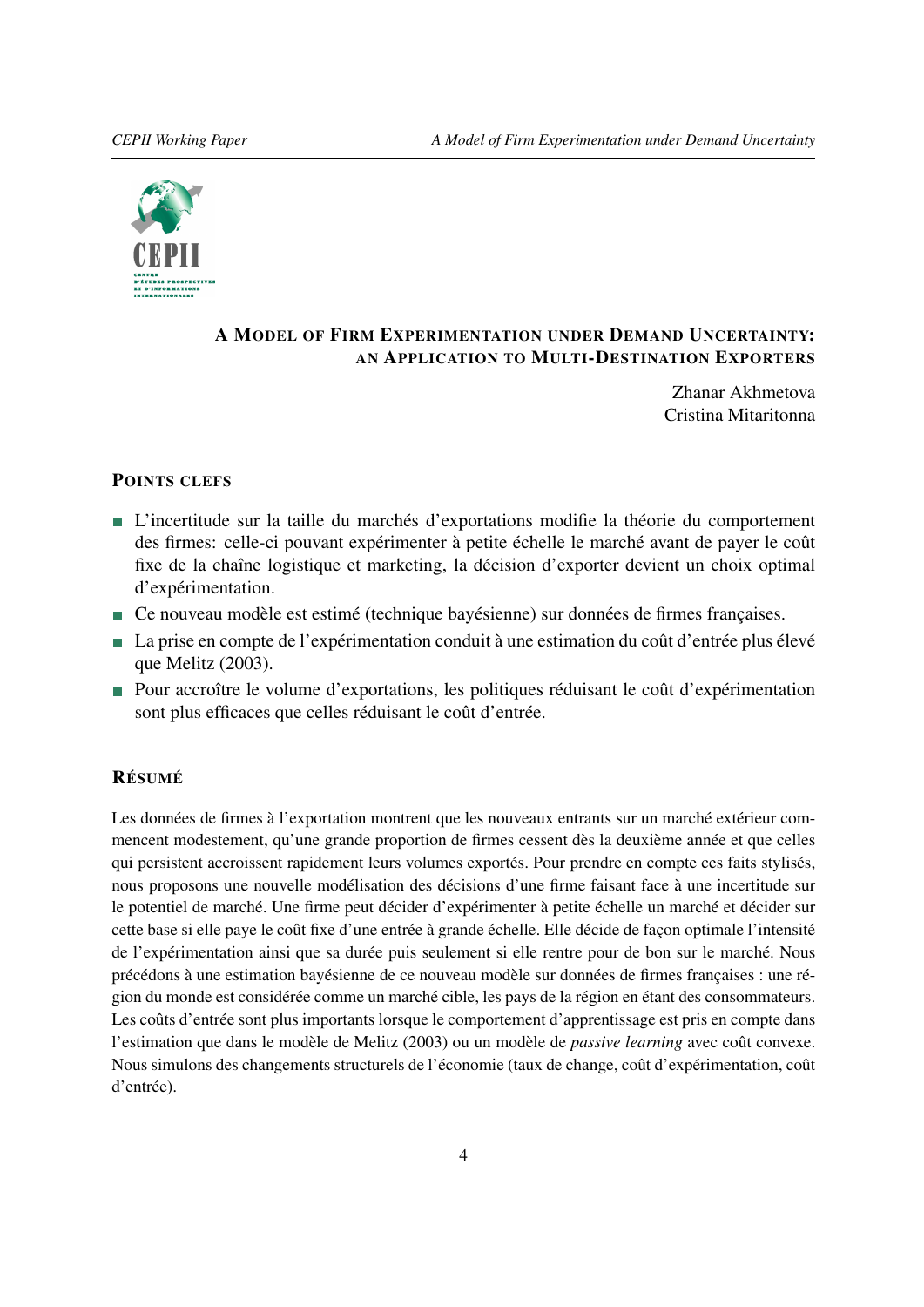*Classification JEL* : D21, D83, F14, C11, C33.

*Mots clés* : Incertitude sur la demande, Expérimentation optimale, Producteurs hétérogènes, Dynamique de nouveaux exportateurs, Estimations structurelles, Méthodes bayésiennes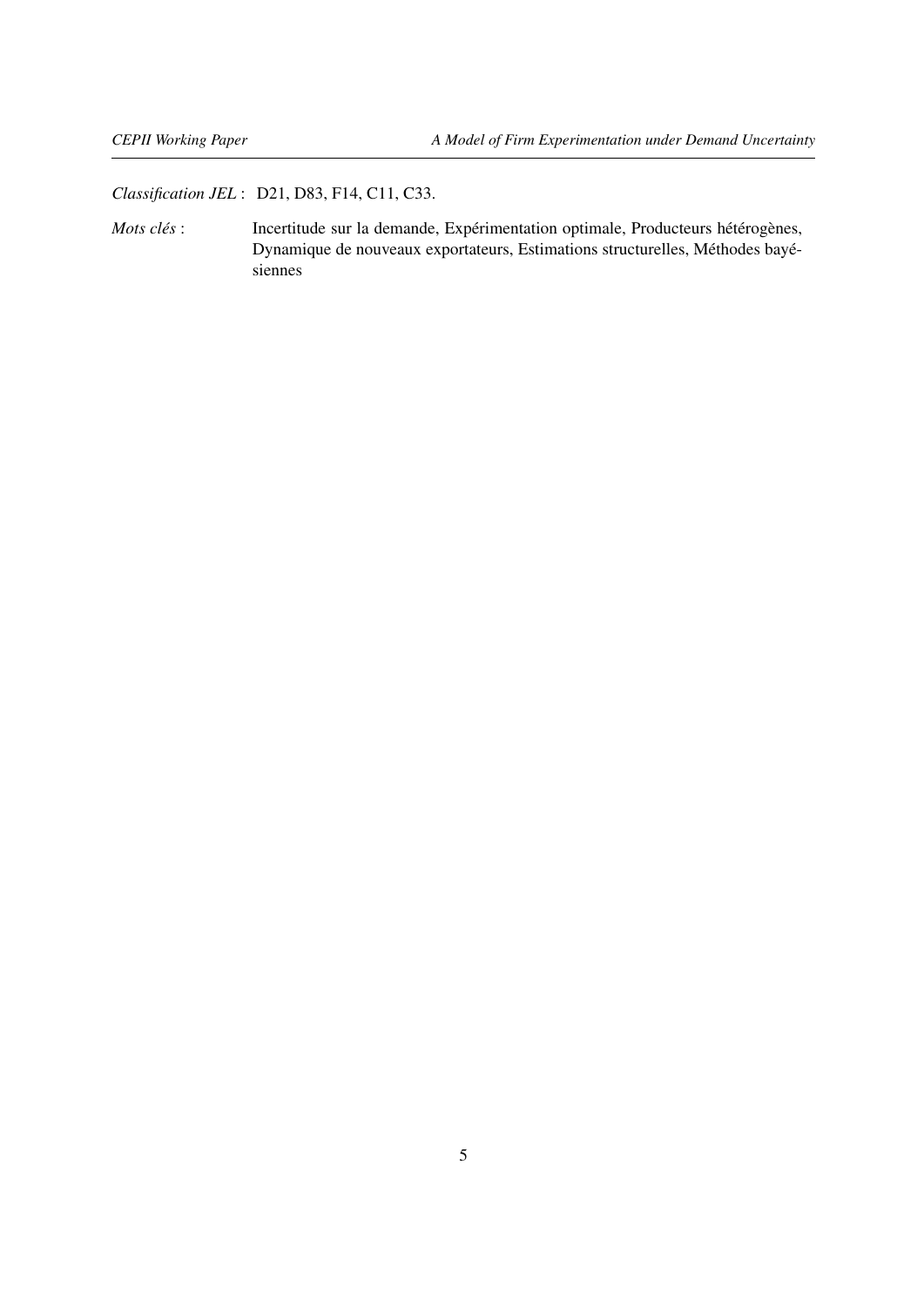# A MODEL OF FIRM EXPERIMENTATION UNDER DEMAND UNCERTAINTY: AN APPLICATION TO MULTI-DESTINATION EXPORTERS<sup>[1](#page-5-1)</sup>

Zhanar Akhmetova [∗](#page-5-2) Cristina Mitaritonna [†](#page-5-3)

# <span id="page-5-0"></span>1. INTRODUCTION

Recently available firm-level export data has provided crucial insights into the dynamic behavior of individual exporters. In particular, we observe that new exporters in a given market exhibit patterns that cannot be explained by standard models. As documented by [Eaton, Eslava, Krizan,](#page-35-1) [Kugler and Tybout](#page-35-1) [\(2007\)](#page-35-1) and [Ruhl and Willis](#page-36-0) [\(2009\)](#page-36-0) for Colombian firms, new exporters tend to start small, a large fraction of these drop out by the second year of exporting, and the survivors expand rapidly. This is demonstrated in Figure [1](#page-6-0) for French exporters. On the horizontal axis we measure the date since first exports by a firm of an individual 8-digit-code product to an individual country, where we treat as new exporters all firms who did not export in 1995, the first year in our dataset, but did so later. On the vertical axis in the first panel we measure the quantity of the 8-digit-code product, scaled down by the firm's quantity exported in the first year, and averaged over all firms exporting at that date, conditional on surviving in the market for at least 7 years.<sup>[2](#page-5-4)</sup> The general upward trend in these normalized quantities reveals an expansion in firm exports relative to initial volumes, as the firm exporting age increases. In the second panel, we show the high exit rate of firms in the second year of exporting, and a drop in exit rate afterwards.

We can also examine these dynamics by studying the number of countries that firms export to. Exporting to one destination can provide information about demand in other, similar, destinations. Consider Figure [2,](#page-6-1) panel 1, where we follow the exports by French firms of beauty or make-up preparations (4-digit code 3304) to the EU (the first fifteen members, excluding France) between 1995 and 2005. The horizontal axis measures the date since first exports to

<span id="page-5-1"></span><sup>&</sup>lt;sup>1</sup>We thank Marc Melitz, Pinelopi Goldberg, Stephen Redding, Gene Grossman, Esteban Rossi-Hansberg, Oleg Itskhoki, Jan De Loecker, Christopher Sims, Bo Honore, Lionel Fontagne for comments and suggestions, as well as seminar participants at Princeton University, CEPII, UNSW, among others, and the organizers and conference participants of Forum for Research on Empirical International Trade (F.R.E.I.T.) in Slovenia and Japan. This research was financially supported with grants and fellowships from Princeton University, CEPII, and UNSW. Authors are responsible for possible errors and omissions.

<span id="page-5-2"></span><sup>∗</sup>Department of Economics, Australian School of Business. z.akhmetova@unsw.edu.au.

<span id="page-5-4"></span><span id="page-5-3"></span><sup>†</sup>Centre d'Etudes Prospectives et d'Informations Internationales (CEPII). cristina.mitaritonna@cepii.fr

 $2$ This way, we make sure that the expansion in the average is not purely due to the selection effect - less productive and smaller firms exiting in the first few years.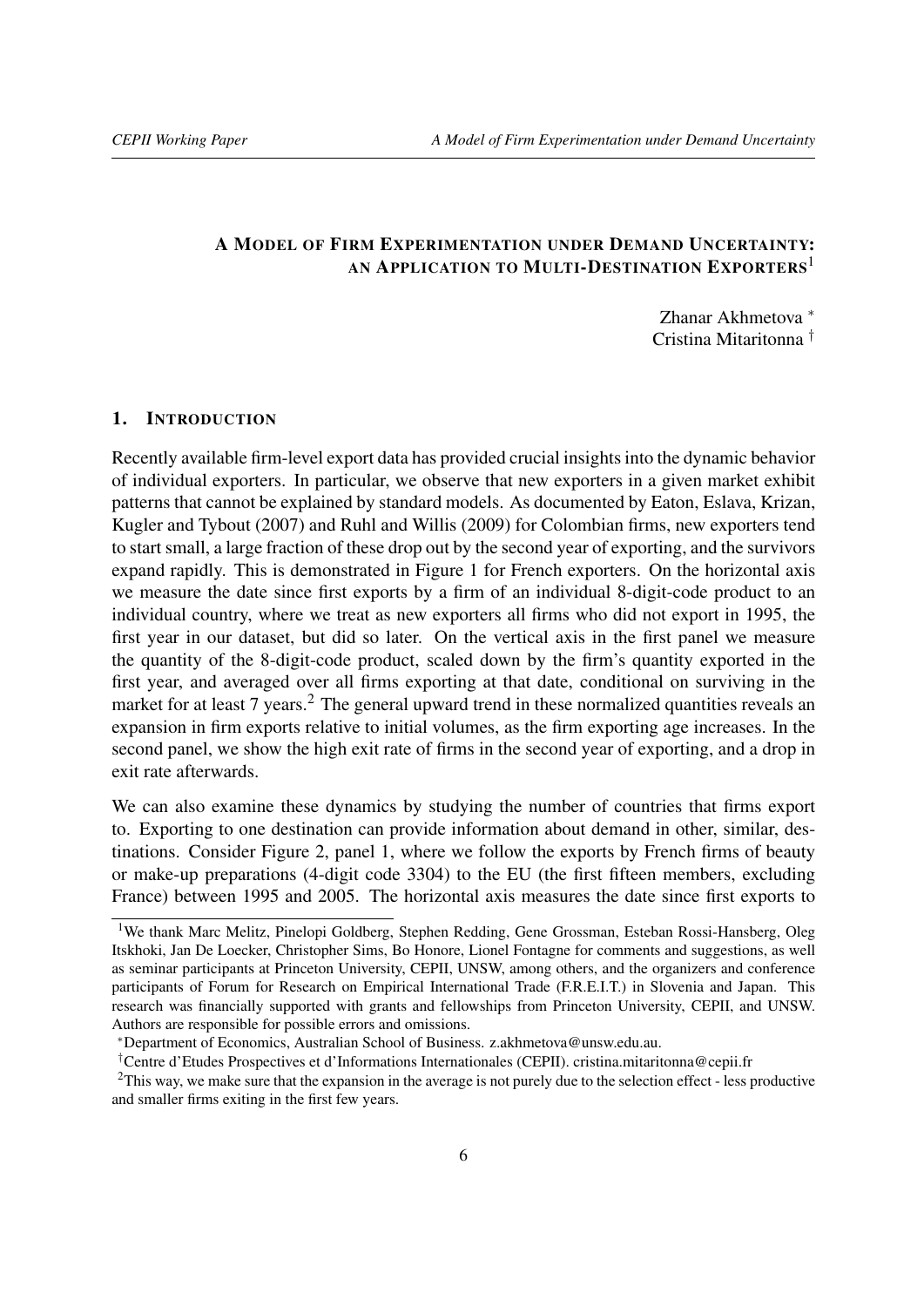<span id="page-6-0"></span>

Figure 1 – First panel: ratio of export quantity (by 8-digit-code-product-country pair) to the initial export quantity of the firm, averaged over all new exporters, that stayed in the market for at least 7 years. Second panel: exit rate of new exporters. Consumer non-durable goods.

this region, and the vertical axis - the number of export destinations within this region, averaged over all firms exporting at that date. $3$  In panel 2, we study the exports of footwear with outer soles of rubber, plastics, leather or composition leather and uppers of leather (4-digit code 6403) to the region of Eastern Europe, broadly defined. In both graphs, the average grows over time and reaches a stable level by date 8.

<span id="page-6-1"></span>

Figure 2 – First panel: exports by French firms of beauty or make-up preparations to the first fifteen members of the EU, excluding France. Second panel: exports by French firms of footwear with outer soles of rubber, plastics, leather or composition leather and uppers of leather to Eastern Europe.

This empirical evidence suggests that firms start small in a foreign market when they are unsure of their profitability there, in order to collect more information about the market. The firm then either expands or quits the market, depending on the observed export performance. This would explain the high initial exit rate of new exporters and its decrease in later years, and the gradual

<span id="page-6-2"></span><sup>&</sup>lt;sup>3</sup>The dots show the average over all firms exporting at that date, while the solid line tracks the average over all exporters that survived for at least 7 years in the market.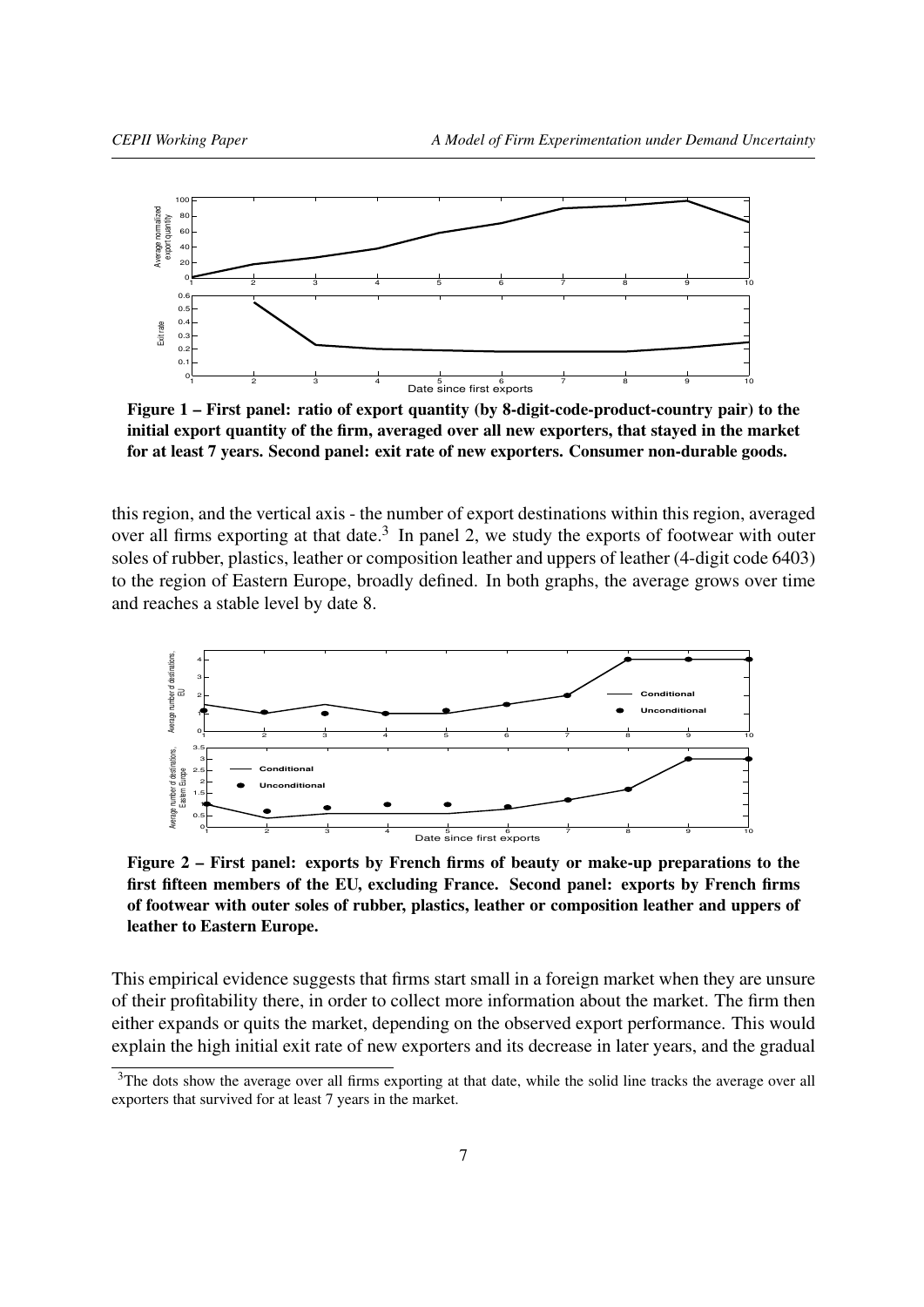expansion in exports of successful new exporters. Moreover, Figure [2](#page-6-1) indicates that there may be an optimal scale that firms switch to, once they finish learning and decide to stay in the market.

We propose a theory of firm behavior that assumes demand uncertainty in a foreign market, where the firm is uncertain about a demand shift parameter that affects its profitability. There is a large sunk entry cost one needs to incur to access the entire market [\(Melitz](#page-35-2) [\(2003\)](#page-35-2); [Bernard,](#page-35-3) [Jensen, Redding and Schott](#page-35-3) [\(2007\)](#page-35-3); [Das, Roberts and Tybout](#page-35-4) [\(2007\)](#page-35-4)). The firm can postpone its full-scale entry and instead access a few consumers in the foreign market at a certain variable cost, called testing cost. The sales to individual consumers serve as noisy signals about the demand parameter, and the firm uses this information to update its beliefs about demand. Based on these beliefs, the firm decides whether it should incur the sunk entry cost to access the entire market (full-scale entry, or simply entry in what follows), quit the market, or keep experimenting, and if so, how many consumers to access. One can think of the sunk cost as the cost of establishing a distribution and marketing network in the foreign market and signing long term shipping contracts, and of the testing costs as the costs of accessing a few consumers by temporarily hiring marketing agencies in the foreign country and locating temporary shipping services.[4](#page-7-0) A consumer can be viewed as an individual, a household, a retail store, a city, a state/province, or a country.<sup>[5](#page-7-1)</sup> We will apply our model to a setting where the firm views a geographical region as a target market, and countries within the region - as individual consumers. We carry out a structural estimation of the model, using French firm-level export data and applying Bayesian techniques. These estimates can be used to evaluate the duration of experimentation and total entry costs, i.e. the sum of testing costs and sunk entry costs, incurred by new exporters. We carry out simulation exercises, that highlight the new dynamics generated in this model. If currency appreciates temporarily in only one country within a region, exports to other countries within the same region will also increase, unlike in a standard model. Cutting testing costs is not equivalent to cutting the sunk entry cost in terms of the effect on export volumes. Lower testing costs will lead to better selection of high-demand producers into full-scale exporting, and higher total export volumes. Thus, cutting testing costs is a better way of achieving higher export volumes, than cutting the sunk entry cost, ceteris paribus.

In general, recognizing the experimentation stage is important for the correct prediction of the effects of policies aimed at increasing exports. Any shock will not have an immediate impact in

<span id="page-7-0"></span><sup>4</sup>We need to assume that the discounted cost of accessing the entire market using the testing technology forever is higher than the sunk cost of entry. This assumption is plausible, since temporary, short-term arrangements with distributors, shipping and marketing agencies are likely to be more expensive on average than long-term arrangements or in-house services dedicated to the exporting activity. This is supported by [Klompmaker, Hughes](#page-35-5) [and Haley](#page-35-5) [\(1976\)](#page-35-5), who mention various direct and indirect costs of test marketing, and in particular, 'higher media expenses because of low volumes, ..., and higher trade allowances to obtain distribution'.

<span id="page-7-1"></span><sup>&</sup>lt;sup>5</sup>For example, Heineken test marketed Heineken Premium Light in Phoenix, Dallas, Providence, and Tampa in 2005, before launching it nationally in 2006. US companies often start exporting in the maquiladora area in Mexico and later expand to the rest of Mexico, if successful. Austria serves as a testing ground for cell phone companies looking to export to German-speaking countries.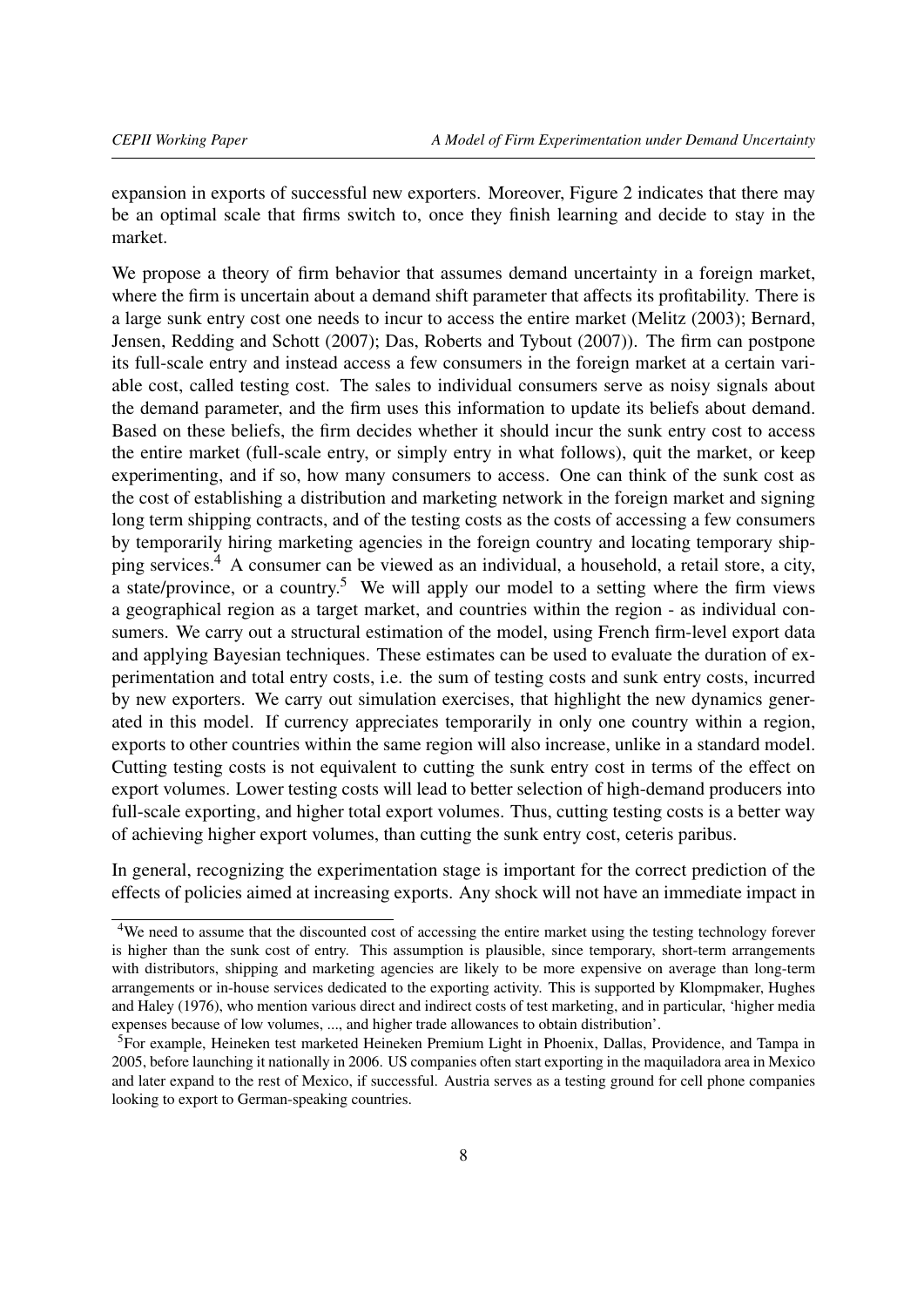the form of full-scale exports by new exporters. Instead, a transition period during which some firms will learn about demand should be expected. The duration and intensity of this learning stage is moreover determined endogenously - by the firm and market characteristics, and is a random variable, affected by the draws of demand signals that the firm obtains. Similarly, the total entry cost - which here would be the sum of total testing costs and the (one-time) sunk cost of entry, is endogenous and random. Our model helps evaluate these costs, using structural estimates.

We also show that the estimate of the sunk entry cost will be higher when fitting our model to the data than when fitting an alternative model (e.g. [Melitz](#page-35-2) [\(2003\)](#page-35-2)), where the sunk entry cost cannot be postponed. Suppose we have a dataset of firms, such that the firms with productivity below some level are not exporting and the rest are exporting. The usual way one infers the magnitude of the sunk entry cost from such a dataset is locating the lowest productivity exporter and calculating the value from exporting for this firm. This value should then be exactly equal to the sunk entry cost, so that this firm is indifferent between exporting and not exporting. In our case, the lowest productivity exporter has not incurred the sunk entry cost and is instead only testing the market. We know for sure that their expected value from exporting is lower than the sunk entry cost. Thus, the standard estimate of the sunk entry cost will be too low. This is proven rigorously in what follows.

## <span id="page-8-0"></span>1.1. Related Literature

Test marketing is an activity well-documented in the marketing literature, but there are few formal models. [Hitsch](#page-35-6) [\(2006\)](#page-35-6) builds a model of test marketing, where the firm launching a new product and uncertain about its demand has to choose an optimal exit and advertising policy. In that model, advertising is positively related to expected demand (through expected higher profits), but the level of advertising does not affect the precision or speed of learning.

There is a burgeoning literature on the issues of new exporters, market penetration and learning under demand uncertainty. In [Arkolakis](#page-35-7) [\(2010\)](#page-35-7), the firm may access a few consumers, rather than the entire market, through a marketing technology, so that the cost of entry is no longer 'fixed', but is endogenously determined. We borrow the assumption of diminishing returns to marketing from his paper. Several works have addressed the issue of firm learning about profitability in a foreign market. [Horstmann and Markusen](#page-35-8) [\(1996\)](#page-35-8) study the choice by a multinational firm to service a new foreign market through direct investment or contracting with a local sales agent, when facing uncertainty in demand. In [Rauch and Watson](#page-36-1) [\(2003\)](#page-36-1), a firm decides whether to learn about the quality of a supplier in a new destination by placing a small order or to invest in a big order right away. In this multi-period model, the firm can choose the (costly) probability with which supplier's quality will be perfectly revealed in the next period. In [Eaton, Eslava, Krizan, Kugler and Tybout](#page-35-9) [\(2008\)](#page-35-9), there is uncertainty about the foreign demand for a firm's product. In each period, a firm chooses search intensity, which determines the probability with which a new encounter with a buyer will occur. When the encounter takes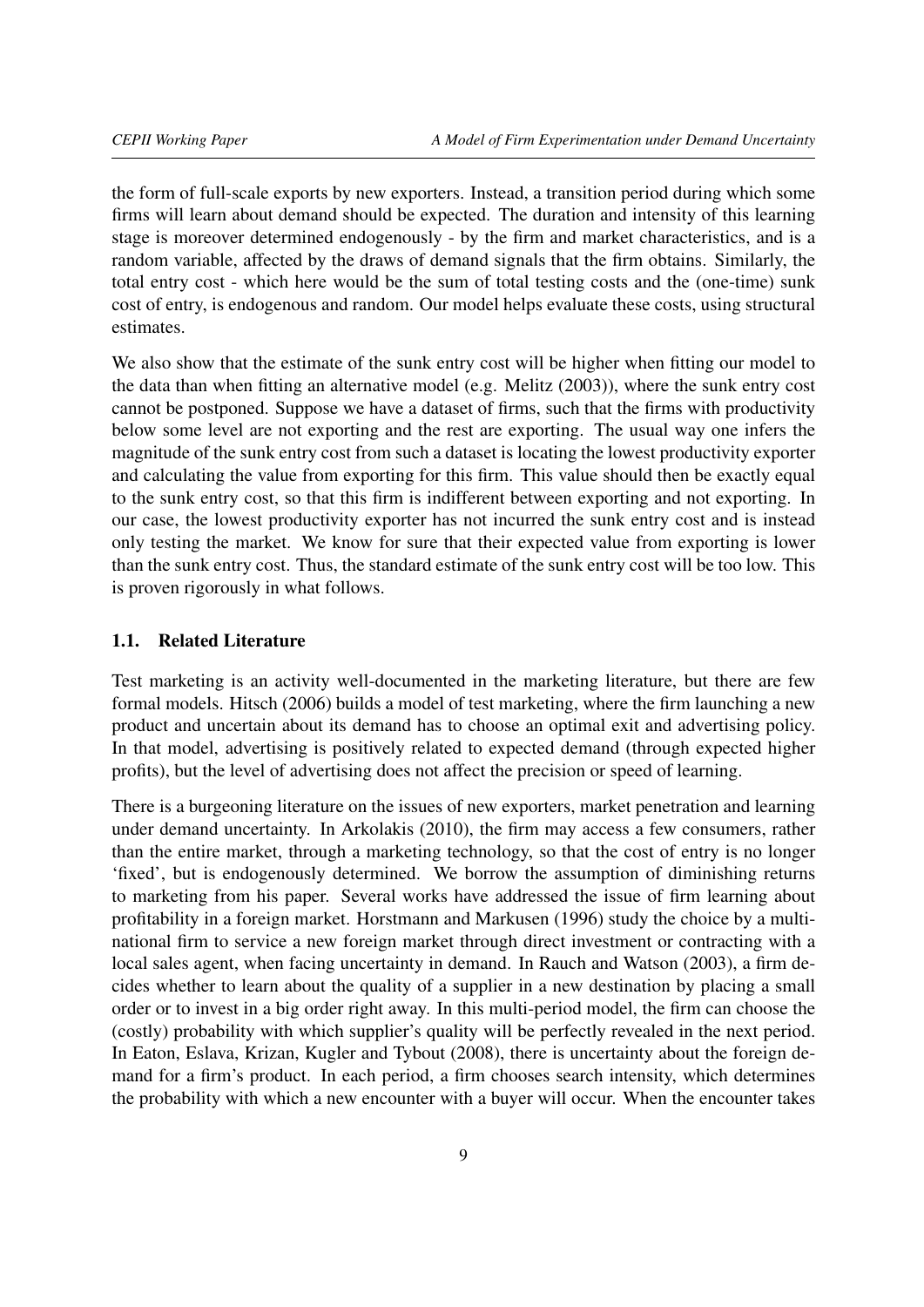place, it is either a success or a failure, and the firm updates its beliefs about the probability of success in the foreign market. Thus, similarly to [Rauch and Watson](#page-36-1) [\(2003\)](#page-36-1), the firm chooses the probability with which the signal arrives, but not the precision of this signal. In [Freund and](#page-35-10) [Pierola](#page-35-10) [\(2010\)](#page-35-10), the firm is uncertain about the periodic overhead cost of exporting, which it can learn perfectly once it exports. There is a sunk cost of entry that the firm has to pay once it decides to stay in the market, but it can first export a small quantity (a predetermined fraction of the total sales) for a smaller cost (a predetermined fraction of the actual sunk cost), to learn the periodic overhead exporting cost and make the ultimate decision to stay or not. [Segura-Cayuela](#page-36-2) [and Vilarrubia](#page-36-2) [\(2008\)](#page-36-2) provide a model of informational spillovers, where in equilibrium the most productive firms pay the sunk entry cost and enter the market first, learn the value of periodic fixed exporting costs there, and through the decision to stay in the market or exit indirectly help other firms update their beliefs about exporting costs.

Several papers deal with exports by firms to multiple destinations and provide support to the empirical application in this paper. In the two-period model of [Albornoz, Pardo, Corcos and](#page-35-11) [Ornelas](#page-35-11) [\(2012\)](#page-35-11), the firm can export to two destinations, in each of which it faces a sunk cost of entry and uncertainty in demand, as well as unit trade costs. Once the firm exports to a market, it learns its demand there immediately and with complete precision. Due to correlation in demand and differences in unit trade costs across destinations, optimal sequential entry strategy is generated, where the firm enters one market first, and enters the other market only if successful in the former. [Nguyen](#page-35-12) [\(2012\)](#page-35-12) also introduces demand uncertainty, in domestic and foreign markets, and imperfect positive correlation among the demand parameters across markets. The firm can learn about demand in a destination with complete precision once it sells there for at least one period. There are periodic fixed costs of selling, so the firm will exit a market, if the demand there is too low to cover that cost. While differences in trade costs and market sizes can produce sequential entry patterns, as in [Albornoz, Pardo, Corcos and Ornelas](#page-35-11) [\(2012\)](#page-35-11), delayed exporting to some destinations can be optimal even with symmetric countries.

Our model has a few distinct features. There is a sunk cost of entry that can be postponed due to the availability of a testing technology. This technology allows the firm to observe sales to individual consumers with some measurement error. The firm updates its beliefs based on the average of these observations. The higher the sample size, the lower the variance of the sample average, and the higher the speed of learning. The firm realizes the effect the number of consumers has on the precision of information and sets experimentation intensity (number of consumers accessed) accordingly. We call this active learning, as opposed to passive learning, - the recognition by the firm of the information value of exporting and the ability to speed up the learning process by increasing experimentation intensity. As a result, the firm has to choose both optimal stopping time and experimentation intensity in every period while testing the market. The rest of the paper is organized as follows. Section 2 presents and solves the model. Section 3 describes the structural estimation and discusses the results and simulations. Section 4 concludes. Detailed derivations, proofs and estimation steps, as well as a few graphs, can be found in the Appendix.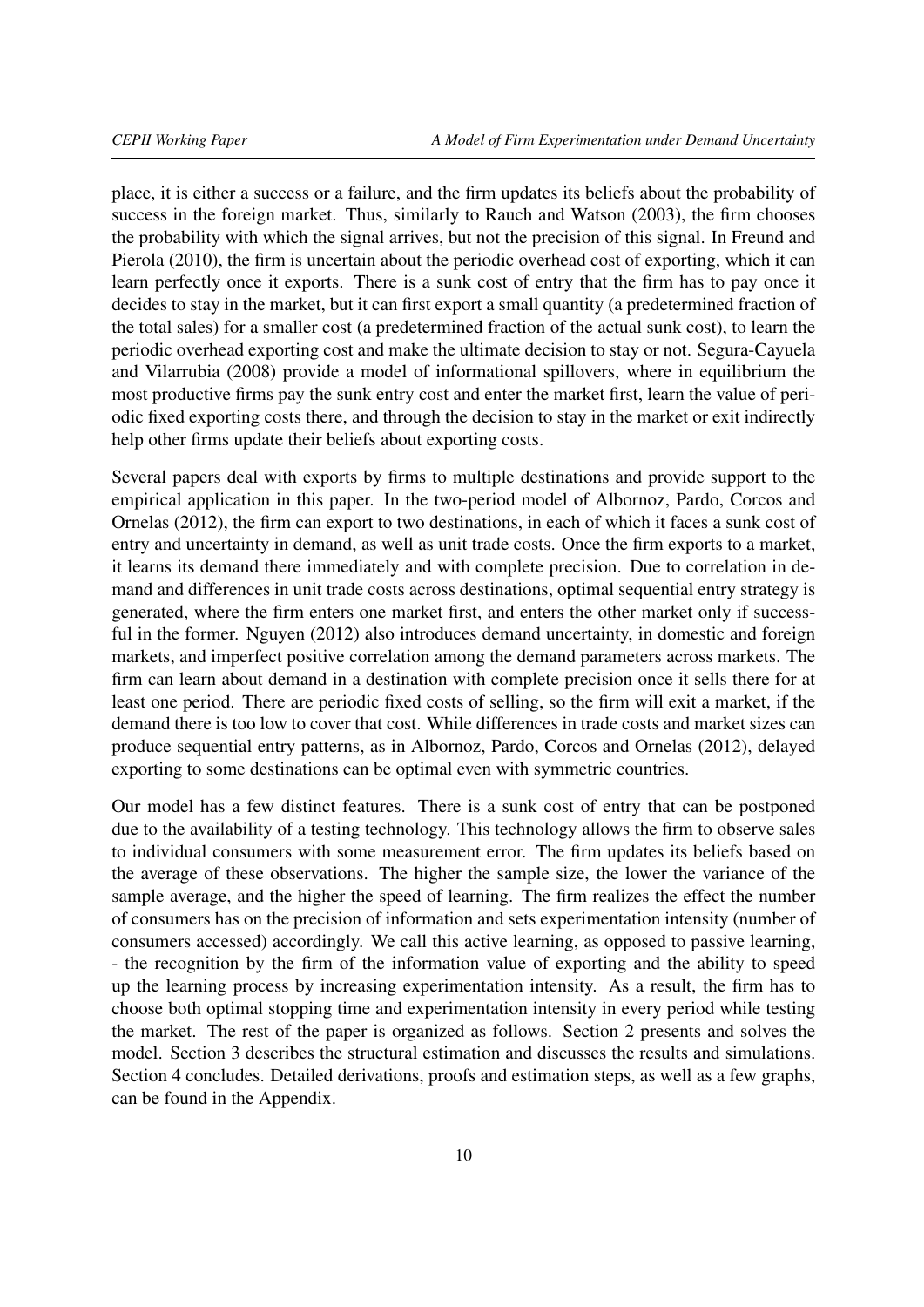#### <span id="page-10-0"></span>2. THE MODEL

#### <span id="page-10-1"></span>2.1. Consumer Preferences

We study the optimal behavior of firms at Home wishing to sell in the Foreign market. There are *M* consumers in the Foreign market, where  $M \in \mathbb{Z}^+$ . For any foreign consumer *k*, utility from consuming quantities  $q_{jt}^k$  at time *t* is given by

$$
U_t^k = \left[ \int_j ((e^{\mu_j})^{\frac{1}{\varepsilon}} (q_{jt}^k)^{\frac{\varepsilon-1}{\varepsilon}} dj \right]^{\frac{\varepsilon}{\varepsilon-1}},
$$

where *j* denotes varieties,  $\varepsilon > 1$  is the elasticity of substitution, and  $\mu_j$  is the variety-specific demand shift parameter. Utility-maximizing quantity demanded of a variety *j* is given by

$$
q_{jt}^k = Q_t^k e^{\mu_j} \left[ \frac{h_{jt}}{P_t} \right]^{-\varepsilon} = e^{\mu_j} y_t (h_{jt})^{-\varepsilon} (P_t)^{\varepsilon - 1},
$$

where  $h_{jt}$  is the price of variety *j*,  $P_t$  is the aggregate price index for the differentiated good,  $P_t$  $[\int_j e^{\mu_j}(h_{jt})^{1-\epsilon}d_j]^{1-\epsilon}$ ,  $y_t$  is the total income of consumer *k*, assumed equal across consumers, and  $Q_t^k$  is the total consumption of the differentiated good by consumer *k* (so that  $Q_t^k P_t = y_t$ , i.e.  $Q_t^k = Q_t \equiv \frac{y_t}{P_t}$  $\frac{y_t}{P_t}$ ,∀*k*).

### <span id="page-10-2"></span>2.2. Firm's Problem

Each firm produces one variety. We index firms with *j*, so that firm *j* produces variety *j*. Firm *j* draws  $\mu_j$  from a distribution, where  $\mu_j = \bar{\mu}$  with probability  $p_0$ , and  $\mu$  with probability  $1 - p_0$ .  $\mu_j$  is the same across all consumers for a given *j*, and  $\bar{\mu}, \mu, p_0$  are known to the firm, but  $\mu_j$  is not. Once  $\mu_j$  is drawn for a given firm and variety  $j$ , it is fixed over time.

Labor is the only factor of production, with the constant marginal cost of producing any variety of the differentiated good given by the ratio of wages,  $w_t$ , and productivity,  $\phi_{jt}$ . Gross profits from selling to a single consumer at any time *t* are given by

$$
\pi_{jt}^k = q_{jt}^k h_{jt} - q_{jt}^k \frac{w_t}{\phi_{jt}} = e^{\mu_j} y_t (h_{jt})^{-\varepsilon} (P_t)^{\varepsilon-1} (h_{jt} - \frac{w_t}{\phi_{jt}}).
$$

To maximize these profits, the firm sets the price as a constant mark-up over the marginal cost:

$$
h_{jt} = \frac{\varepsilon}{\varepsilon - 1} \frac{w_t}{\phi_{jt}},
$$

where  $\phi_{it}$  is the productivity of firm *j*.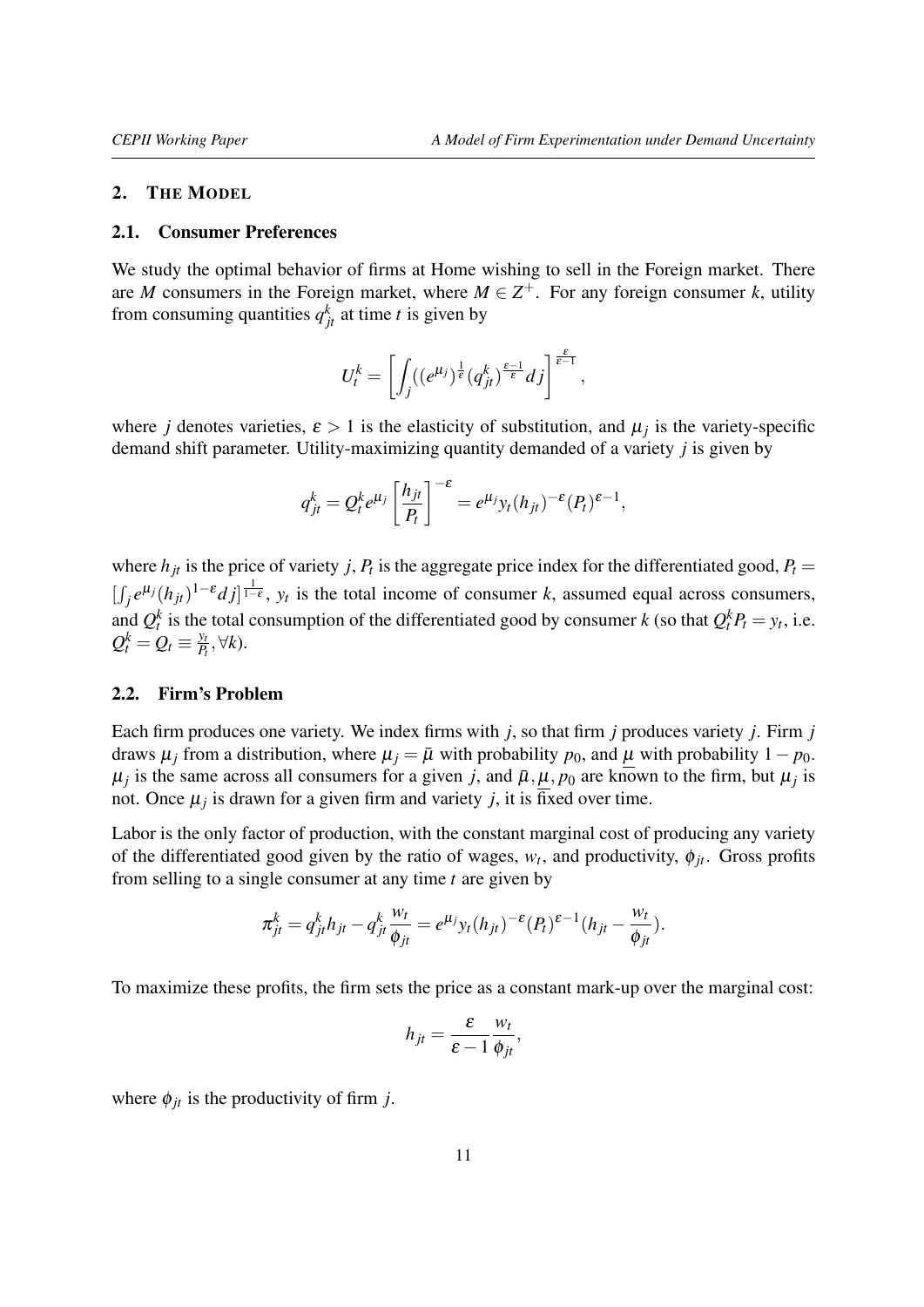The firm does not observe the precise values of quantities sold, i.e. it does not observe the precise value of  $\mu$ . Instead, it observes the following for an individual consumer indexed by  $k$ :

$$
X_{jt}^k \equiv \int_0^t \ln\left(\frac{q_{js}^k}{y(h_j)^{-\epsilon}P^{\epsilon-1}}\right) ds + \sigma_x W_{jt}^k = \int_0^t \mu_j ds + \sigma_x W_{jt}^k,
$$

so that

$$
dX_{jt}^k = \mu_j dt + \sigma_x dW_{jt}^k,
$$

where  $W_{jt}^k$  is a Wiener process,  $\sigma_x$  is a constant known to the firm. It is shown in Appendix [5.1](#page-37-1) that the discrete-time analog of this assumption would be the case of the firm observing the log-quantities exported per consumer with some observation noise:

$$
\widetilde{\ln q_{jt}^k} \equiv \ln q_{jt}^k + \sigma_x \eta_{jt}^k,
$$

where  $\eta_{jt}^k \sim \text{iid } N(0,1)$ , so that  $\sigma_x$  is the standard error of the observation noise. The firm can update its beliefs about  $\mu_j$  from these observations. More precisely, as is shown in Ap-pendix [5.2,](#page-37-2) upon sampling  $n_{jt}$  consumers and observing  $n_{jt}$  values of  $dX_{jt}^k$ , and the sample average  $\overline{dX_{jt}} \equiv \frac{\sum_{k=1}^{n_{jt}} dX_{jt}^{k}}{n_{jt}}$ , the firm updates its beliefs according to:

$$
dp_{jt} = p_{jt}(1 - p_{jt}) \frac{\bar{\mu} - \mu}{\sigma_x} \sqrt{n_{jt}} d\tilde{W}_{jt} \equiv p_{jt}(1 - p_{jt}) \chi \sqrt{n_{jt}} d\tilde{W}_{jt},
$$
\n(1)

where  $p_{jt}$  is the belief on the part of the firm that  $\mu_j = \bar{\mu}$ , given all information up to time *t*:

<span id="page-11-1"></span><span id="page-11-0"></span>
$$
p_{jt} \equiv Prob[\mu_j = \bar{\mu}|I_t],
$$

 $\chi \equiv \frac{\bar{\mu} - \mu}{\sigma_{\rm m}}$  $\frac{\mu}{\sigma_x}$  is the signal-to-noise ratio, and

$$
d\tilde{W}_{jt} \equiv \frac{\sqrt{n_{jt}}}{\sigma_x} \left[ \frac{\sum_{k=1}^{n_{jt}} dX_{jt}^k}{n_{jt}} - (p_{jt}\bar{\mu} + (1 - p_{jt})\underline{\mu})dt \right]
$$
  

$$
\equiv \frac{\sqrt{n_{jt}}}{\sigma_x} [\overline{dX_{jt}} - (p_{jt}\bar{\mu} + (1 - p_{jt})\underline{\mu})dt],
$$
 (2)

where  $\tilde{W}_{jt}$  is an observation-adapted Wiener innovation process, that is, it follows a standard Wiener process relative to the information at time *t*.

As can be seen from [\(2\)](#page-11-0), when the firm observes a sample average  $\overline{dX_{it}}$  higher than its expected value at time t,  $(p_{jt}\bar{\mu} + (1-p_{jt})\mu)dt$ , it updates its beliefs upwards  $(dp_{jt} > 0$ ), and downwards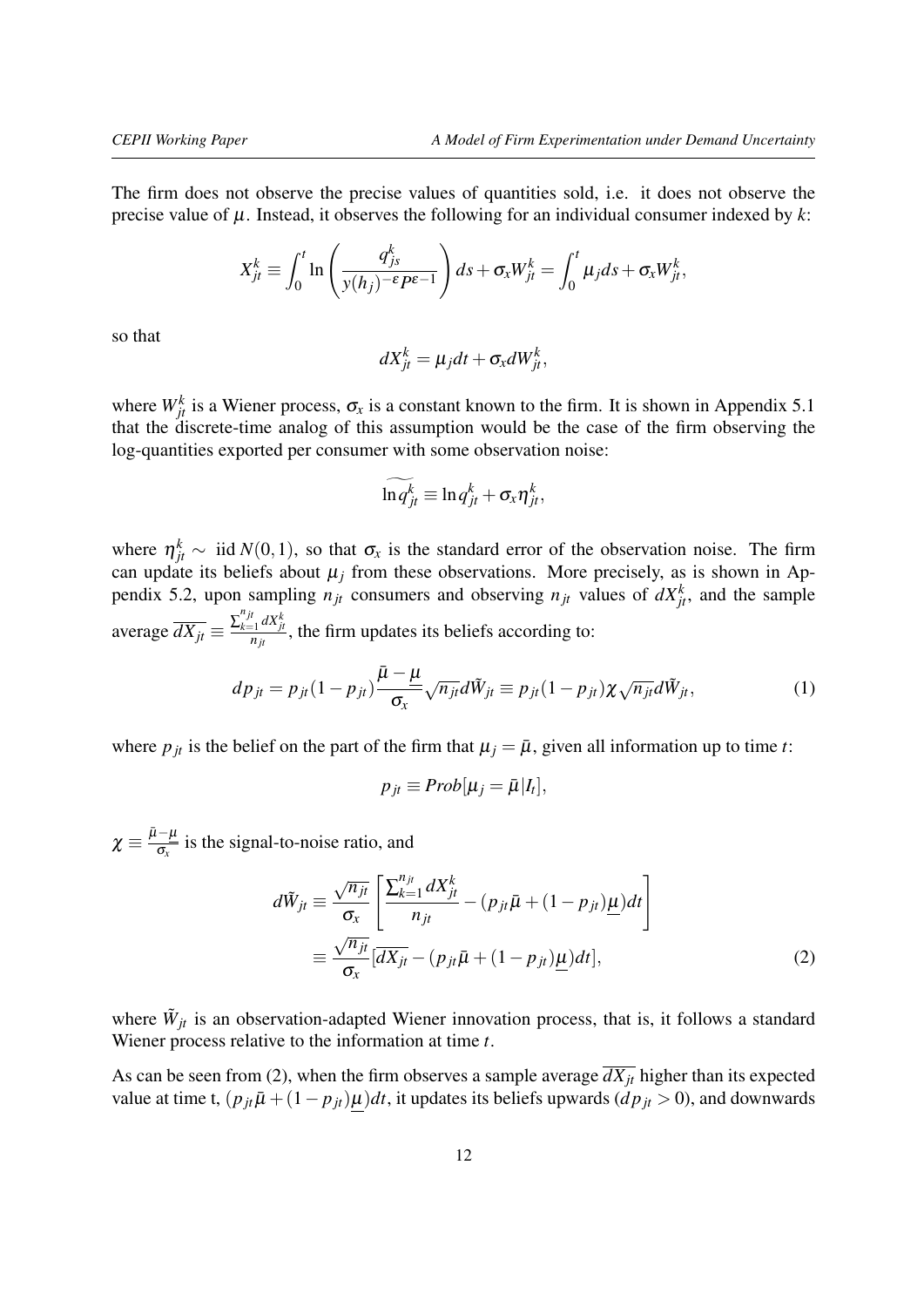otherwise. The firm weighs this signal (the difference between the observed average and the expected average) by the signal-to-noise ratio,  $\chi$ , and by the sample size  $n_{it}$ . The higher the signal-to-noise ratio and the higher the sample size, the more weight the firm puts on the new signal. The larger the number of consumers sampled, the faster the firm learns the true value of µ*j* .

The firm has to choose the optimal number of consumers accessed subject to the following exporting cost structure: there are two distribution and marketing technologies available. The first technology has zero or negligible sunk costs, but the cost of selling to *n* consumers is convex in *n*:  $c(n)$  is continuous, strictly increasing and convex. The second technology has a linear in *n* cost function,  $\tilde{c}(n) = fn$ , but to use this technology, the firm has to pay the sunk cost *F*, which could reflect expenditures on building own distribution and retail centres, and upfront costs of long-term contracts with shipping and marketing agencies. It is intuitive and is discussed in section 2.3 that once the firm possesses the linear cost technology, it will export to the entire market. The present value of the cost of selling to the entire market of size *M* using the testing technology forever is assumed to be higher than that using the linear technology:  $\frac{c(M)}{r}$  >  $F + \frac{Mf}{r}$  $\frac{q_1}{r}$ . Thus, the firm will find it optimal to eventually pay the sunk cost *F* and utilise the linear cost technology, conditional on staying in the market. Before it does so, however, it may wish to learn more about demand by employing the testing technology. The firm's decision-making timeline is shown in Figure [3.](#page-13-1)

We solve the dynamic problem of the firm using backward induction. In what follows, we carry out a partial equilibrium analysis where all aggregate variables and firm's productivity take their steady-state values. Thus, the expected gross profits from selling to a single consumer *k*, with respect to the information at time *t*, are given by:

$$
E[\pi_j^k|p_t] = E\left[e^{\mu_j}y\frac{1}{\varepsilon - 1}\left[\frac{\varepsilon}{\varepsilon - 1}\right]^{-\varepsilon}\left[\frac{\phi_j}{w}\right]^{\varepsilon - 1}P^{\varepsilon - 1}|p_{jt}\right]
$$
  
=  $D\phi_j^{\varepsilon - 1}[p_{jt}e^{\bar{\mu}} + (1 - p_{jt})e^{\mu}],$ 

where we substitute all variables with their steady state values, and  $D \equiv y \frac{1}{\epsilon_0}$  $\frac{1}{\varepsilon-1}\left[\frac{\varepsilon}{\varepsilon-1}\right]^{-\varepsilon}\left[\frac{P}{w}\right]$  $\frac{P}{w}$ <sup>[ε−1</sup>, a composite of the aggregate demand variables.

## <span id="page-12-0"></span>2.3. Solution of the Problem of Stage 2

Consider first the optimal behavior of the firm once it pays the sunk cost *F* and accesses the linear technology with the cost function  $\tilde{c}(n) = fn$ . Denote this stage as stage 2, and the stage before paying the sunk cost *F* as stage 1. We show in Appendix [5.3](#page-42-0) that the optimal size in stage 2 is  $n^* = M$ , as long as beliefs p exceed the threshold

$$
\underline{p_j} = \max \left\{ \frac{\frac{f}{D\phi_j^{\varepsilon-1}} - e^{\underline{\mu}}}{e^{\underline{\bar{\mu}}} - e^{\underline{\mu}}}, 0 \right\},\,
$$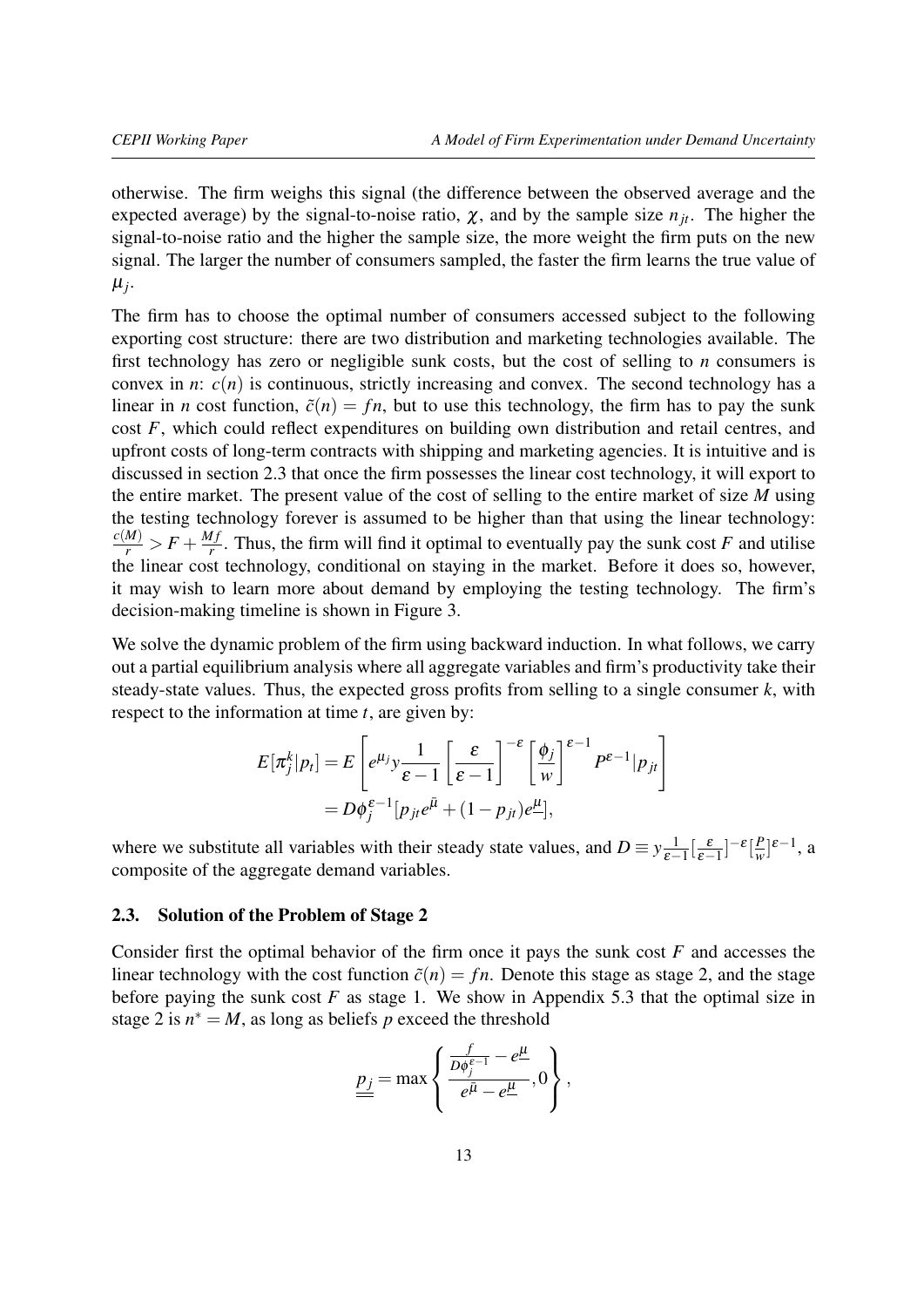<span id="page-13-1"></span>

Figure 3 – Timeline of the firm's decision-making.

and 0 otherwise. The value function in the second stage is simply the expected present value of profits from selling to the entire market net of fixed costs of exporting. Denote it by  $\tilde{V}(p)$ . We will use this value function in the next section.

<span id="page-13-2"></span>
$$
\tilde{V}(p) = \frac{M}{r}(-f + D\phi_j^{\varepsilon - 1}[pe^{\bar{\mu}} + (1 - p)e^{\mu}]).
$$
\n(3)

### <span id="page-13-0"></span>2.4. Solution of the Problem of Stage 1

Now consider stage 1, when the firm employs the convex costs technology. The firm gains profits from selling to *n* consumers and has to pay the cost  $c(n)$ , but also gains information value from updating its beliefs and possibly investing in the linear technology in the future, as a result. The function  $c(n)$  is twice differentiable on  $(0,M)$  and increasing and strictly convex on  $[0, M)$ . We will assume throughout that  $c(0) > 0$ , which is a necessary condition for all the results of [Moscarini and Smith](#page-35-0) [\(2001\)](#page-35-0), which we apply extensively here. That is, there is a fixed cost of maintaining the ability to experiment (think of this, for example, as the fixed periodic cost of the contracts with marketing agencies and warehouses).

One way in which our model is different from that of [Moscarini and Smith](#page-35-0) [\(2001\)](#page-35-0) is that the testing phase in our case actually represents productive activity by the firm, which produces the product and ships it to the sample of consumers, even if not to the entire market. Hence, the firm earns profits in the experimentation phase, and these affect the optimal sample size *n* (Appendix [5.4.1\)](#page-46-1).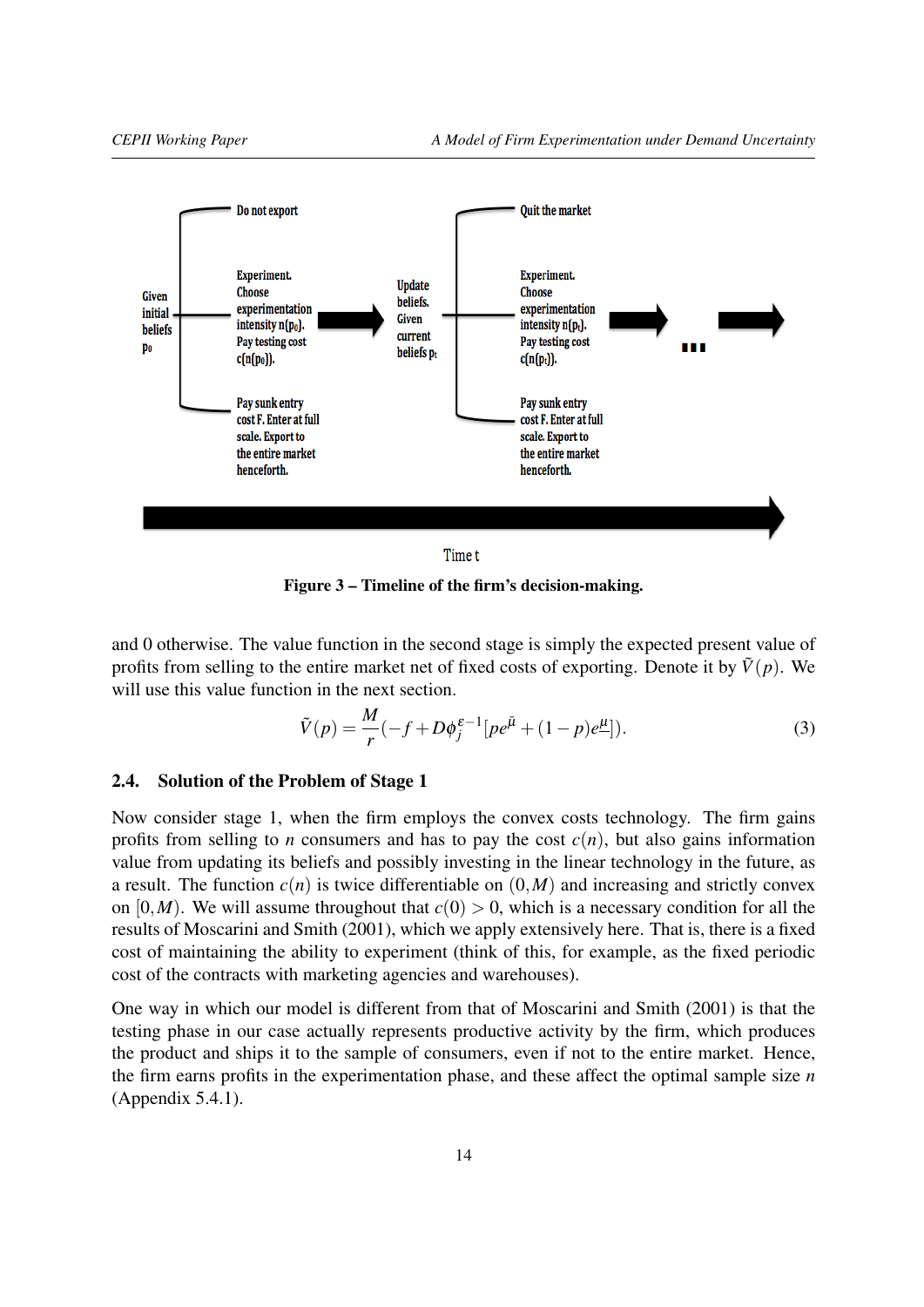The value function of firm *j* is found by maximizing the sum of discounted total profits net of testing costs in the experimentation stage and discounted payoff to full-scale entry, net of sunk entry cost, in the event of entry:

$$
V(p_{jt}) = \sup_{T, < n_{js}} E[e^{-rT} K(p_T)] + \int_t^T \left( -c(n_{js}) + n_{js} D\phi_j^{\varepsilon - 1} \left[ p_{js} e^{\bar{\mu}} + (1 - p_{js}) e^{\mu} \right] \right) e^{-r(s-t)} ds |p_{jt}|,
$$

subject to [\(1\)](#page-11-1),[\(2\)](#page-11-0), where  $K(p) \equiv \max{\{\tilde{V}(p) - F, 0\}}$  is the payoff to making the terminal decision, that is, deciding between quitting and investing in the linear technology,  $\tilde{V}(p)$  is defined in [\(3\)](#page-13-2), *T* is the stopping time, when the firm makes the terminal decision, and  $p<sub>T</sub>$  is the value of the belief variable at time *T*. The Hamilton-Jacobi-Bellman equation (HJB) for the control problem is

$$
rv(p) = \max_{0 \le n \le M} \left[ -c(n) + nD\phi_j^{\varepsilon-1} \left[ p e^{\bar{\mu}} + (1-p)e^{\mu} \right] + \frac{1}{2} \left( p(1-p)\chi \right)^2 n v''(p) \right],
$$

subject to the value matching conditions:

$$
v(\bar{p}) = \tilde{V}(\bar{p}) - F = \frac{M}{r}(-f + D\phi_j^{\varepsilon-1}[\bar{p}e^{\bar{\mu}} + (1-\bar{p})e^{\mu}]) - F, \quad v(\underline{p}) = 0.
$$

The FOC for the HJB equation gives us  $n(p) = z(rv(p))$ , where  $z \equiv g^{-1}$ ,  $g(n) = nc'(n) - c(n)$ , and *z* is strictly increasing. The original optimal control and optimal stopping time problem can then be transformed into a two-point free boundary value problem

$$
v''(p) = \frac{c'(z(rv(p))) - D\phi_j^{\varepsilon-1}[pe^{\bar{\mu}} + (1-p)e^{\mu}]}{\frac{1}{2}(p(1-p)\chi)^2},
$$

plus the value matching conditions:

$$
v(\bar{p}) = \tilde{V}(\bar{p}) - F = \frac{M}{r}(-f + D\phi_j^{\varepsilon-1}[\bar{p}e^{\bar{\mu}} + (1 - \bar{p})e^{\mu}]) - F, \quad v(\underline{p}) = 0,
$$

and smooth pasting conditions:

$$
v'(\bar{p}) = \tilde{V}'(\bar{p}) = \frac{M}{r} D\phi_j^{\varepsilon - 1} (e^{\bar{\mu}} - e^{\underline{\mu}}), \quad v'(\underline{p}) = 0.
$$

The solution is graphically depicted in Figure [4.](#page-15-1) Since both *z* and *v* are strictly increasing, we know that  $n(p) = z(rv(p))$  is strictly increasing in *p*: as beliefs *p* increase, the optimal number of consumers increases.[6](#page-14-0)

<span id="page-14-0"></span><sup>6</sup>Since the value of experimentation  $v(p)$  should be convex, we require  $c'(z(rv(p))) > D\phi_j^{\varepsilon-1}[pe^{\bar{\mu}} + (1-p)e^{\mu}],$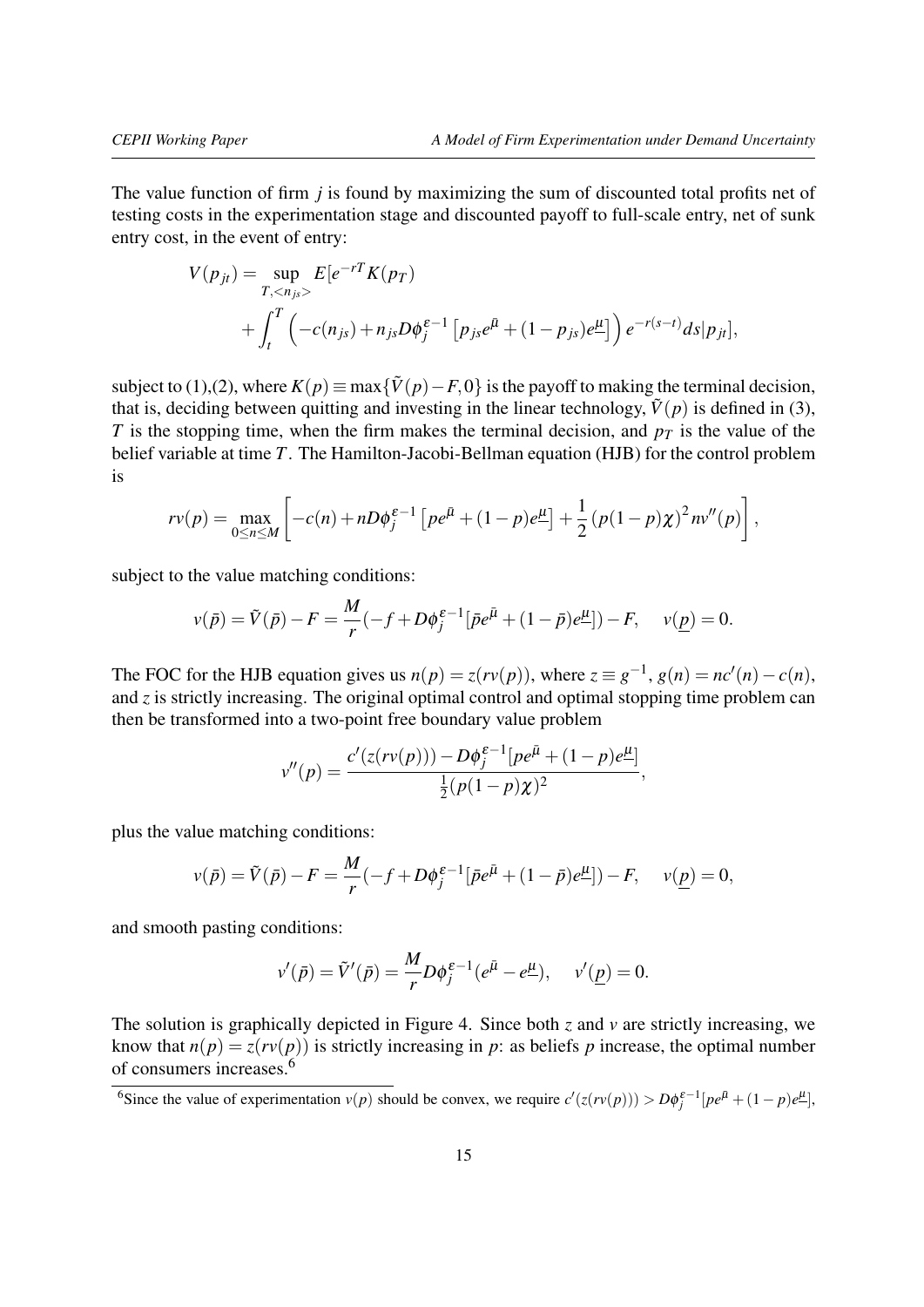<span id="page-15-1"></span>

Figure 4 – The solid line shows the ultimate payoff function,  $K(p) \equiv \max{\{\tilde{V}(p) - F, 0\}}$ , and the dashed curve shows the value function. The value Lower Bar P≡ *p* determines the cutoff for quitting, and the value Upper Bar  $P \equiv \bar{p}$  determines the cutoff for entering the market (paying the sunk cost *F*).

#### <span id="page-15-0"></span>2.5. Comparative Statics Predictions

Here we only state the propositions and provide the proofs in Appendix [5.5.](#page-46-0) These are analogous to the comparative statics predictions of [Moscarini and Smith](#page-35-0) [\(2001\)](#page-35-0). These results will be needed in later sections.

Proposition 1. *As any of real income y, aggregate price index P, firm productivity* φ*<sup>j</sup> increases or wages w decrease, the optimal number of consumers in the experimentation stage,*  $n(p)$ *, shifts up, and the thresholds for quitting and for entering the market at full scale decrease, if n*(*p*) *is sufficiently bounded away from the full scale M.*

Proposition 2. *As sunk entry cost F rises, so that the final payoff to entry falls, the optimal number of consumers in the experimentation stage, n*(*p*)*, shifts down, and the thresholds for quitting and for entering the market at full scale increase.*

Proposition 3. *As the testing cost function c*(*n*) *grows more convex and initially (for n close to 0) weakly higher and steeper, the optimal number of consumers in the experimentation stage, n*(*p*)*, shifts down, the threshold for quitting increases, and the threshold for entering the market at full scale decreases.*

for all p. If  $c'(z(0)) > D\phi_j^{\varepsilon-1}e^{\bar{\mu}} \geq D\phi_j^{\varepsilon-1}[pe^{\bar{\mu}} + (1-p)e^{\mu}],$  then, since  $v(p) \geq 0$  and  $c'' > 0$ ,  $c'(z(rv(p))) > 0$  $D\phi_j^{\varepsilon-1}[pe^{\bar{\mu}} + (1-p)e^{\mu}],$  for all p. Moreover, this assumption (along with the assumption we stated earlier, *c*(0) > 0) is sufficient for us to be able to directly apply all the proofs of existence and uniqueness of a solution in [Moscarini](#page-35-0) [and Smith](#page-35-0) [\(2001\)](#page-35-0). We discuss this point in greater detail in Appendix [5.4.](#page-43-0)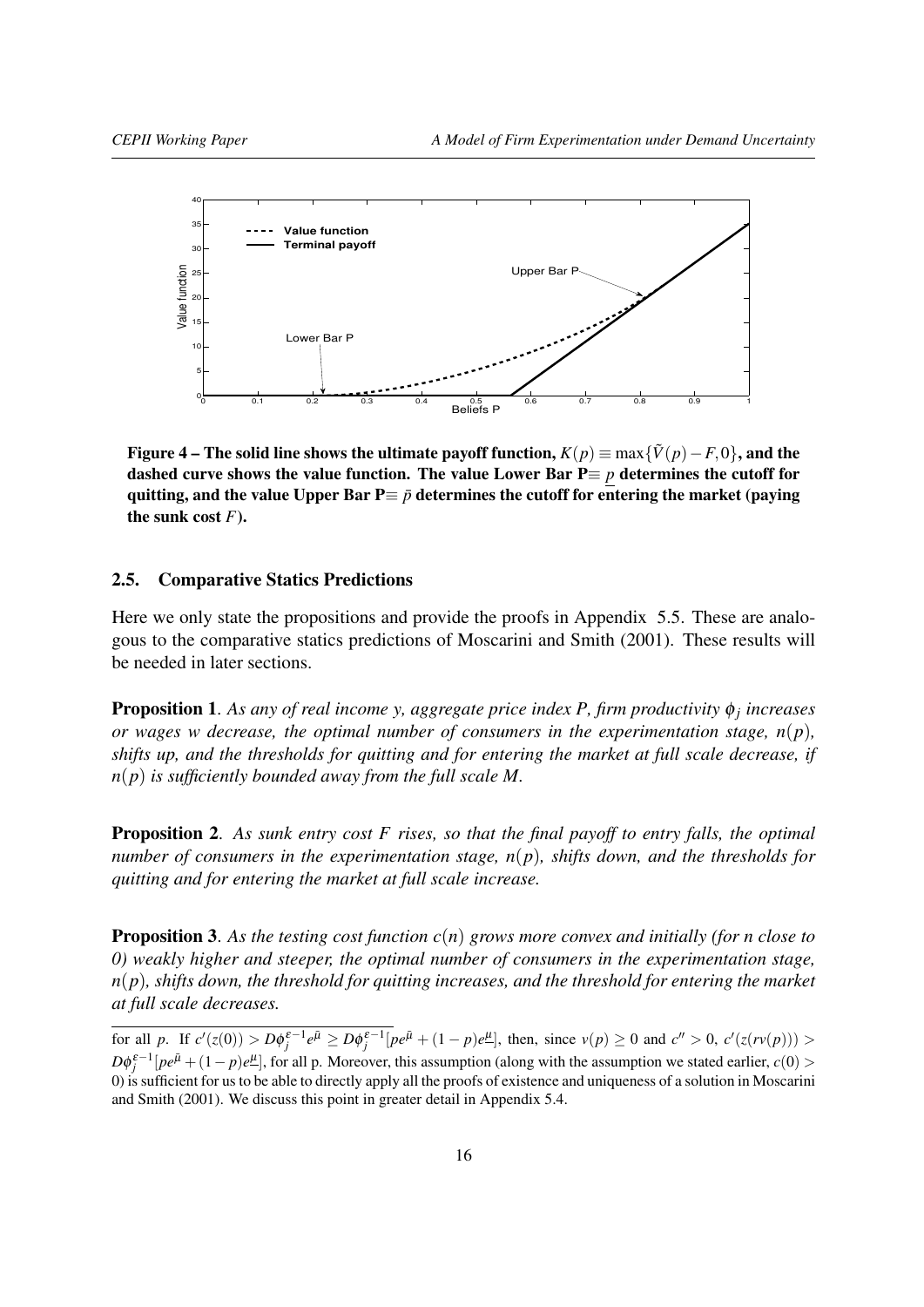### <span id="page-16-0"></span>2.6. Export Participation Condition

We consider only a partial equilibrium in this model, taking the domestic side of the economy, as well as the aggregate expenditures and the aggregate price index in the foreign market, as given. The firms that start exporting are assumed to have been producing and selling domestically for some time, and therefore they know their productivity. What matters when they make the initial decision to export is the prevailing common belief about the distribution of  $\mu$  in the foreign market, which is assumed to be the objective probability  $p_0 = Prob(\mu = \bar{\mu})$ . As was stated in Proposition 1, as productivity  $\phi$  rises, both the threshold for switching to full-scale exports,  $\bar{p}$ , and the threshold for quitting the market,  $p$ , fall. Thus, there is a monotonic ranking of cutoff thresholds  $\bar{p}$  and  $p$  over the productivity range. Given the common belief  $p_0$ , the lowest productivity exporter will have  $p = p_0$ . Denote this productivity level as  $\phi$ .

$$
p(\phi)=p_0.
$$

This export participation condition is different from the one we usually work with, where the expected lifetime discounted export profits of the lowest productivity exporter are just high enough to cover the sunk entry cost  $F$  (e.g. [Melitz](#page-35-2) [\(2003\)](#page-35-2)).

Similarly, it is not possible to tell whether a firm will forgo experimenting or not by simply comparing its expected lifetime discounted profits with the sunk entry cost *F*. In fact, the firm that satisfies the equality between its expected lifetime discounted export profits with the sunk entry cost *F* (i.e.  $\phi$ , such that  $\frac{M}{r}(-f+D\phi^{\varepsilon-1}[p_0e^{\bar{\mu}}+(1-p_0)e^{\mu}])=F$ ) will choose to experiment first, since its  $\bar{p}$  will be above  $p_0$  (and its  $p$  will be below  $p_0$ ). This can be seen in Figure [5.](#page-17-0) Even though its expected profits from entry exceed *F*, it chooses to experiment first because of the information value it gains.

The productivity of the highest productivity experimenter is given by<sup>[7](#page-16-1)</sup>

$$
\bar{\phi} = \min{\{\phi_1, \phi_2\}}, \quad \text{where} \quad \frac{M}{r}(-f + D\phi_1^{\varepsilon-1}e_-^{\mu}) = F, \quad \bar{p}(\phi_2) = p_0.
$$

We show the two firms - the lowest productivity exporter, and the highest productivity experi-menter in Figure [6.](#page-17-0) All firms with productivity  $\phi \in [\phi, \bar{\phi}]$  will experiment.

We can conclude that in the presence of a testing technology, the cutoffs for experimenting and entering right away compare as follows with the cutoff for exporting in a Melitz-type model:  $\phi < \tilde{\phi} < \bar{\phi}$ , where  $\tilde{\phi}$  is the cutoff for exporting in the standard framework (obtained by equating

<span id="page-16-1"></span><sup>&</sup>lt;sup>7</sup>As we keep increasing productivity, one of the two things can happen, depending on the parameter values. Either the profit line for second stage (discounted expected lifetime profits from full-scale exporting) will cross the origin, and all firms with productivity above this level of productivity, denote it as  $\phi_1$  (where  $\frac{M}{r}(-f + D\phi_1^{\varepsilon-1}e^{\mu}) = F$ ), choose to enter right away, or for some  $\phi < \phi_1$ , the threshold for entering,  $\bar{p}$ , will be just equal to  $p_0$ , and all firms with productivity at or above this level, call it  $\phi_2$ , enter right away. This is depicted in Figure [5.](#page-17-0)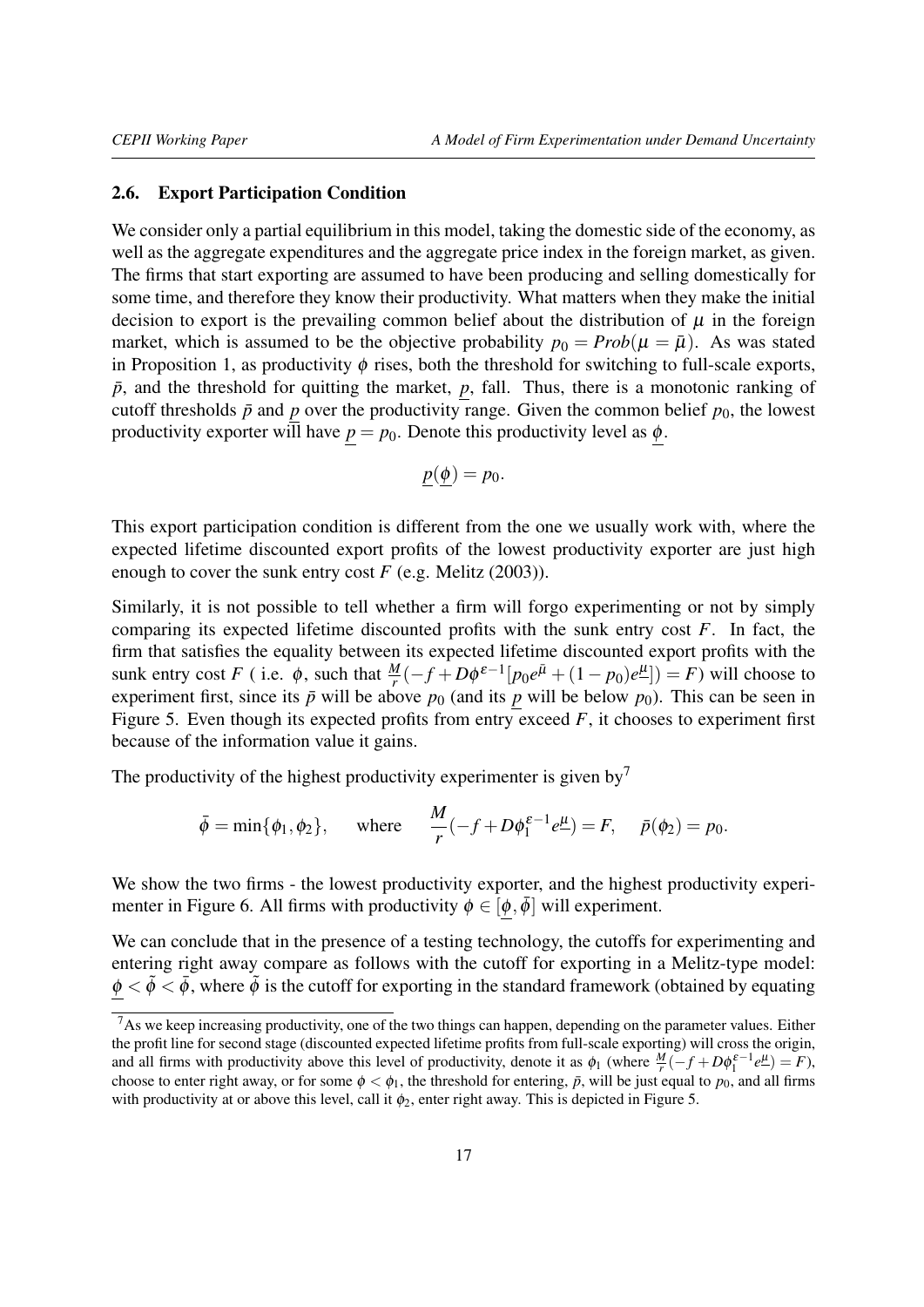<span id="page-17-0"></span>

Figure 5 – The thin solid line (lowest on the graph) shows the terminal payoff function, and the thin dashed curve - the value function, for the exporter with  $\phi$  , such that  $\frac{M}{r}(-f+D\phi^{\, \varepsilon-1}[p_0 e^{\bar\mu}+p_1]$ (1− *p*0)*e* µ ]) = *F*. The thick solid line shows the terminal payoff function, and the thick dashed curve - the value function, for the exporter with productivity  $\phi_2$ . The dashed-dotted line (the highest on the graph) shows the terminal payoff function for the exporter with productivity  $\phi_1$ .



Figure 6 – The thin dashed curve shows the value function, and the thin solid line - the terminal payoff function, for the lowest productivity exporter. The thick dashed curve shows the value function, and the thick solid line - the terminal payoff function, for the highest productivity experimenter.

the expected discounted lifetime profits from selling to the entire market with the sunk cost *F*). Moreover, in Appendix [5.6](#page-50-0) we show, using Proposition 2, that the estimate of *F* in a Melitz-type model will be lower than the estimate of *F* in our model, if one fits both models to the same exporter dataset. This is very intuitive. Consider the least productive exporter observed. In a Melitz-type setting, this producer is believed to have found the sunk cost low enough to export. In our setting, this firm may not have incurred the sunk entry cost yet, and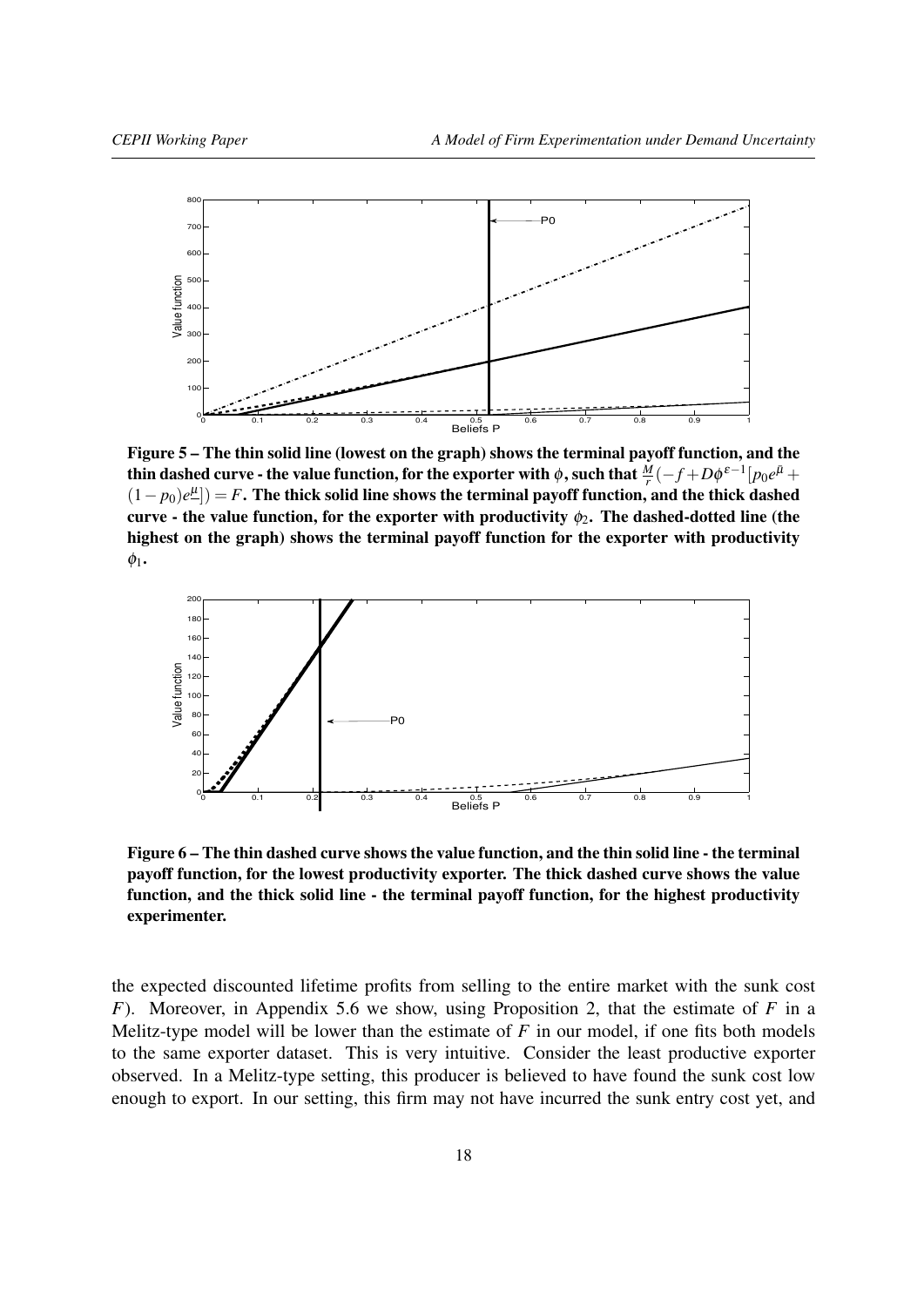may instead be experimenting. If the experimentation model is a better depiction of reality, and the objective is correct identification of the sunk entry cost, with the purpose of making policy recommendations or advising new exporters, fitting the wrong model can therefore provide underestimated values of *F*.

# <span id="page-18-0"></span>3. STRUCTURAL ESTIMATION

The model laid out in previous sections is concerned with the optimal behavior of a firm facing demand uncertainty in a new market and choosing its exit and full-scale entry policy, as well as experimentation intensity - the number of consumers that it accesses to learn about demand. One way to interpret our model is viewing each country within a certain geographical region as a consumer, and the entire region as the market to be tested. Suppose we divide the world into regions in such a way that the structure of demand uncertainty is the same in all countries within the same region. That is, the unknown demand parameter is common across these countries, and the observation error has the same distribution in all the countries. In that case, the behavior of a firm that faces a high sunk cost of entering the region and can learn about the unknown demand parameter through its sales in individual countries can be predicted by our model in a straightforward manner.

### <span id="page-18-1"></span>3.1. Description of the Data

The two main data sources are the exports database, collected by the French Customs, and the French Annual Business Surveys for the manufacturing sector, provided by the French Ministry of Industry. The exports database provides records of French firms' exports - quantities in tons and export values in euros - aggregated by firm, year, destination country and product (identified by an 8-digit code, NC8, which is equivalent to the 6-digit classification of ComTrade in the first 6 digits, with the two last digits appended by French Customs) over the 1995-2005 period. The annual business surveys contain information on firms that have more than 20 employees, and the variables listed are the address, the identification number of the firm, total sales, number of employees, wages, capital stock and intermediate inputs use. Therefore, we are able to obtain measures of productivity for the firms with employment above 20, even though these measures are not product-specific.

We consider only consumer non-durable products, $<sup>8</sup>$  $<sup>8</sup>$  $<sup>8</sup>$  and focus on 4-digit-code products, rather</sup> than 8-digit-code products. This allows us to avoid the issue of the interaction in terms of learning across individual 8-digit-code products within the same 4-digit-code category. We aggregate the quantities exported and total value of exports (in euros) of all 8-digit products within a given 4-digit-code category. Unit values of 4-digit-code products are then obtained as total values exported divided by quantities exported.

<span id="page-18-2"></span><sup>&</sup>lt;sup>8</sup> According to the classification by Broad Economic Categories of the United Nations Statistics Division.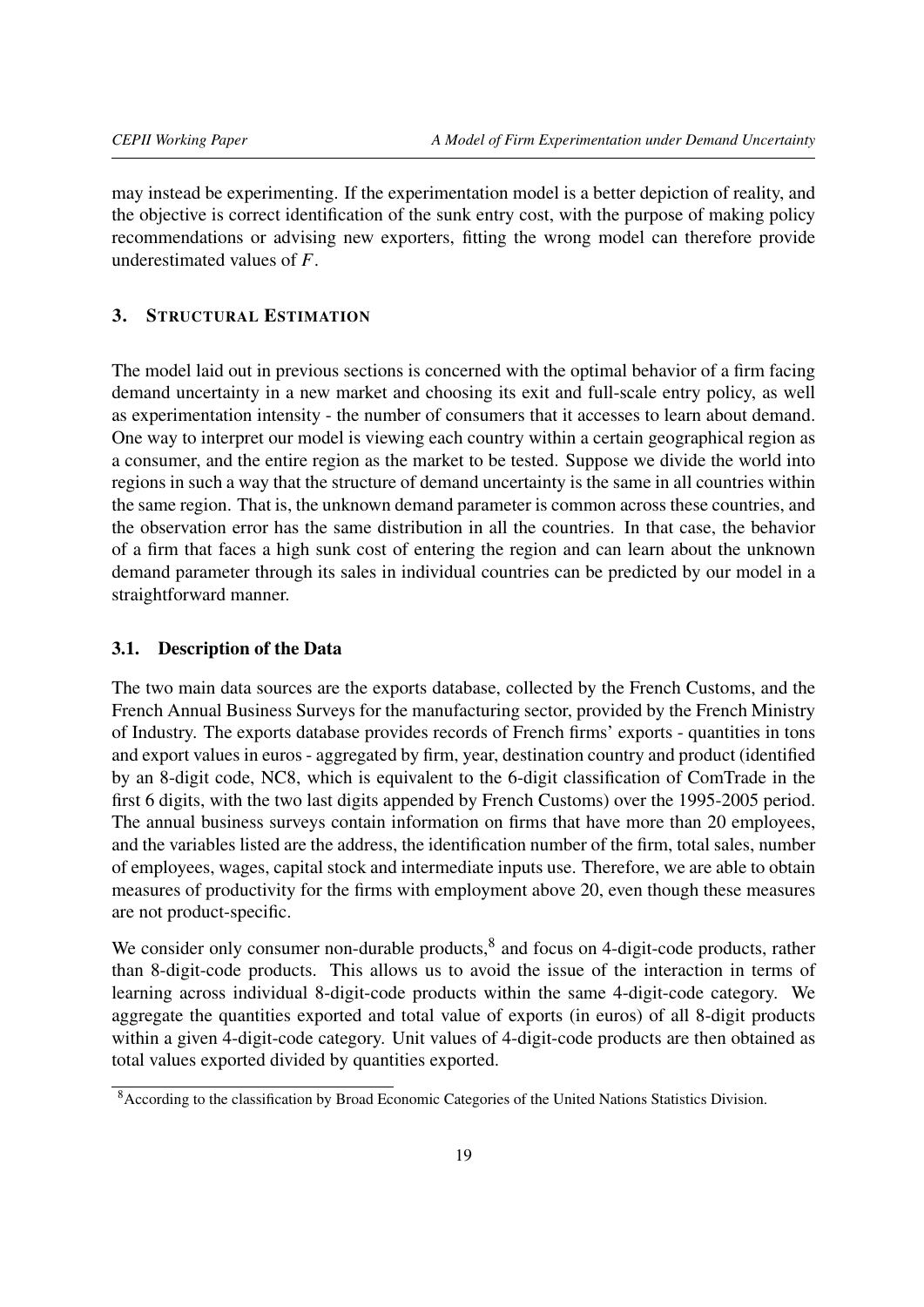We form 17 geographical regions out of all countries in the world. We do so because it is much more plausible that demand structure is the same across destinations within a certain region in the world, than across all countries in the world. The categorization we make in this paper is very crude and was based for the most part on geographical proximity (Table [3](#page-63-0) in the Appendix).

We define a pair as a combination of a region and a 4-digit-code product. The estimation is then carried out for each pair individually. This allows us to estimate separately the features of export behavior and demand in each 4-digit-code category and region. We focus on new exporters, which are defined as firms that start exporting to the given pair in or after 1996, since the sample we have runs over 1995-2005. That is, all firms that export in 1995 are considered 'old exporters'. We calculate the number of countries within the given region that a firm exported to in any given year to measure the experimentation intensity (or consumer sample size), which is a central variable of the model. To make sure that we do not consider insignificant export destinations, where French firms export negligible quantities, we eliminate the countries where the total export volume by French firms over 1995-2005 is less than 5 per cent of the entire export volume by French firms to the region over 1995-2005 (in the given 4-digit-code category).

#### <span id="page-19-0"></span>3.2. Estimation Procedure

We employ Bayesian techniques which are very suitable for situations with many unknowns. The estimation proceeds in two steps, producing estimates of two sets of parameters -  $\Theta_1$  and  $Θ_2$ . First, we estimate the demand structure - parameters  $\bar{\mu}$ ,  $\mu$ ,  $\sigma_x$ ,  $p_0$ , which we jointly denote as  $\Theta_1$  - and beliefs p, based on the time series of export quantities to individual countries. As an intermediate step, we produce a measure of firm profitability that relies directly on the estimated productivity of firms (TFP). Second, given the estimates of  $\Theta_1 \equiv {\bar{\mu}, \mu, \sigma_x, p_0}$ , and beliefs *p*, we look for cost parameters (coefficients of  $c(n)$  and  $F$ ) and full scale  $M$ , jointly forming a set  $\Theta_2$ , that provide the best fit between the optimal number of export destinations, denoted by  $n^*$ , and that observed, *n*. Given the profitability of a firm, and for fixed parameter values, the model predicts the optimal decision rule (experimentation versus full-scale exports versus exit), and the optimal number of destinations( $n(p)$ ) in the experimentation stage, and full-scale export size *M* in the post-entry stage) of a new exporter. We can therefore calculate the likelihood of the data for any values of parameters  $\Theta_2$ , relying on the difference between the predicted and the observed time series of *n* for each firm and year, for fixed values of  $Θ$ <sub>1</sub> and beliefs, estimated in Step 1.[9](#page-19-1)

<span id="page-19-1"></span><sup>&</sup>lt;sup>9</sup>In Step 1, we estimate  $\Theta_1 \equiv \{\bar{\mu}, \mu, \sigma_x, p_0\}$  and beliefs *p*, conditional on observed export quantities per destination country. However, the observed behavior of firms in terms of the number of export destinations also provides information for the posterior of  $\Theta_1$ . We did consider this effect, and found that the posterior of  $\Theta_1$ , conditional on just destination-specific quantities, is tight enough that the information about the number of export destinations does not change it much. Hence, we locate the median values of the posterior distributions of  $\Theta_1$ , obtained in Step 1, fix these as the values of  $\bar{\mu}$ ,  $\mu$ ,  $\sigma_x$ ,  $p_0$ , calculate the beliefs of all firms, based on these parameters, and proceed to estimate the cost parameters in Step 2.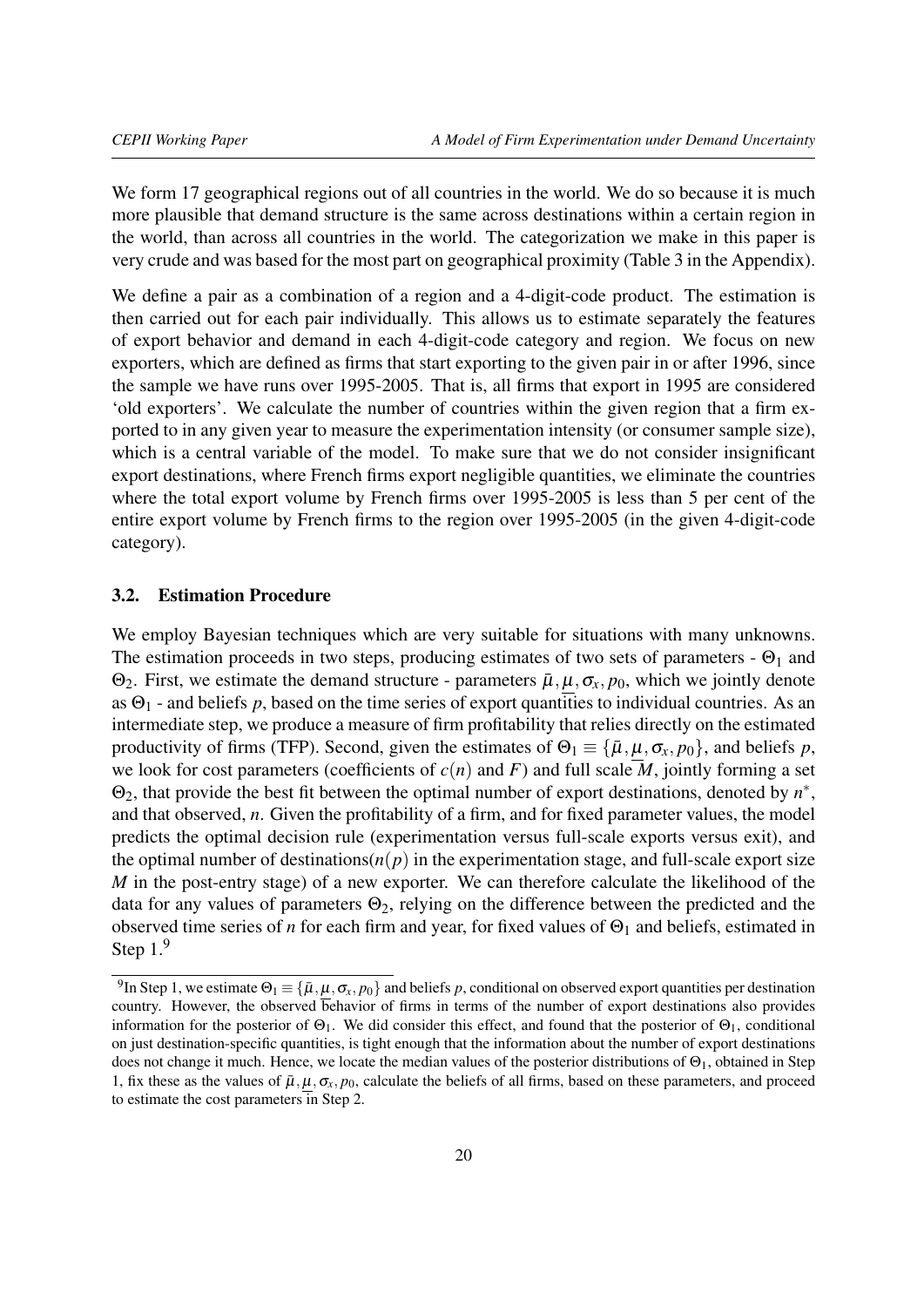# *3.2.1. Step 1: Estimating the demand parameters*  $\Theta_1 \equiv {\{\bar{\mu}, \mu, \sigma_x, p_0\}}$  *and beliefs p.*

Fix a pair of a 4-digit-code product and region. We adapt the model to discrete time data. As is shown in Appendix [5.1,](#page-37-1) using discrete time approximation, the observed value of log-quantity sold in destination country *k* at time *t* by firm *j* is

$$
\ln q_{jt}^k = \ln y_t^k - \varepsilon \ln h_{jt}^k + (\varepsilon - 1) \ln P_t^k + \alpha_{jt}^k.
$$

where  $j = 1, ..., J$  denotes firms,  $t = 1, ..., \overline{T} = 11$  denotes years,  $k = 1, ..., K$  denotes countries within the region, and

$$
\alpha_{jt}^k \equiv \mu_j + \sigma_x \eta_{jt}^k, \quad \eta_{jt}^k \sim \text{ iid } N(0,1).
$$

The  $\alpha_{jt}^k$  in the above equation have a mean that varies from one firm to another (each firm has a  $\mu_j$  that is either  $\bar{\mu}$  or  $\mu$ ). Therefore, we cannot treat these as a usual error term, and just run a regression of  $\ln q_{jt}^k$  on the other variables. Instead, first we run the above regression with firm fixed effects (to account for the firm-specific means in residuals), and obtain estimates of  $\varepsilon$ . As a proxy for prices  $h_{jt}^k$ , we use the unit values (export values in euros divided by the export quantities). Since the unit values may be correlated with the demand shocks, we instrument for these using firm productivities. We calculated TFP a la [Ackerberg, Caves and Frazer](#page-35-13) [\(2006\)](#page-35-13), to address the issue of endogeneity of production inputs in the production function and to avoid the collinearity issue arising in [Olley and Pakes](#page-36-3) [\(1996\)](#page-36-3) or [Levinsohn and Petrin](#page-35-14) [\(2003\)](#page-35-14). For more details on the estimation of TFP, please, see Appendix [5.8.](#page-52-0) The regression used to estimate the elasticities is:

$$
\ln q_{jt}^k = -\varepsilon \ln u_{jt}^k + d_t^k + d_j + e_{jt}^k,
$$

where  $u_{jt}^k$  are the unit values and are instrumented for with firm's TFP,  $d_t^k$  are destination-time fixed effects, and  $d_i$  are firm fixed effects. For some of the pairs, we obtained values of  $\varepsilon$  that are smaller than 1. We then do not consider these particular pairs in further analysis, since we assume that  $\epsilon > 1$  in the model. We have 921 pairs that we can work with, as a result.

Given the estimates of  $\varepsilon$ , we calculate the following auxiliary variable for each firm *j*, destination country *k* and time *t*, whenever  $\ln q_{jt}^k$  is observed:

$$
v_{jt}^k \equiv \widetilde{\ln q_{jt}^k} + \varepsilon \ln u_{jt}^k,
$$

which by assumption contains the aggregate factors, common to all firms, and the firm-destinationspecific, time-varying demand shocks  $\alpha_{jt}^k$ . We would like to filter out the aggregate factors, common to all firms and destinations, and obtain demand signals  $\alpha_{jt}^k$ . Since there are a lot of unknowns involved - we do not know the values of  $\bar{\mu}$ ,  $\mu$ ,  $\sigma_x$ ,  $p_0$  (the objective distribution of  $\mu$  in the population), and what  $\mu$  each firm has drawn, we apply Gibbs sampling. We assume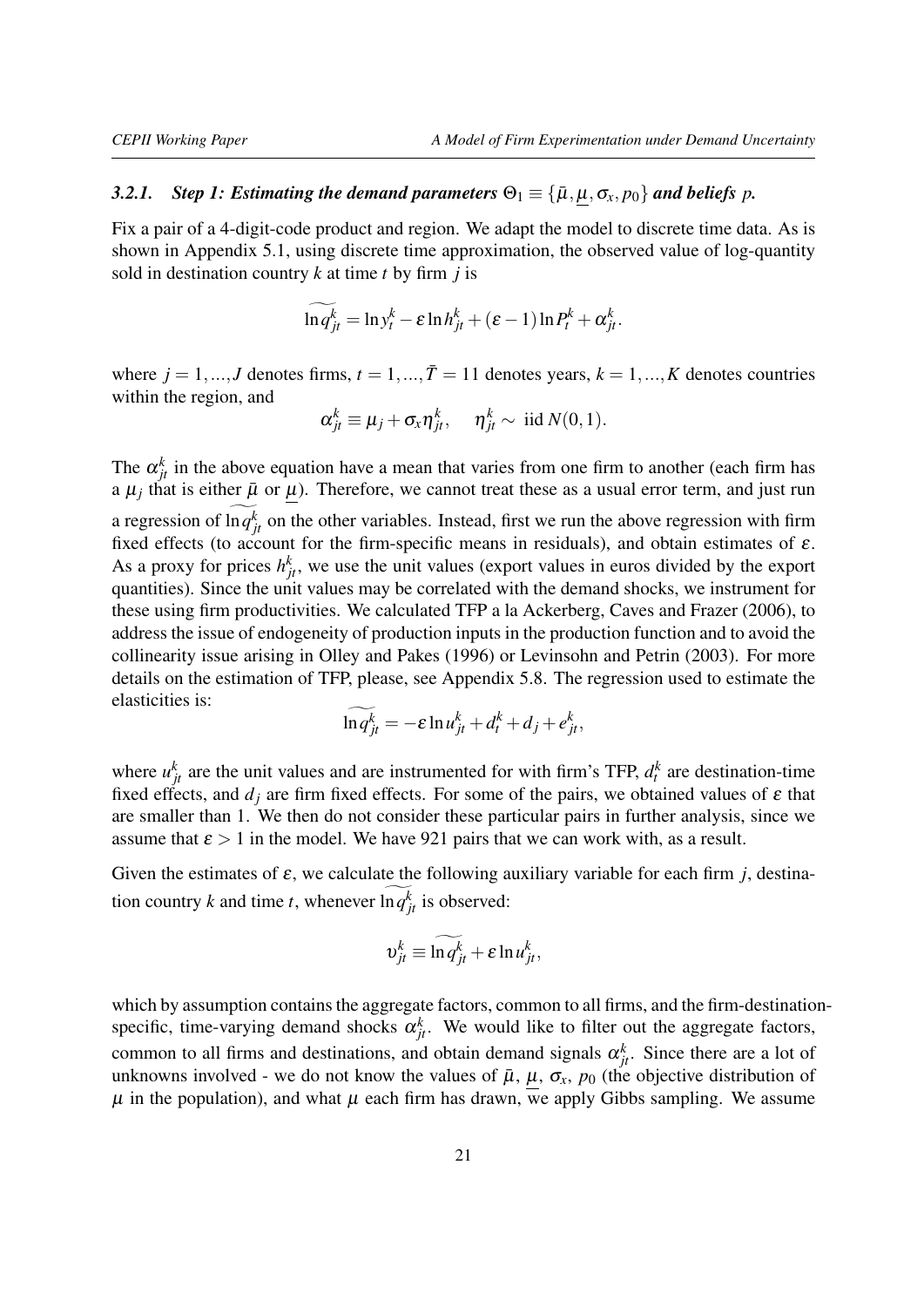that there are two (unobserved) aggregate factors, each of which follows an AR(1) process, and employ Gibbs sampling (with Kalman filtering) to deduce these aggregate factors, the demand shocks  $\alpha_{jt}^k$ ,  $\bar{\mu}$ ,  $\underline{\mu}$ ,  $\sigma_x$ ,  $p_0$  and  $\mu_j$  for each *j*. We have

$$
v_{jt}^k = \gamma_1 A_{t1} + \gamma_2 A_{t2} + \alpha_{jt}^k,
$$
  
\n
$$
\alpha_{jt}^k = \mu_j + \sigma_x \eta_{jt}^k, \quad \eta_{jt}^k \sim \text{iid } N(0, 1),
$$
  
\n
$$
A_{t1} = \rho_1 A_{(t-1)1} + \zeta_1 + v_{t1},
$$
  
\n
$$
A_{t2} = \rho_2 A_{(t-1)2} + \zeta_2 + v_{t2},
$$

 $\mu_j = \bar{\mu}$  with probability  $p_0$ , and  $\mu$  with probability  $1-p_0$ ,  $\rho_1 \in (-1,1)$ ,  $\rho_2 \in (-1,1)$ ,  $\zeta_1, \zeta_2 \in R$ are constants, and  $v_{t1}$  and  $v_{t2}$  are normal error terms with means zero and covariance matrix Ω.

The unobserved  $\alpha_{jt}^k$  and  $A_{t,1}$ ,  $A_{t,2}$  can be identified up to a constant, and therefore we normalize  $\mu = 0$ . Denote  $\Theta_1 \equiv {\{\bar{\mu}, \sigma_x, p_0\}}$ , the main parameters characterizing demand uncertainty. The details of the estimation of  $\Theta_1$  are reported in Appendix [5.7.](#page-50-1)

Once we have generated draws of the values of  $\bar{\mu}$ ,  $\sigma_x$ ,  $p_0$ , as well as the aggregate factors  $A_{t1}$ ,  $A_{t2}$ , and demand shocks  $\alpha_{jt}^k$ , from their respective posteriors, we can calculate the beliefs of any given firm *j* at any time *t*, using the discrete time Bayes updating rule:

$$
Prob_{jt}(\mu_j = \bar{\mu}) \equiv p_{jt} = \frac{\psi\left(\frac{\overline{\alpha}_{jt} - \bar{\mu}}{\frac{\sigma_x}{\sqrt{n}_{jt}}}\right) p_{j(t-1)}}{\psi\left(\frac{\overline{\alpha}_{jt} - \bar{\mu}}{\frac{\sigma_x}{\sqrt{n}_{jt}}}\right) p_{j(t-1)} + \psi\left(\frac{\overline{\alpha}_{jt} - \mu}{\frac{\sigma_x}{\sqrt{n}_{jt}}}\right) (1 - p_{j(t-1)})},
$$

where  $\psi$  is the standard normal density,  $\overline{\alpha}_{jt}$  is the average of  $\alpha_{jt}^k$  over all countries sampled, and  $n<sub>it</sub>$  is the sample size at time  $t$ , which in this application is the number of countries within a given pair that the firm exports to.

### *3.2.2. Intermediate step: Measure of firm heterogeneity/profitability.*

To predict the behavior of a firm, we need a measure of its profitability, independent of the demand shift parameter, which is determined by aggregate demand, wages and firm productivity. We treat the aggregate factors and firm productivity as stationary, with constant variance, and assume that the firm uses their expected values to make the optimal export/experimentation decision. The profits of a firm *j* from exporting to a destination *k* (in logs) are given by

$$
\ln \pi_{jt}^k = \ln \frac{1}{\varepsilon - 1} - \varepsilon \ln \frac{\varepsilon}{\varepsilon - 1} + \ln y_t^k - (\varepsilon - 1) \ln w_t + (\varepsilon - 1) \ln \phi_{jt} + (\varepsilon - 1) \ln P_t^k + \mu_j
$$
  
\n
$$
\equiv C + (\varepsilon - 1) \ln \phi_{jt} + A_t^k + \mu_j,
$$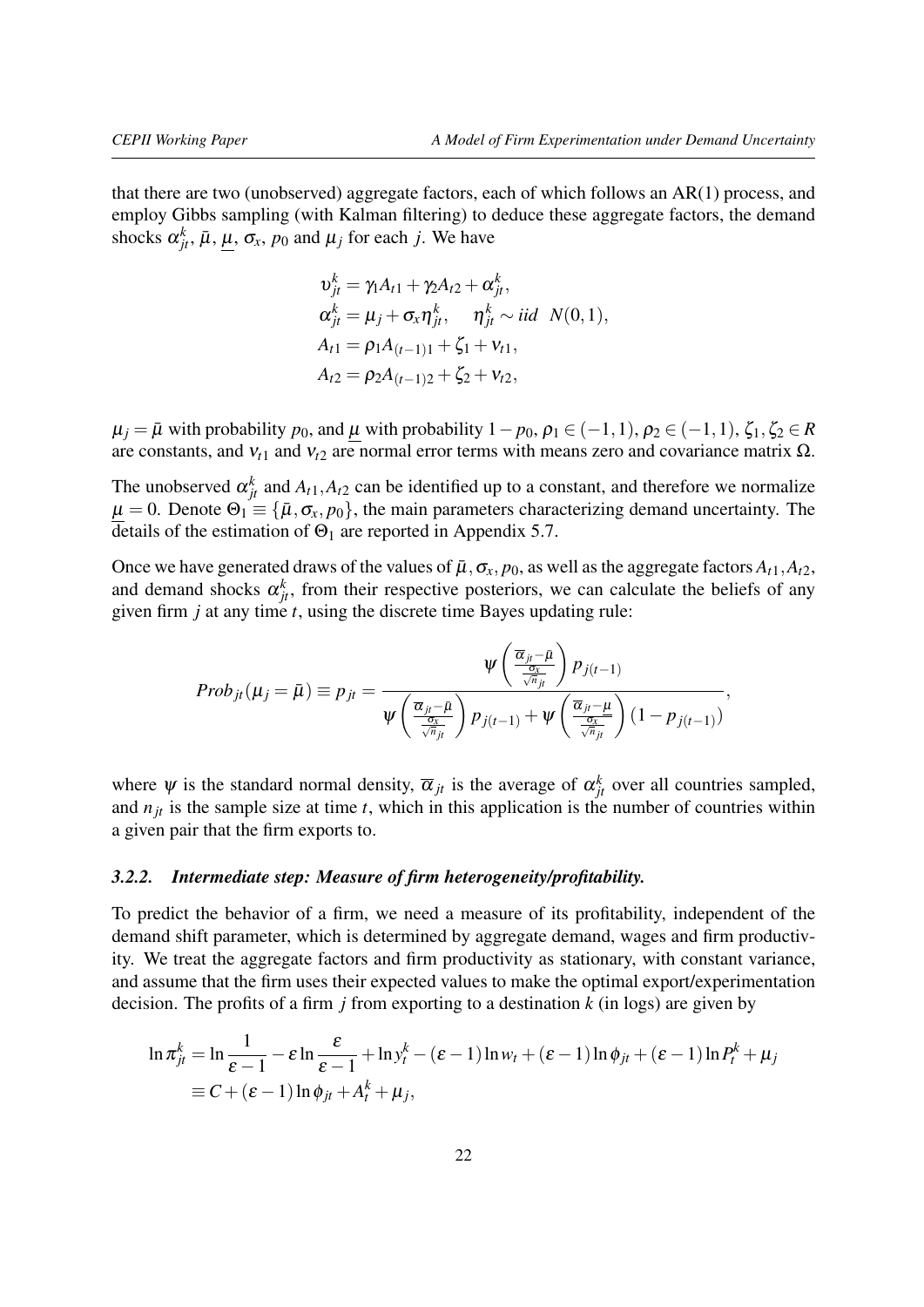where *C* collects all the constant terms, and  $A_t^k$  collects all the aggregate terms  $(y_t^k, w_t, P_t^k)$ . As mentioned before, we assume that the aggregate variables are stationary. Moreover, we set  $E(A_t^k) = \bar{A}$ ,  $Var(A_t^k) = \sigma_A^2$ , for all *k*, *t*. We assume that  $\ln \phi_{jt}$  follows an AR(1) process for every firm *j*: ln  $\phi_{jt} = C^j_{\phi} + \rho_{\phi} \ln \phi_{j(t-1)} + e^{\phi}_{jt}$ , where  $\rho_{\phi} \in (-1,1)$ ,  $e^{\phi}_{jt} \sim N(0, \sigma_{\phi})$ , and  $C^j_{\phi}$  $\frac{d}{\phi}$  is a firm fixed effect. This is consistent with the assumption that log-TFP follows a first-order Markov process made when estimating TFP (in the Appendix). Then  $\ln \pi_j$  is normally distributed, and, for a fixed  $\mu_j$ ,

$$
E(\pi_j) = \exp\left[E(\ln \pi_j) + \frac{Var(\ln \pi_j)}{2}\right] =
$$
  
=  $e^{\mu_j} \exp\left[(\varepsilon - 1) \frac{C_\phi^j}{(1 - \rho_\phi)}\right] \exp\left[(\varepsilon - 1)^2 \frac{\sigma_\phi^2}{2(1 - (\rho_\phi)^2)}\right] \exp\left[\frac{\sigma_A^2}{2}\right] \tilde{C},$ 

where  $\tilde{C} \equiv \exp[C + \bar{A}]$ . We take the time series of  $\phi$  for all firms, and evaluate  $\rho_{\phi}$ ,  $\sigma_{\phi}$ , and  $C_{\phi}^{j}$ φ for each firm *j*. To measure heterogeneity between firms, it suffices to focus on  $exp\left[\frac{C_q}{C_{\text{tot}}} \right]$  $\frac{\mathcal{C}_{\phi}}{(1-\rho_{\phi})},$ which we will call as smoothed average productivity of firm *j* and denote by  $\tilde{\phi}_j$ . We show in Appendix [5.9](#page-55-0) that normalizing the profits by any constant results in the estimates of cost variables that are scaled down by the same constant. Therefore, we can scale down expected profits  $\pi_j$ , given a fixed  $\mu_j$ :

$$
\hat{\pi}_j \equiv \frac{E(\pi_j)}{\exp\left[ (\varepsilon - 1)^2 \frac{\sigma_\phi^2}{2(1 - (\rho_\phi)^2)} \right] \exp\left[ \frac{\sigma_A^2}{2} \right] \tilde{C}m} = e^{\mu_j} \frac{\exp\left[ (\varepsilon - 1) \frac{C_\phi^j}{(1 - \rho_\phi)} \right]}{m} \equiv e^{\mu_j} \tilde{\pi}_j,
$$
(4)

where *m* is the median of  $\exp\left[ (\varepsilon - 1) \frac{C_{\phi}^{j}}{(1 - \varepsilon)} \right]$  $\frac{C_{\phi}}{(1-\rho_{\phi})}$ 1 over all exporters in the given pair, and  $\tilde{\pi}_j \equiv$  $\exp\left[ (\varepsilon - 1) \frac{C_{\phi}^{j}}{(1 - \rho_{\phi})} \right]$ 1  $\frac{1}{m}$  is the measure of heterogeneity/profitability we will focus on in the estimation.

# *3.2.3. Step 2: Estimating the cost parameters and full scale M, given estimates of*  $\bar{\mu}, \mu, \sigma_x, p_0$ *and beliefs p.*

The cost parameters that we are interested in are the sunk entry cost *F* and the coefficients of the testing cost function  $c(n)$ , parametrized as a polynomial:

<span id="page-22-0"></span>
$$
c(n) = g_0 + g_1 n + g_2 n^2 + g_3 n^3 + g_4 n^4 + g_5 n^5.
$$

From now on, denote the set of cost parameters  $\{g_0, g_1, g_2, g_3, g_4, g_5\}$  by *G*.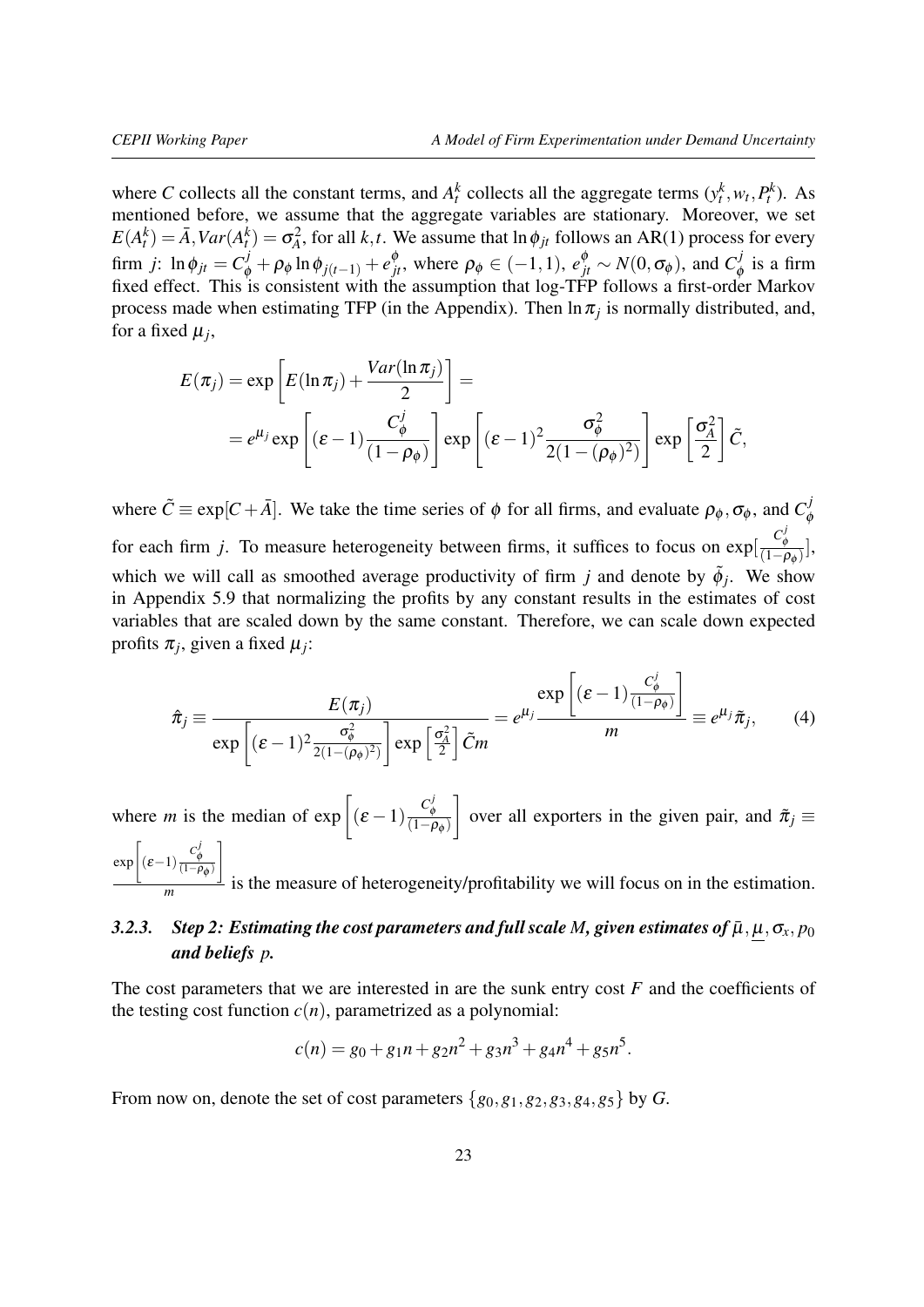Given the parameters of the model, one can solve the second-order free boundary value problem of the firm outlined in the theoretical part, where we now treat the equation for the value function as a discrete time equation. That is, we input annual values for all variables in the equation, and solve for the (annual) values of the value function, and corresponding annual number of export destinations. We substitute the variables  $D\phi_j^{\varepsilon-1}$  with the profitability measure  $\tilde{\pi}_j$  from [\(4\)](#page-22-0).

There are three states that a new exporter can be in: experimentation (pre-entry), full-scale export (post-entry), and non-exporting (post-exit). In the model, once the firm exits the market, it does not re-enter, since we assume a stationary equilibrium with static aggregate variables and firm productivity.<sup>[10](#page-23-0)</sup> We denote the states as follows: experimentation phase as  $S_t = 0$ , full-scale export phase as  $S_t = 1$  and non-exporting phase as  $S_t = 2$ . We assume that in the full-scale export phase firms exit only due to exogenous shocks and normalize  $f = 0$  (we show in Appendix [5.10](#page-57-0) that any  $f > 0$  and *F* are equivalent to  $f' = 0$  and  $F' = F + \frac{fM}{f}$  $\frac{M}{r}$ ).

Relying on the BVP, and given the profitability of a firm,  $\tilde{\pi}_j$ , the cost parameters, the full scale *M* and the beliefs of the firm, one can calculate the thresholds  $\bar{p}$  and  $p$ , the state and optimal number of destinations for this firm in every year. In particular, we can predict which new exporters are experimenters - these are firms with  $\tilde{\pi}_j$ , s.t.

$$
\frac{M}{r}(\tilde{\pi}_j e^{\underline{\mu}} - f) < F, \quad \bar{p}(\tilde{\pi}_j) \ge p_0 \ge \underline{p}(\tilde{\pi}_j).
$$

Given that a firm chooses to experiment first, we can predict its state and export size at every  $t = 1, ..., \bar{T} = 11$ : with probability  $\delta$  (an exogenous death rate, introduced here for the first time), the firm exits in any given period, but otherwise,

$$
t = 1 \Longrightarrow S_{jt} = 0, \quad n_{jt}^* = z(rv(p_{jt})|\tilde{\pi}_j);
$$
  
\n
$$
t > 1, S_{j(t-1)} = 0, p_{jt} \in (\bar{p}_j, \underline{p}_j) \Longrightarrow S_{jt} = 0, \quad n_{jt}^* = z(rv(p_{jt})|\tilde{\pi}_j);
$$
  
\n
$$
t > 1, S_{j(t-1)} = 0, p_{jt} \ge \bar{p}_j, \Longrightarrow S_{jt} = 1, \quad n_{jt}^* = M;
$$
  
\n
$$
t > 1, S_{j(t-1)} = 1 \Longrightarrow S_{jt} = 1, \quad n_{jt}^* = M;
$$
  
\n
$$
t > 1, S_{j(t-1)} = 0, p_{jt} \le \underline{p}_j \Longrightarrow S_{jt} = 2, \quad n_{jt}^* = 0;
$$
  
\n
$$
t > 1, S_{j(t-1)} = 2 \Longrightarrow S_{jt} = 2, \quad n_{jt}^* = 0.
$$

Given that a new exporter chooses to enter at full scale right away  $(\frac{M}{r}(\tilde{\pi}_je^{\mu}-f) \geq F$  or  $\bar{p}(\tilde{\pi}_j) \leq$  $p_0$ ), we can also predict its behavior: with probability  $\delta$  it exits in any given period, and if it

<span id="page-23-0"></span><sup>&</sup>lt;sup>10</sup>In the data, we assume that a firm that did not export a given 4-digit-code product to any country within the region in some year and in all years after that, up to 2005, is in the non-exporting state. However, when we observe a firm not exporting to any destination in some year, followed by exports to at least one destination within the given region in any year afterwards, the non-exporting year is treated as just a temporary zero in the time series of the number of destinations of this firm. That is, we simply set  $n_{it} = 0$  for that year for that firm.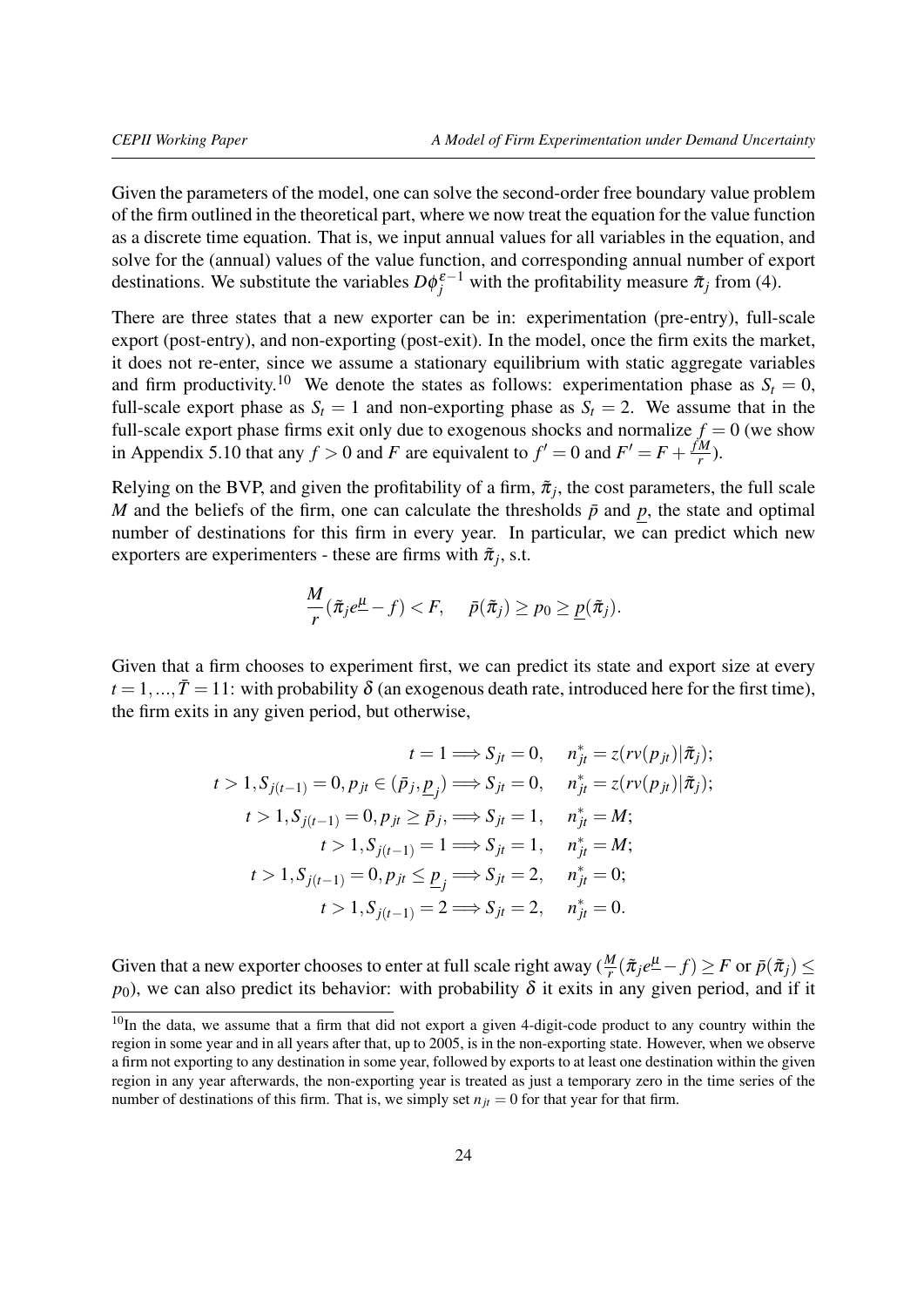does not, it exports to *M* countries in the region. Thus, the model gives us predictions with respect to the optimal export size of firms, as measured by the number of export destinations within the region, and optimal exit behavior.

We assume that the total discount rate r is equal to the sum of the exogenous firm death rate, δ, and a pure discount rate, say, *dr*. We fix the value of *dr* to 0.05. We choose the value of 0.05, since that is the average long-term interest rate in France over 1995-2005, and it is also the value of discount rate suggested by the [Guide to Cost Benefit Analysis of Investment Projects](#page-35-15) [\(2008\)](#page-35-15) of the European Commission. Thus, we need to estimate  $\delta$  only, rather than both  $\delta$  and *r*.

There are some additional parameters that we introduce to accommodate the data better. We let there be a discrepancy between the observed  $n_{jt}$  and the predicted  $n_{jt}^*$ :

$$
n_{jt} = n_{jt}^* + e_{jt}^N,
$$

where  $e_{jt}^N$  is a mean zero normal error term, with variance  $\sigma_N^2$ , which we will also estimate. We view the error term as the discrepancy caused by managerial error, delays and disruptions in international delivery, and considerations affecting the choice of the number of destinations that are outside the model. Additionally, the model predicts that in the experimentation stage, the firm quits as soon as its beliefs  $p_{jt}$  fall below some level  $\underline{p}_j$ . We cannot ensure that this holds true for all *j*,*t*, and therefore introduce  $\tilde{p}_j$ :

$$
\underline{\widetilde{p}_j} = \underline{p}_j - e_{pd},
$$

where  $p_j$  is the threshold for quitting as predicted by the model, and  $\tilde{p}_j$  is the actual threshold<br>for matrices which differently from that mediated by some space. The model is the second for quitting, which differs from that predicted by some error *epd*. The variable *epd* has an exponential distribution with mean  $m_p > 0$ . So we allow for the actual quitting threshold for any firm to be lower than the one predicted by the model.

To summarise, we need to estimate the following parameters:  $\Theta_2 \equiv \{G, F, M, \delta, \sigma_N, m_p\}$ . We do this as follows:

- Fix values of *M*,  $\delta$ ,  $r \equiv \delta + dr$ ,  $\sigma_N$ , and  $m_p$ . Given these values, carry out the Metropolis-Hastings step (which essentially lets you pick the values with the highest likelihood, given flat priors), to produce new estimates for the cost parameters *G* and *F*.
- For given values of *G* and *F*, update the values of *M*,  $\delta$ , *r*,  $\sigma_N$  and  $m_p$ , that is, generate draws from their new posteriors, conditional on the values of *G* and *F*.
- Iterate on the previous two steps until convergence.

In Appendix [5.11,](#page-57-1) we explain in greater detail how we set the initial values of *M*,  $\delta$ ,  $\sigma_N$ , and *mp*, how we calculate the likelihood, and how we carry out the two steps above.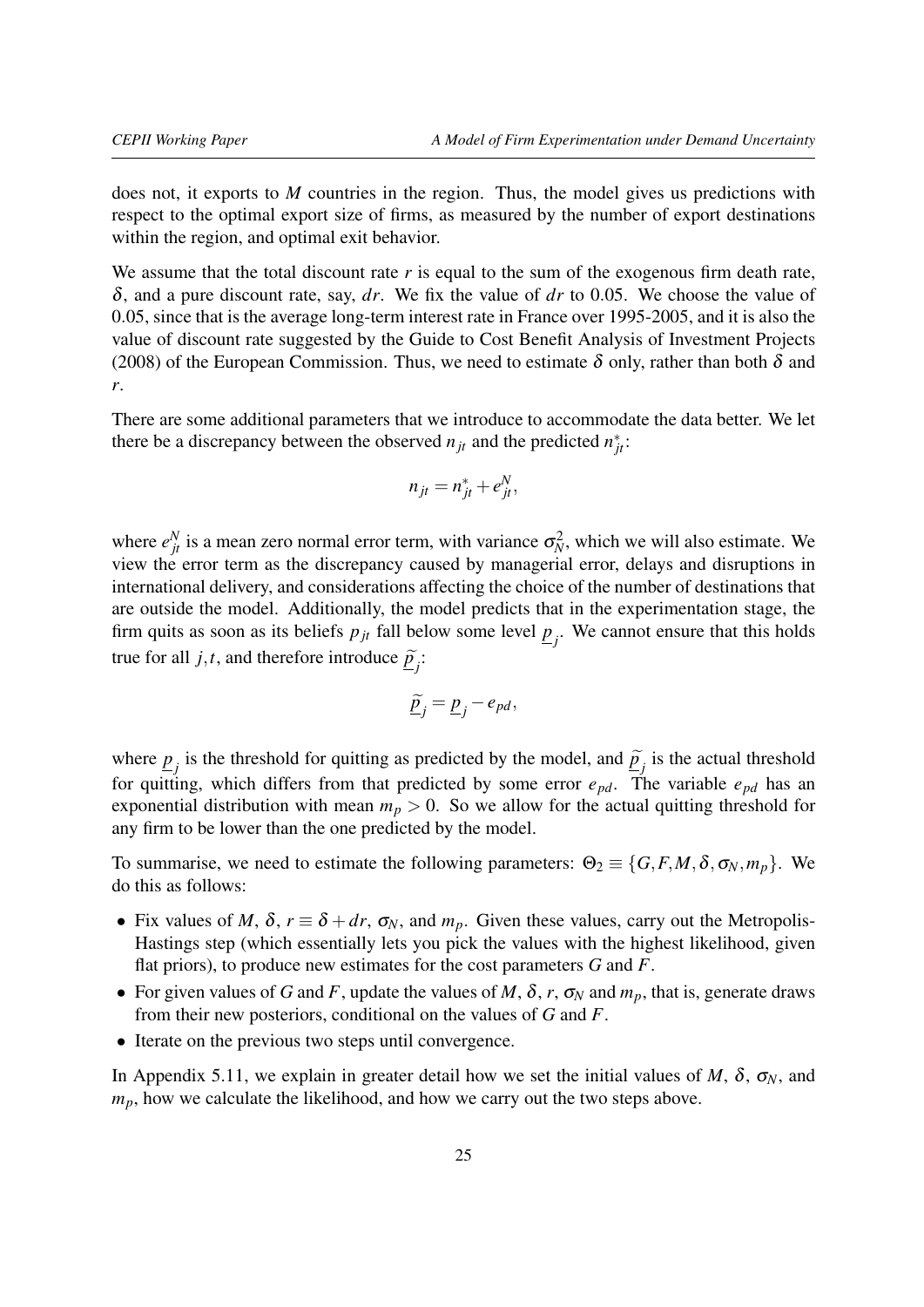#### <span id="page-25-0"></span>3.3. General Results

We run a regression of the number of export destinations within a region on the beliefs of firms, to see if the latter have a positive effect on the former, as predicted by the model. Note that beliefs were estimated in Step 1, without relying on the information on the number of export destinations. We define a variable *ES* to be the number of countries within a given region (for a given 4-digit-code product) that the firm exports to until it exits the region entirely, if at all. We let it take the value 0 in the year when the firm quits. Thus, we are capturing both expansions and contractions, as well as absolute exits. One can run a regression of *ES* on estimated beliefs, controlling for aggregate demand, firm productivity and firm fixed effects, to evaluate the effect of beliefs on firm behavior. Since the beliefs are not observed, but instead have been estimated, we do the following: we generate thirty draws of the vector of beliefs from the posterior obtained in the first step of the estimation (estimating demand parameters), for each firm in every year. We then generate a new dataset, where the observed independent variables are matched with the vectors of beliefs, and stacked together, so that we have 30 times the original number of observations. That is, initially we have a regression equation for the export size *ES* as a function of beliefs *P*

$$
E S_{jt}^{k} = \beta_0 + \beta_1 P_{jt}^{k} + \beta_2 \ln \phi_{jt}^{k} + d_t^{k} + d_j^{k} + \varepsilon_{jt}^{k},
$$

where *k* denotes a pair - combination of 4-digit-code product and region, *j* denotes firms exporting the given 4-digit product to the given region, and  $t$  - years,  $\phi_{jt}^k$  denotes productivity of firm *j* exporting to pair *k*,  $d_t^k$  are pair-year fixed effects,  $d_j^k$  are pair-firm fixed effects and  $\varepsilon_{jt}^k$  is the error term.

|                         | Number of destinations |
|-------------------------|------------------------|
| <b>Beliefs P</b>        | $0.239(18.27)$ **      |
| Log-TFP                 | $0.02(2.03)*$          |
| Constant                | $0.313(42.61)$ **      |
| Pair-year fixed effects | YES                    |
| Pair-firm fixed effects | YES                    |
| <b>Observations</b>     | 6612082                |
| R-squared               | O 01                   |

<span id="page-25-1"></span>Table 1 – Regression of the number of export destinations on beliefs, controlling for productivity and aggregate demand.

Note: absolute values of t-statistics in parentheses; \*significant at 5%; \*\*significant at 1%.

After we generate 30 draws of beliefs *P* for each firm within a given pair, we have

$$
ES_{jt}^k = \beta_0 + \beta_1 P_{jt}^{sk} + \beta_2 \ln \phi_{jt}^k + d_t^k + d_j^k + \varepsilon_{jt}^{sk},
$$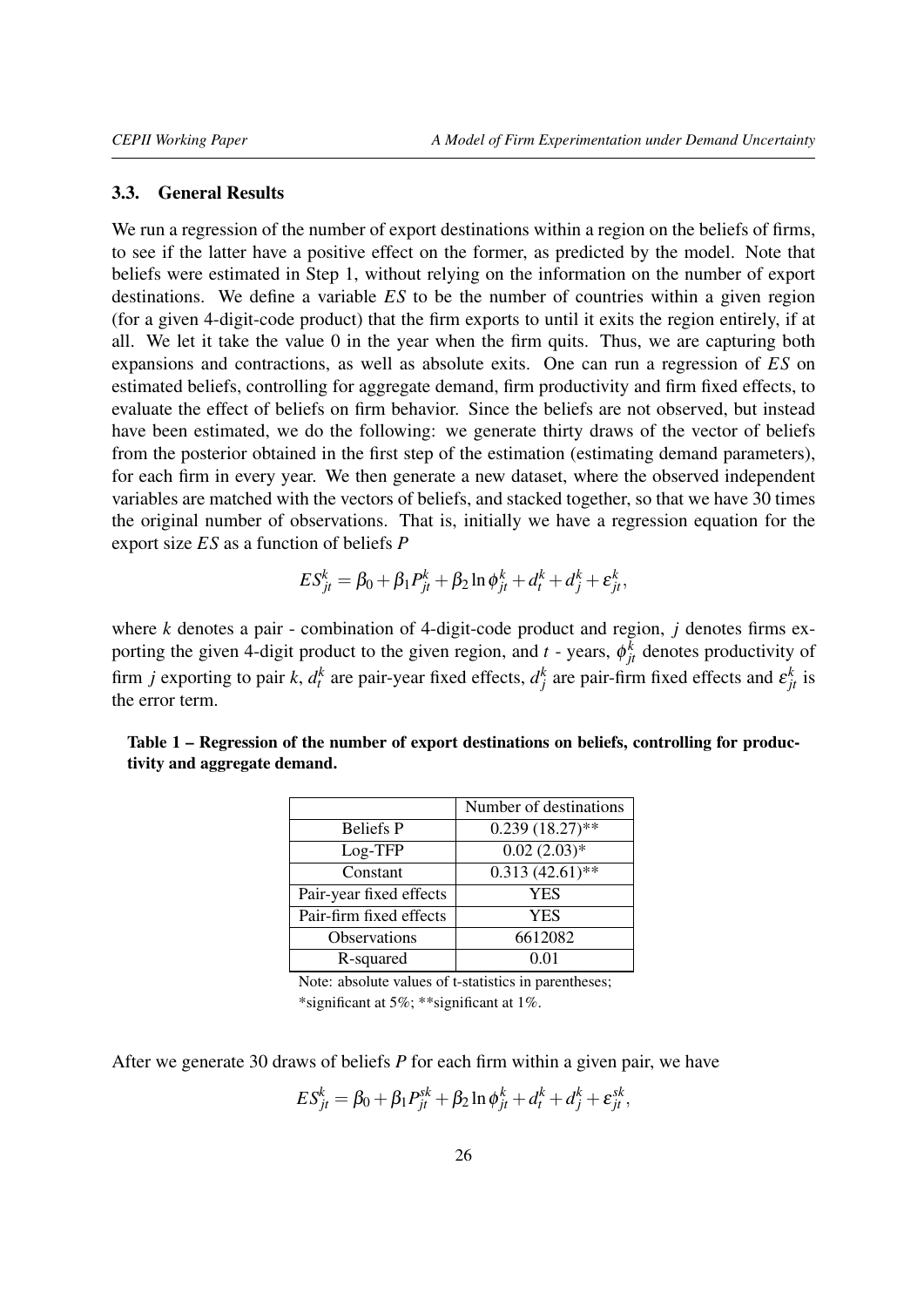where *s* denotes the draw of beliefs *P*. Note that the error term has the form

$$
\varepsilon_{jt}^{sk} = \bar{\varepsilon}_{jt}^k + \tilde{\varepsilon}_{jt}^{sk},
$$

since the beliefs  $P_{jt}^{sk}$  come from the same distribution for every  $j, t, k$ . Hence, we calculate clustered standard errors in this regression, where each combination of pair-firm and year forms a cluster. The results are presented in Table [1.](#page-25-1) As is shown in the table, beliefs have a positive, highly significant, effect on export size, as measured by number of destinations. This suggests that beliefs have the effect predicted by the model.

## <span id="page-26-0"></span>3.4. Estimates for Two Pairs

As an illustration we present the results of the structural estimation for two pairs: exports of the 4-digit code 4202 (trunks, suitcases, etc.) to the Middle East and exports of the 4-digit code 6403 (footwear) to East Asia.<sup>[11](#page-26-1)</sup> In Figures [7](#page-27-0) and [8,](#page-27-0) we show how the average number of destinations accessed within each pair evolves with the date since first exports in the region. On the same graphs, we plot the evolution of the average number of export destinations (within the pair) of old exporters, where the horizontal axis now measures chronological time (year since 1995, 1995 being 1). One can see that the behavior of old exporters in East Asia and Middle East is much more stable than that of new exporters, and is close to the estimated full scale, on average. As an additional check, we plot the aggregate demand in each pair in Figure [9.](#page-27-0) Aggregate demand is measured as the weighted average over all countries within the region of quantity imported from the entire world of the 4-digit-code product. We see that in both East Asia and Middle East the aggregate demand has multiple ups and downs, and does not exhibit steady upward movement over time, so that the gradual expansion of new exporters cannot be explained away by an aggregate expansion.

<span id="page-26-2"></span>

| Parameter   | ◠    | m    | $p_0$ |      | $\sim$<br>π | M | Г.                   | $p_0 e^{\bar{\mu}}$<br>$(-p_0)e^{\mu}$ |       | $\mathbf{v}_N$ |
|-------------|------|------|-------|------|-------------|---|----------------------|----------------------------------------|-------|----------------|
| East Asia   | 14   | 7761 | 2175  | ن. ب | 1.00        | ∠ | 70                   | o <i>n c</i>                           | V.I   |                |
| Middle East | 1.64 | 14.7 |       | 2.64 | 1.84        |   | $\overline{ }$<br>59 | ے بی دے                                | 0.241 | $\Omega$       |

Table 2 – Estimates of the parameters for two pairs.

<span id="page-26-1"></span><sup>&</sup>lt;sup>11</sup>The choise of the two pairs is casual; the exercise can be replicated easily for all products region exisitng in the dataset. The 4-digit code 4202 encompasses 'trunks, suitcases, vanity cases, executive-cases, briefcases, school satchels, spectacle cases, binocular cases, camera cases, musical instrument cases, gun cases, holsters and similar containers; travelling-bags, insulated food or beverages bags, toilet bags, rucksacks, handbags, shopping-bags, wallets, purses, map-cases, cigarette-cases, tobacco-pouches, tool bags, sports bags, bottle-cases, jewellery boxes, powder boxes, cutlery cases and similar containers, of leather or of composition leather, of sheeting of plastics, of textile materials, of vulcanised fibre or of paperboard, or wholly or mainly covered with such materials or with paper'. The 4-digit code 6403 encompasses 'footwear with outer soles of rubber, plastics, leather or composition leather and uppers of leather'.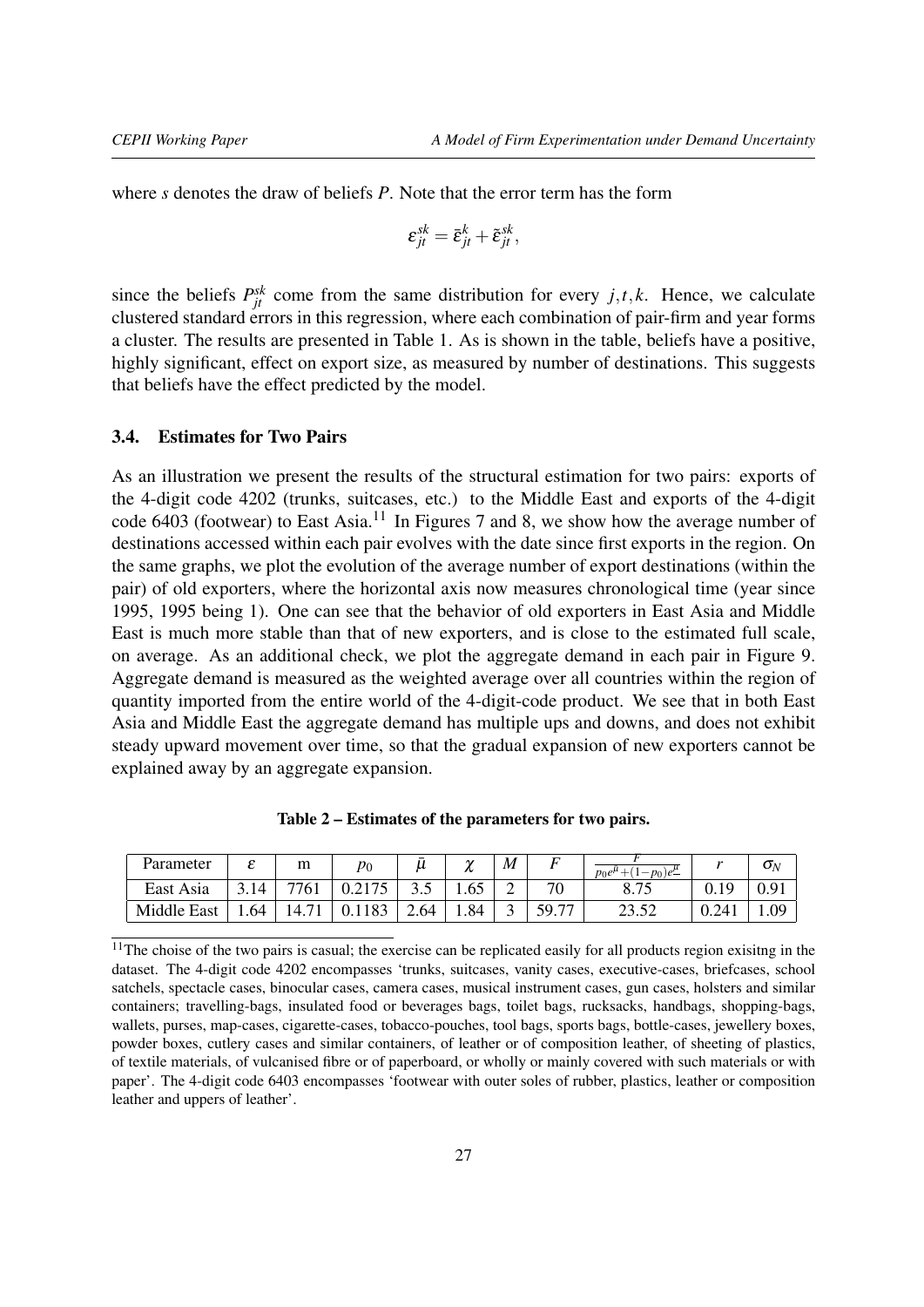<span id="page-27-0"></span>

Figure 9 – Aggregate demand evolution between 1995-2005 in the two pairs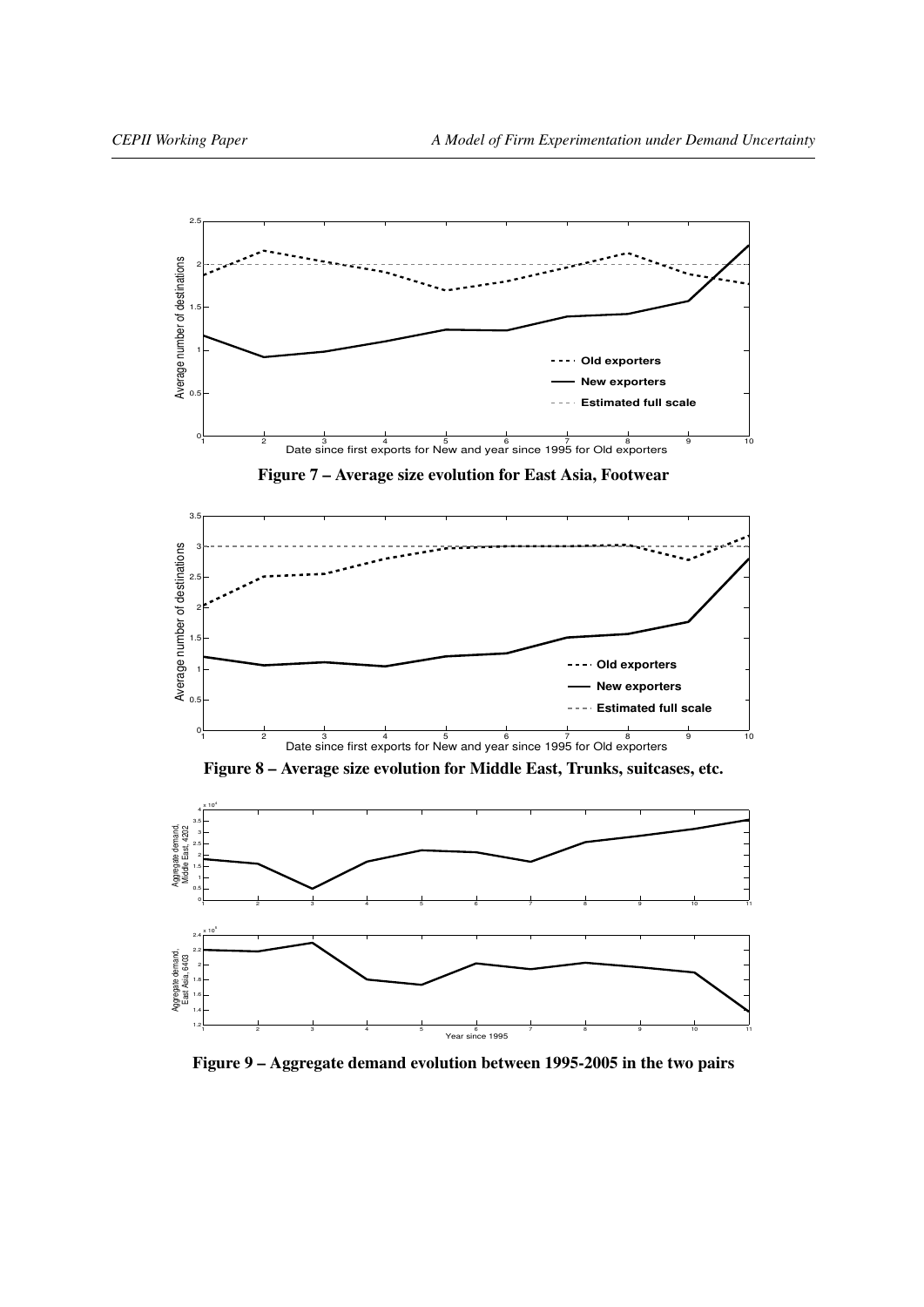<span id="page-28-0"></span>

Figure 10 – Simulated average size, over 10000 exporters, for East Asia, Footwear



Figure 11 – Simulated average size, over 10000 exporters, for Middle East, Trunks, suitcases, etc.



Figure 12 – Histograms of new exporters' duration and total cost of experimentation.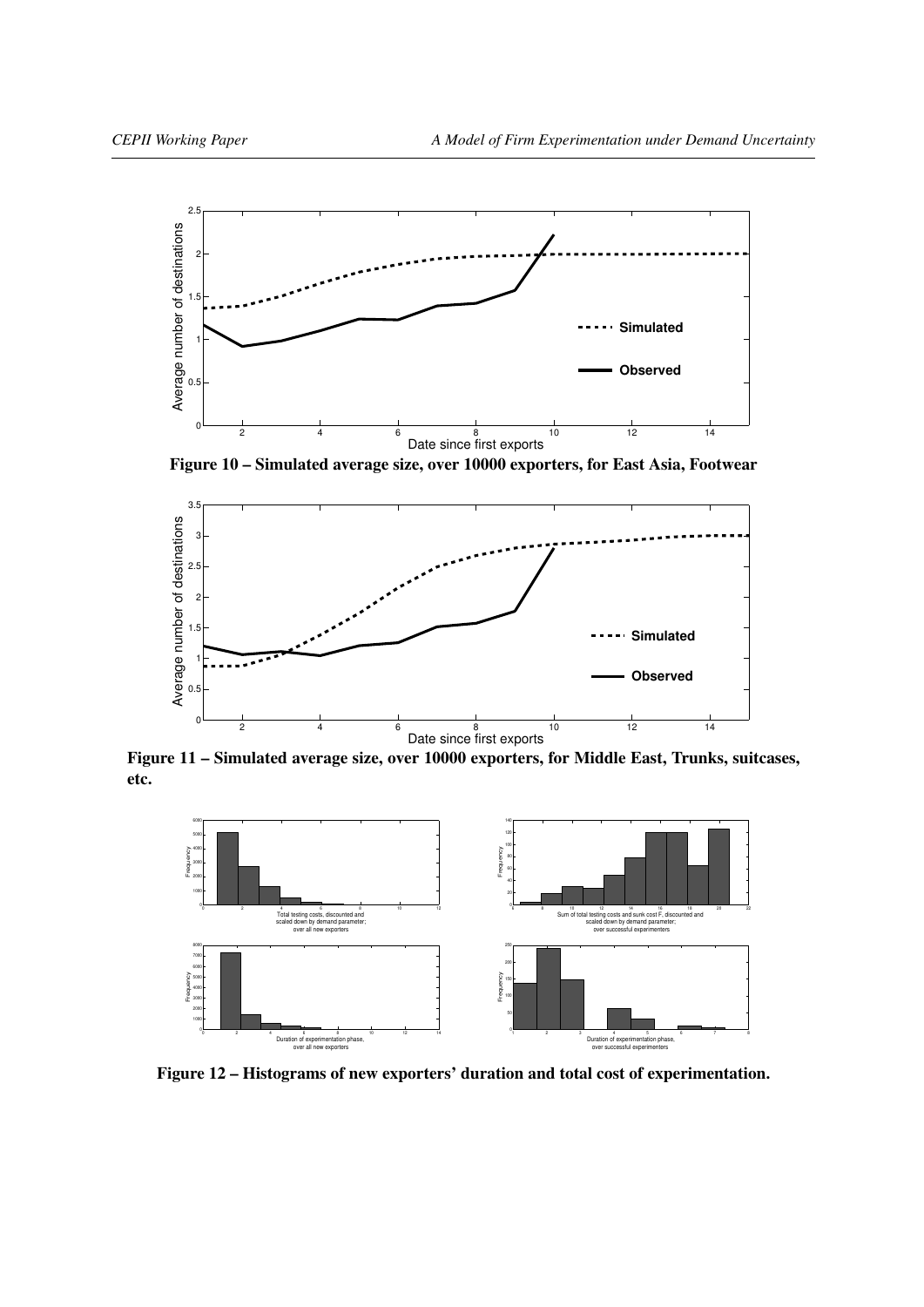<span id="page-29-0"></span>

Figure 13 – Histogram of the ratio of testing costs to combined testing and sunk entry costs, incurred by successful experimenters, over 10000 exporters, for Middle East, Trunks, suitcases, etc.

In Table [2](#page-26-2) we summarize the estimates of the main parameters (means of/draws from their posterior distributions). One can see that the estimated value of the signal-to-noise ratio  $\chi$ is lower in East Asia than in the Middle East. The signal-to-noise ratio affects the speed of learning and convergence of the average export size to the full scale, and we would expect that this would result in faster learning and faster convergence in the Middle East. We simulate the behavior of new exporters in both pairs. We start with a fixed number of new exporters (10000), and assign each one randomly into a profitability range, as well as demand range - high or low (with probability of high demand given by the estimated  $p_0$ ). We then draw demand signals for each firm according to the estimated distribution of demand signals. We update the beliefs of each exporter, and calculate their optimal response - whether they experiment or enter or quit, and if they experiment, their optimal sample size  $n(p)$ . In this way we produce a smoothed average size evolution, without the sharp turns observed in our (much smaller) dataset. In Figures [10](#page-28-0) and [11,](#page-28-0) we observe that the simulated average number of destinations in East Asia and the Middle East approach the estimated full scale by dates 14 and 15, respectively. That is, the average converges to the full scale faster in East Asia than in the Middle East. The effect of the higher signal-to-noise ratio is cancelled out, and dominated, by the effect of higher initial beliefs  $p_0$  and higher  $\bar{\mu}$  in East Asia: firms experiment more intensively and learn faster due to higher expected terminal payoff. We also use the simulated time series of export size in the two regions as an indication of in-sample goodness-of-fit. Notice that we estimated the model using the firm-level behavior, and did not pick the parameters to match the aggregate time series. That the simulated average number of destinations follows the observed to a certain degree tells us that we can numerically evaluate policy experiments using our estimates.

In Table [2,](#page-26-2) we show the estimated sunk cost estimates, as well as the scaled down estimates  $(F/[p_0e^{\bar{\mu}} + (1-p_0)e^{\mu}]$ ). We scale the costs down by the demand portion that does not appear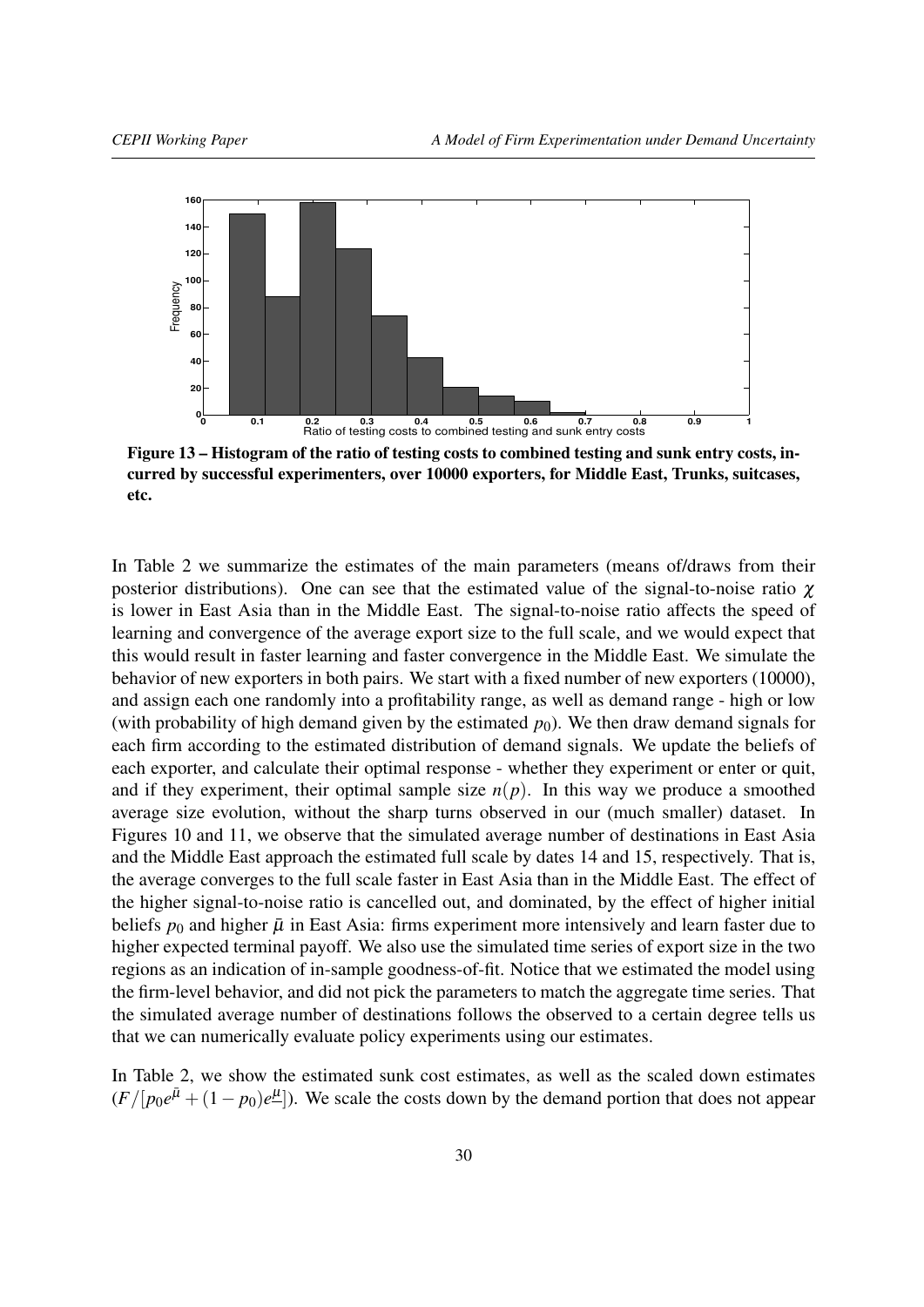in our measure of profitability,  $\tilde{\pi}$ , but still should be taken into account - since total expected profits of a firm will be given by the product of  $\tilde{\pi}$  and  $E(e^{\mu})$ . The raw estimate of *F* is higher in East Asia, but when scaled down by the expected value of the demand shift parameter, it is much lower there. This is again due to higher  $\bar{\mu}$  and  $p_0$  in East Asia.

We can also study the total cost of experimentation and the duration of experimentation phase of new exporters. We sum the experimentation costs, discounted and scaled down by  $E(e^{\mu})$ , over all periods for each new exporter in Middle East, and plot the histogram of these in Figure [12,](#page-28-0) upper left corner. In the upper right corner, we plot the total costs of entering the new market (sum of testing costs and sunk cost *F*, discounted and scaled down by  $E(e^{\mu})$ ) of successful experimenters (those who switch to the full scale at some point). We also plot the histogram of the duration of the experimentation phase, unconditional, as well as conditional on being a successful experimenter, in the left and right lower corners, respectively. The mean experimentation cost in the Middle East is 5.22 (in units of median profitability, since we scaled down firm profitability and therefore costs by the median profitability in the pair to obtain  $\tilde{\pi}$  in Section 3.2.2). The mean duration of experimentation phase for successful experimenters is 2.52, and for unsuccessful experimenters - 2. We see that in our model both the optimal experimentation duration and the total cost of entering a new market (total experimentation cost plus the sunk cost of entry for successful experimenters) are firm-specific and random. In Figure [13,](#page-29-0) we show the histogram of the ratio of testing costs to combined testing and sunk entry costs of successful experimenters in the simulated sample (Middle East, Trunks, suitcases, etc.). This ratio ranges between 0.05 and 0.7, with a mean of 0.23. Thus, on average, about one fourth of the costs incurred in entering a new market by experimenters is accounted for by testing costs (in this particular example). Taking the ratio of total testing costs (sum over all new exporters in the simulated sample) to total combined testing and sunk entry costs gives us the result of 0.61. That is, about two thirds of all costs incurred by new exporters in the process of accessing new markets (successfully or not) is allocated to experimentation efforts.

# *3.4.1. Temporary currency appreciation in a single country*

Suppose that the currency of only one country within a region appreciates relatively to the French currency by 67 percent. Assume that France is a small exporter in this market. In that case, the aggregate variables (in particular, the aggregate price index) will not be affected by the behavior of French exporters, and we can focus only on the direct effect of lower exchange rate (French versus foreign currency) on the profits of French exporters. To study the effect of the currency appreciation on French exporters' profits, we introduce a trade barrier term  $\tau_k$  which is a product of  $e_k$ , the exchange rate between the French currency and the foreign country *k* currency, and  $b_k$ , all other trade costs, so that demand in country *k* is given by  $q(h_{jk}^*) =$  $(h_{jk}^*)^{-\epsilon_k}D_k = (\tau_k h_j)^{-\epsilon_k}D_k = (e_k b_k h_j)^{-\epsilon_k}D_k$  where  $D_k$  incorporates all the aggregate demand variables in market *k*, *h<sub>j</sub>* is the price of the product in France in French currency, and  $h_{jk}^* =$  $h_j e_k b_k$  is the price of the product in the foreign country in the foreign currency. We have the following expression for the profits earned by firm *j* in the foreign market *k* (disregarding the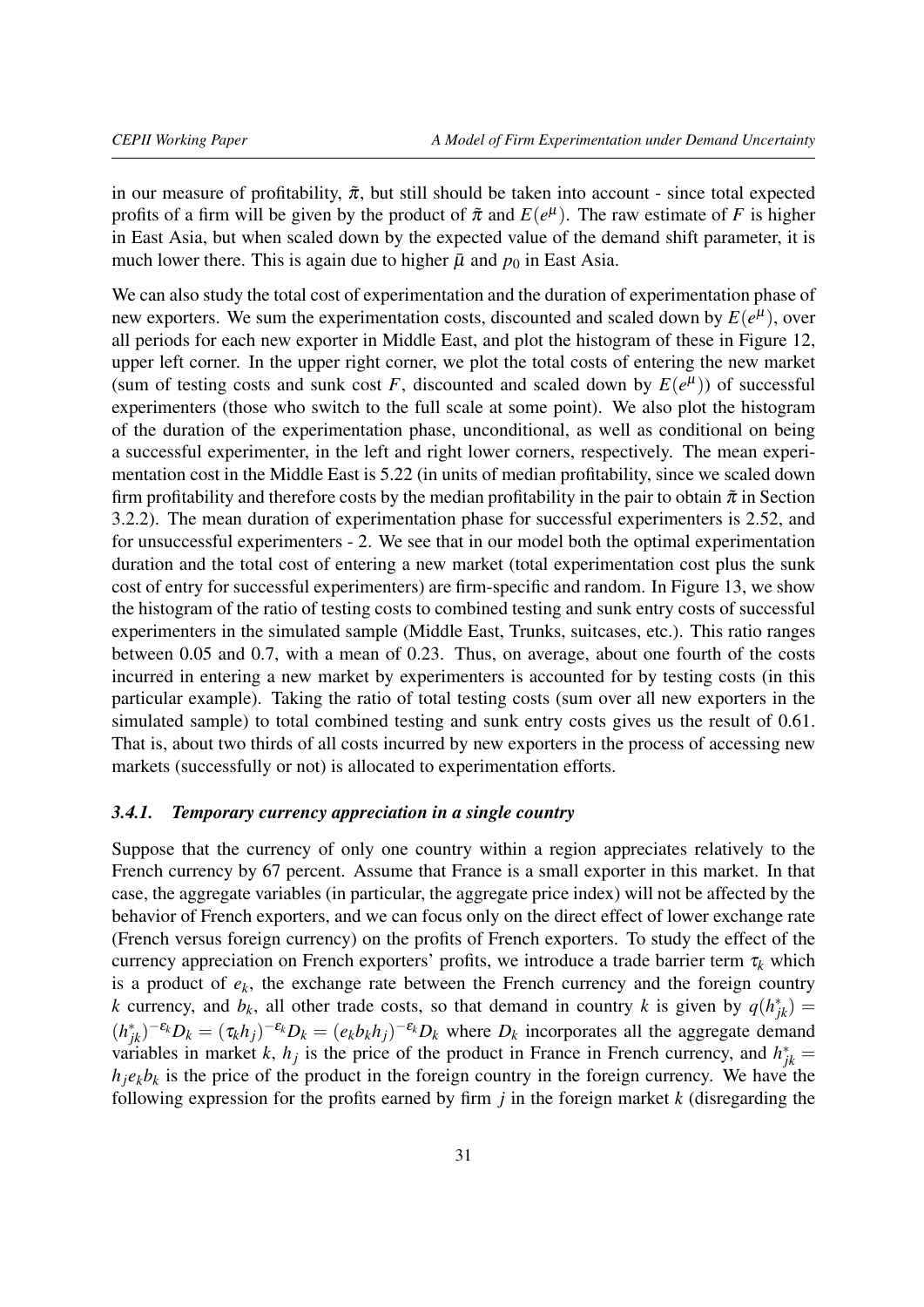time dimension and the firm-specific demand portion  $e^{\mu_j}$ )

$$
\pi_{jk} = h_j q(h_{jk}^*) - q(h_{jk}^*)mc_j = q(h_{jk}^*)(h_j - mc_j) = (e_k b_k h_j)^{-\epsilon_k} D_k(h_j - mc_j),
$$

where  $mc_j$  is the marginal cost of production. When the exchange rate falls from  $3e_k$  to  $e_k$ , resulting in a 67 % appreciation of the foreign currency, profits of French exporters increase. Assume that the lower exchange rate applies only for one year. This requires that we assume a hybrid model with discrete time in the stage 0 (the year of lower exchange rate), and continuous time afterwards (the stages 1 and 2 of the model we studied in the theoretical part). We ignore here the effect this temporary exchange rate appreciation will have on the exporters already present in the region. Any firm that did not choose to export to the region before the appreciation will either continue not exporting there, or will export only to the country whose currency gained in value in the year when that happens, to benefit from the temporarily higher profits. This would require that the profits from exporting to that destination, net of exporting costs, are positive:

$$
E_0(e^{\mu}\tilde{\pi}'_k) - c(1) = E_0(e^{\mu}\tilde{\pi}_k 3^{\varepsilon_k}) - c(1) > 0,
$$

where  $e^{\mu}$  $\tilde{\pi}'_k$  $k_{k}$ <sup> $\prime$ </sup> are the profits from exporting to the destination  $k$  whose currency appreciated in the year of this event,  $e^{\mu} \tilde{\pi}_k$  are the profits from exporting to destination *k* under old conditions,  $E_0$ is the expected value given beliefs  $p_0$ , and  $c(1)$  is the testing cost of accessing one destination, which is the exporting cost, since the firm does not invest in full-scale entry to export to a single destination for one year. To locate all new exporters, we therefore find all firms that do not export under the original setting, but for whom  $E_0(e^{\mu} \tilde{\pi}_k^{\mu})$  $h'_{k}$ ) – *c*(1) > 0. In Appendix [5.12,](#page-60-0) we show how we predict the new exporting threshold on productivity and the number of new exporters in response to higher profits. We count 37 and 29 such new exporters in East Asia and Middle East, respectively.

<span id="page-31-0"></span>

Figure 14 – A firm for whom initial beliefs  $p_0$  are too low to export to the region, but a change in beliefs to  $p_1 > p_0$  is sufficient to start experimenting in the region.

In Figure [14,](#page-31-0) we show the solution to the BVP from the theoretical part for a firm whose productivity is lower than that of exporters already present in the market, so that  $p > p_0$ . After exporting to one destination and updating its beliefs to some  $p_1 > p > p_0$ , it decides to continue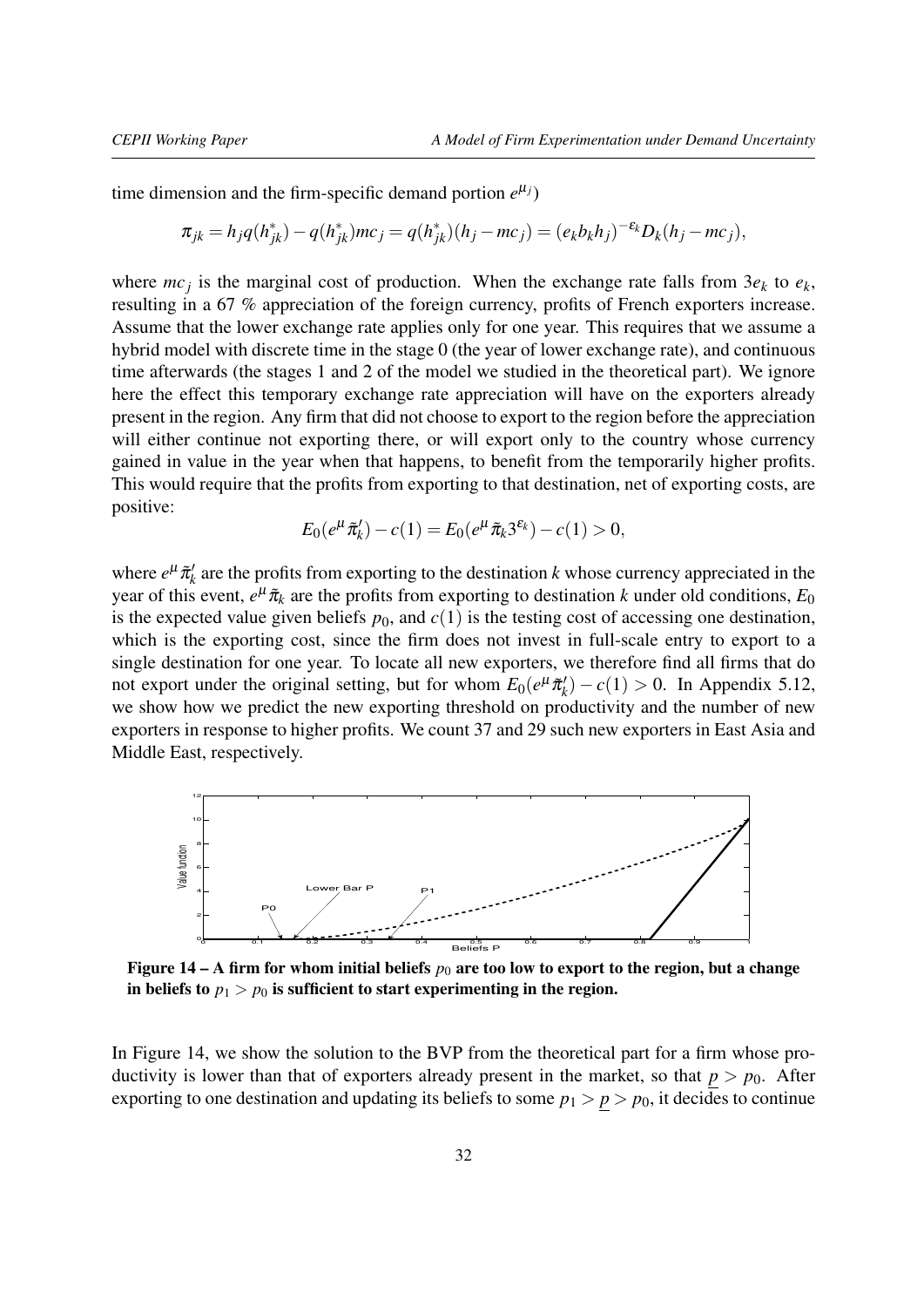<span id="page-32-0"></span>

Figure 15 – Response to a 67 % temporary currency appreciation in a single country within Middle East, exports of Trunks, suitcases, etc. First panel: average number of destinations, second panel: exit rate, third panel: total quantity exported, scaled down by the median quantity exported.

exporting in the region even after the exchange rate reverts to its original level. We simulate the behavior of new exporters 10000 times, and take an average of the resulting time series (averaging over all 10000 samples, for each date since first exports), to obtain a smoothed out pattern. We plot the response of the new exporters in the Middle East in Figure [15,](#page-32-0) and of the new exporters in East Asia - in Figure [17](#page-62-1) in the Appendix. The new exporters all start with 1 destination in the year of lower exchange rate, and later either quit or decide to export/experiment in the region further. It takes 18 and 20 years for the average number of destinations of these exporters (conditional on survival) to reach the full scale in the Middle East and East Asia, respectively. In both pairs around 40 percent of those firms that exported in the lower exchange rate period stay afterwards, and out of these around 30 percent exit in the third year. Alongside the evolution of the average number of destinations, we show the total export quantities over all new exporters,

scaled down by the median quantity exported (median of exp  $\left[\varepsilon_k \frac{C_{\phi}^j}{(1-\phi)^j}\right]$  $\frac{C_{\phi}}{(1-\rho_{\phi})}$ 1  $y\left(\frac{\varepsilon_k}{\varepsilon_k} \right)$  $\left(\frac{\varepsilon_k}{\varepsilon_k-1}w\right)^{-\varepsilon_k}P^{\varepsilon_k-1},$ 

analogously to the way we scaled down firm profits earlier.We observe non-negligible export volumes resulting from a temporary impulse in the form of a transient currency appreciation in a single destination.

# *3.4.2. Response to a decrease in the testing costs*

Suppose testing costs shift down in such a way that for the new testing cost schedule  $\hat{c}(0) \equiv$  $\hat{g}_0 = g_0 = c(0)$ , and  $\hat{c}(n) = 0.9c(n), \forall n > 0$ . According to Proposition 4, the optimal testing size will shift up for all  $p$ , for given  $\phi$ , the threshold for quitting will decrease, and the threshold for entering at full scale will increase. We calculate the new exporting cutoff on productivity, and evaluate the number of new exporters, as before.

We want to show the non-equivalence between decreasing testing costs and the sunk entry cost. To do so, we find a new value of *F* that would result in the same new exporting cutoff on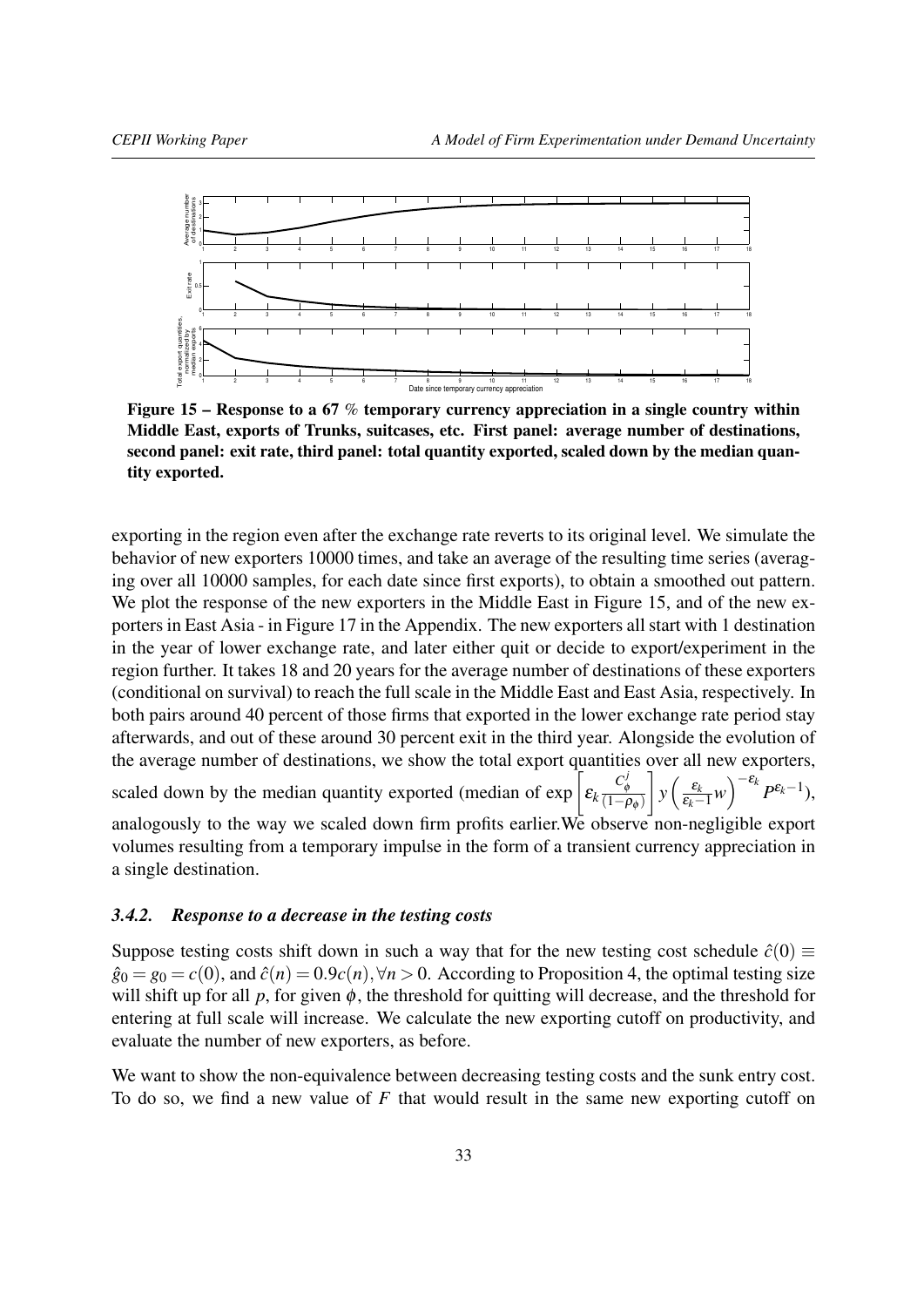<span id="page-33-0"></span>

Figure 16 – Response to a 10 % decrease in the testing costs  $c(n)$  and to an 'equivalent' cut in the sunk entry cost *F*. Exports of Trunks, suitcases, etc., by French firms to the Middle East. First panel: average number of destinations, second panel: total quantity exported, scaled down by the median quantity exported.

productivity and thus in the same number of new exporters, given original testing costs. By Proposition 2, for any  $\phi$  the thresholds on entering at full scale and quitting will decrease. The simulated evolution of new exporters in the Middle East and East Asia are depicted in Figures [16](#page-33-0) and [18,](#page-62-1) respectively. As can be seen in the first panel, the average export size converges to full scale faster when the sunk entry cost is cut, since the threshold on beliefs for entering at full scale is lower with lower  $F$ . However, the total quantities exported are in general higher with lower testing costs then with lower *F*. With lower testing costs the threshold on beliefs for entering at full scale increases, while with lower sunk cost this threshold decreases. Firms will keep experimenting for some high values of beliefs under lower testing costs, but will decide to switch to full scale for some relatively low values of beliefs under lower sunk cost. This leads to a higher ratio of high-demand firms among those that enter the market after experimenting, when testing costs are lower. For example, for the Middle East, the ratio of low-demand firms  $(\mu_i = \mu)$  among all 'successful' experimenters is 0.0015 for lower  $c(n)$ , compared with 0.0091 for lower *F*, and, as a result, the total quantity exported over the first 25 years is 33.8 for lower *c*(*n*), compared with 29.2 for lower *F*. Thus, lower testing costs contribute to better selection of high-demand firms into full-scale exporting, which in turn leads to higher total export volumes. The average cost (present value of the sum of all experimentation costs and sunk entry cost in the event of full-scale entry) per new exporter over 10000 simulations is 5.2185 for lower  $c(n)$ and 5.2179 for lower *F*. While expected average cost of experimentation/entry is the same in the two scenarios, lowering testing costs results in better screening of firms and higher export volumes.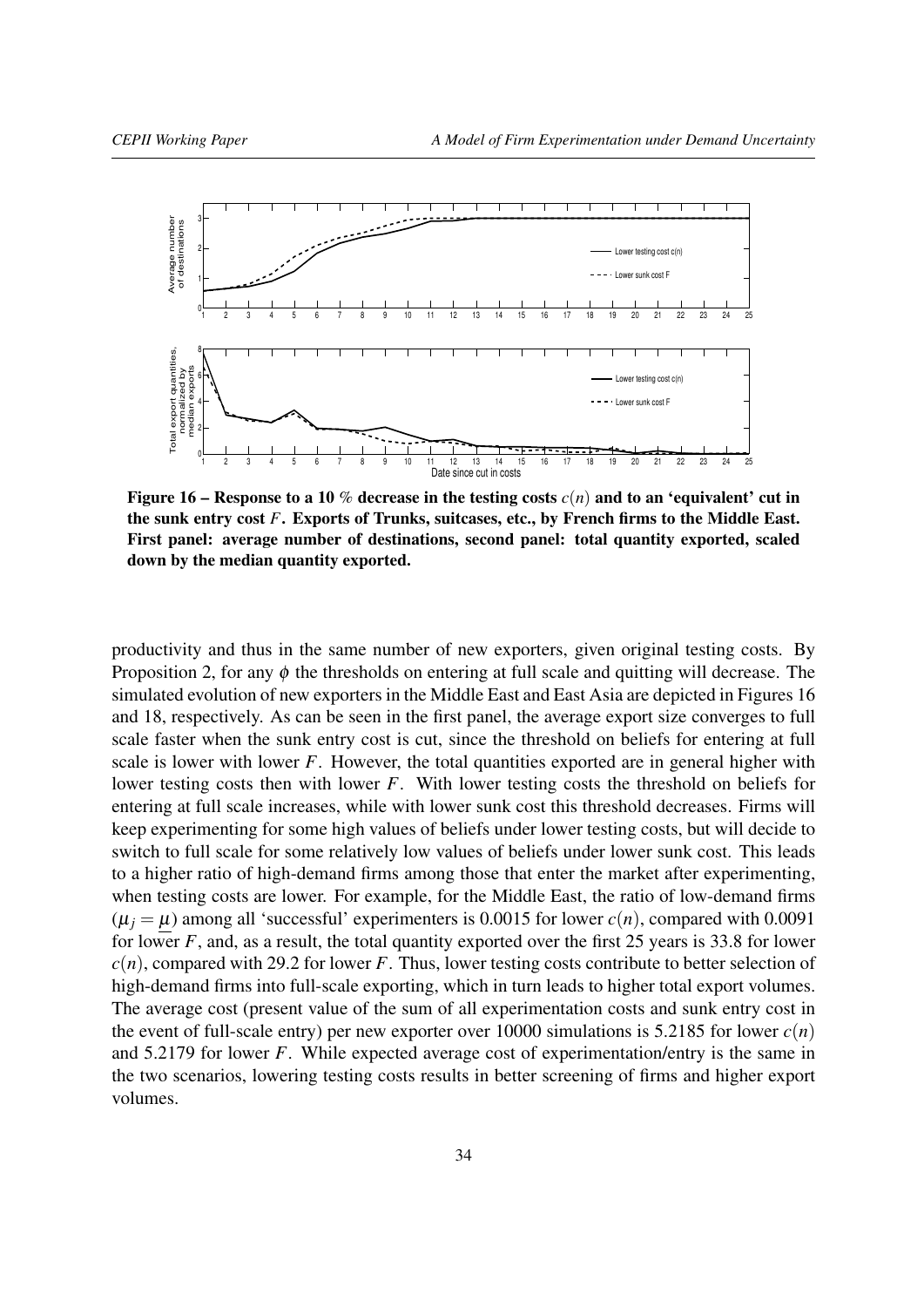### <span id="page-34-0"></span>4. CONCLUSION

We present a model with demand uncertainty and sunk costs of entry. The firm is able to learn more about the demand for its product before incurring the sunk cost of entry, by using a costly testing technology that allows to sample individual sales observations with some noise, and update its beliefs about the demand shift parameter. Thus, the decision for new exporters is not a binary choice between entry and non-entry, but an optimal control and optimal stopping problem where the scale and duration of the initial testing phase is optimally chosen, depending on the characteristics of the firm and the market. For policy purposes, any exogenous shock prompting entry of new exporters will not have an immediate impact. Instead, a transition period will be observed, and the dynamics and duration of this period can be predicted using the model. We apply this framework to the problem of a firm that wishes to export to a certain geographical region, with uncertain demand and a high sunk entry cost, and can learn more about demand there by accessing a few individual countries in the region first. This allows us to structurally estimate the model, using French firm-destination-product-level export data between 1995-2005. As an illustration we show estimates of all parameters of the model for exports by French firms of two casual pairs of product-region: trunks, suitcases, etc., to the Middle East and of footwear to East Asia. Several simulation exercises are carried out. We consider the effects on French exporters of a temporary currency appreciation in a single country within a region and of lower testing costs. The model generates interesting new dynamics. In the case of a temporary currency appreciation in a single destination the new information obtained in one country allows the firm to update beliefs about the entire region and possibly start exporting to other countries within the region. Lower testing costs are shown to be nonequivalent to lower sunk entry cost, since lower testing costs lead to better selection of highdemand producers into exporting, and higher total export volumes. Thus, policies aimed at increasing export volumes by domestic firms should focus on cutting testing costs, rather than the sunk entry cost, all else equal. This model can be applied to multiple other settings, such as the introduction by firms of new products in domestic markets, and we plan to carry out this application using marketing data. Another extension is considering this model in a general equilibrium setting, where firm exporting behavior affects the aggregate variables in the market. We will consider this in future work.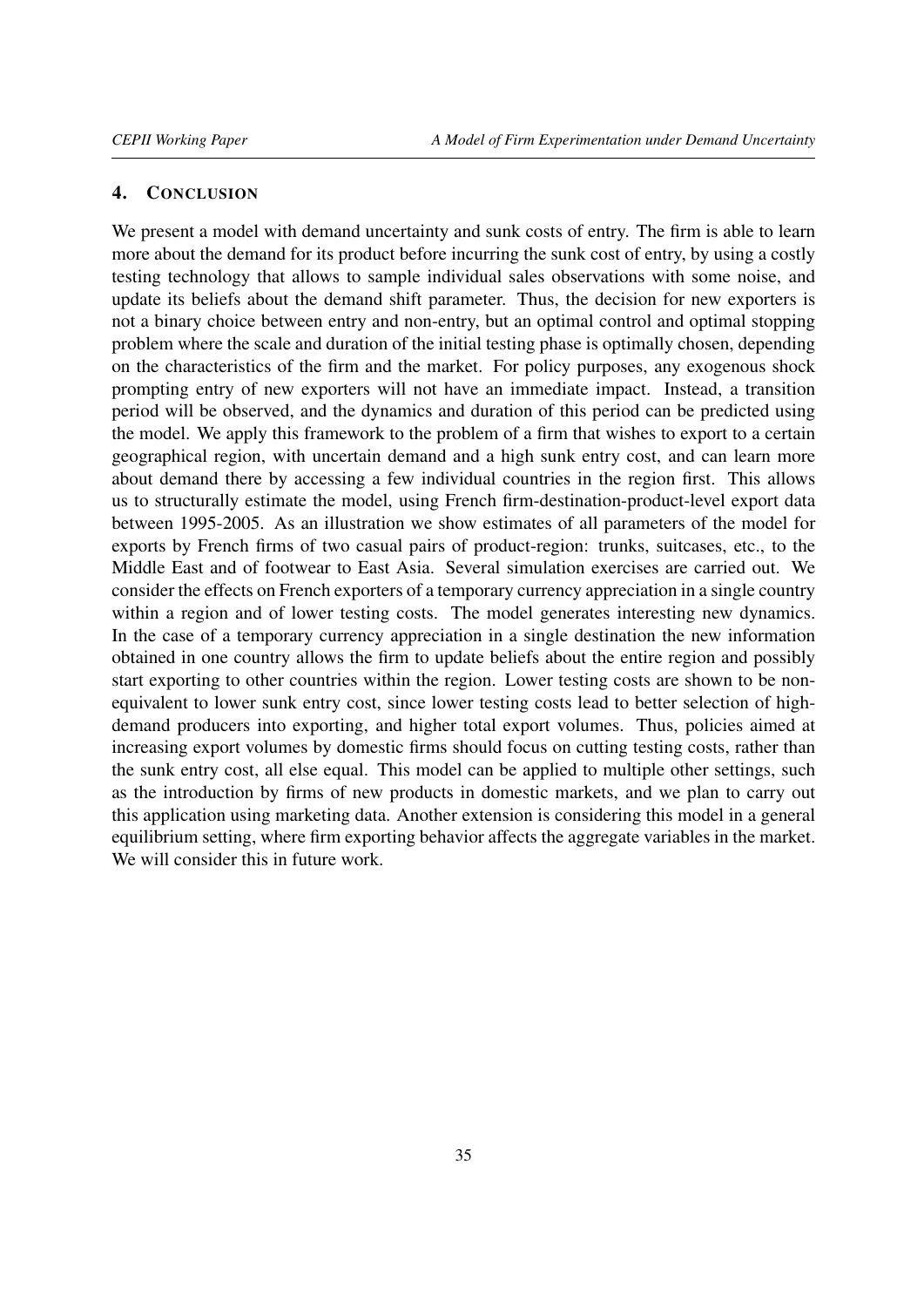#### **REFERENCES**

- <span id="page-35-13"></span>ACKERBERG, D., CAVES, K. AND FRAZER, G., 2006. Structural Identification of Production Functions. *Econometrica* R&R.
- <span id="page-35-11"></span>ALBORNOZ, F., PARDO, H. F. C., CORCOS, G. AND ORNELAS, E., 2012. Sequential Exporting. *Journal of International Economics* 88, 17-31.
- <span id="page-35-7"></span>ARKOLAKIS, C., 2010. Market Penetration Costs and the New Consumers Margin in International Trade. *Journal of Political Economy* 118(6), 1151-1199.
- <span id="page-35-3"></span>BERNARD, A. B., JENSEN, J. B., REDDING, S.J. AND SCHOTT, P.K., 2007. Firms in International Trade. *Journal of Economic Perspectives* 21(3), 105–130.
- <span id="page-35-16"></span>BOLTON, P., HARRIS, C., 1999. Strategic Experimentation. *Econometrica* 67(2), 349-374.
- <span id="page-35-4"></span>DAS, S., ROBERTS, M. J. AND TYBOUT, J. R., 2007. Market Entry Costs, Producer Heterogeneity, and Export Dynamics. *Econometrica* 75(3), 837-873.
- <span id="page-35-18"></span>DE LOECKER, J., 2011. Product Differentiation, Multi-Product Firms and Estimating the Impact of Trade Liberalization on Productivity. *Econometrica* 79(5), 1407-1451.
- <span id="page-35-1"></span>EATON, J., ESLAVA, M., KRIZAN, C.J., KUGLER, M. AND TYBOUT, J., 2007. Export Dynamics in Colombia: Firm-Level Evidence. *Working Paper, Banco de la Republica.*
- <span id="page-35-9"></span>EATON, J., ESLAVA, M., KRIZAN, C.J., KUGLER, M. AND TYBOUT, J., 2008. A Search and Learning Model of Export Dynamics. *Working Paper.*
- <span id="page-35-15"></span>EUROPEAN COMMISSION, 2008. Guide to Cost Benefit Analysis of Investment Projects.
- <span id="page-35-10"></span>FREUND, C., PIEROLA, M. D., 2010. Export Entrepreneurs: Evidence from Peru. *Policy Research Working Paper Series 5407, The World Bank.*
- <span id="page-35-6"></span>HITSCH, G. J., 2006. An Empirical Model of Optimal Dynamic Product Launch and Exit Under Demand Uncertainty. *Marketing Science* 25(1), 25-50.
- <span id="page-35-8"></span>HORSTMANN, I. J., MARKUSEN, J. R., 1996. Exploring New Markets: Direct Investment, Contractual Relations and the Multinational Enterprise. *International Economic Review* 37(1), 1-19.
- <span id="page-35-5"></span>KLOMPMAKER, J. E., HUGHES, G. D. AND HALEY, R. I., 1976. Test Marketing in New Product Development. *Harvard Business Review.*
- <span id="page-35-19"></span>LEVINSOHN, J., MELITZ, M., 2002. Productivity in a Differentiated Products Market Equilibrium. *Harvard University mimeo.*
- <span id="page-35-14"></span>LEVINSOHN, J., PETRIN, A., 2003. Estimating Production Functions Using Inputs to Control for Unobservables. *Review of Economic Studies* 70(2), 317-342.
- <span id="page-35-2"></span>MELITZ, M., 2003. The Impact of Trade on Intra-Industry Reallocations and Aggregate Industry Productivity. *Econometrica* 71(6), 1695-1725.
- <span id="page-35-17"></span>MOSCARINI, G., SMITH. L., 1998. Wald Revisited: The Optimal Level of Experimentation. *Working Paper.*
- <span id="page-35-0"></span>MOSCARINI, G., SMITH. L., 2001. The Optimal Level of Experimentation. *Econometrica* 69(6), 1629- 1644.
- <span id="page-35-12"></span>NGUYEN, D. X. (2012). Demand Uncertainty: Exporting Delays and Exporting Failures. *Journal of International Economics* 86(2) 2012.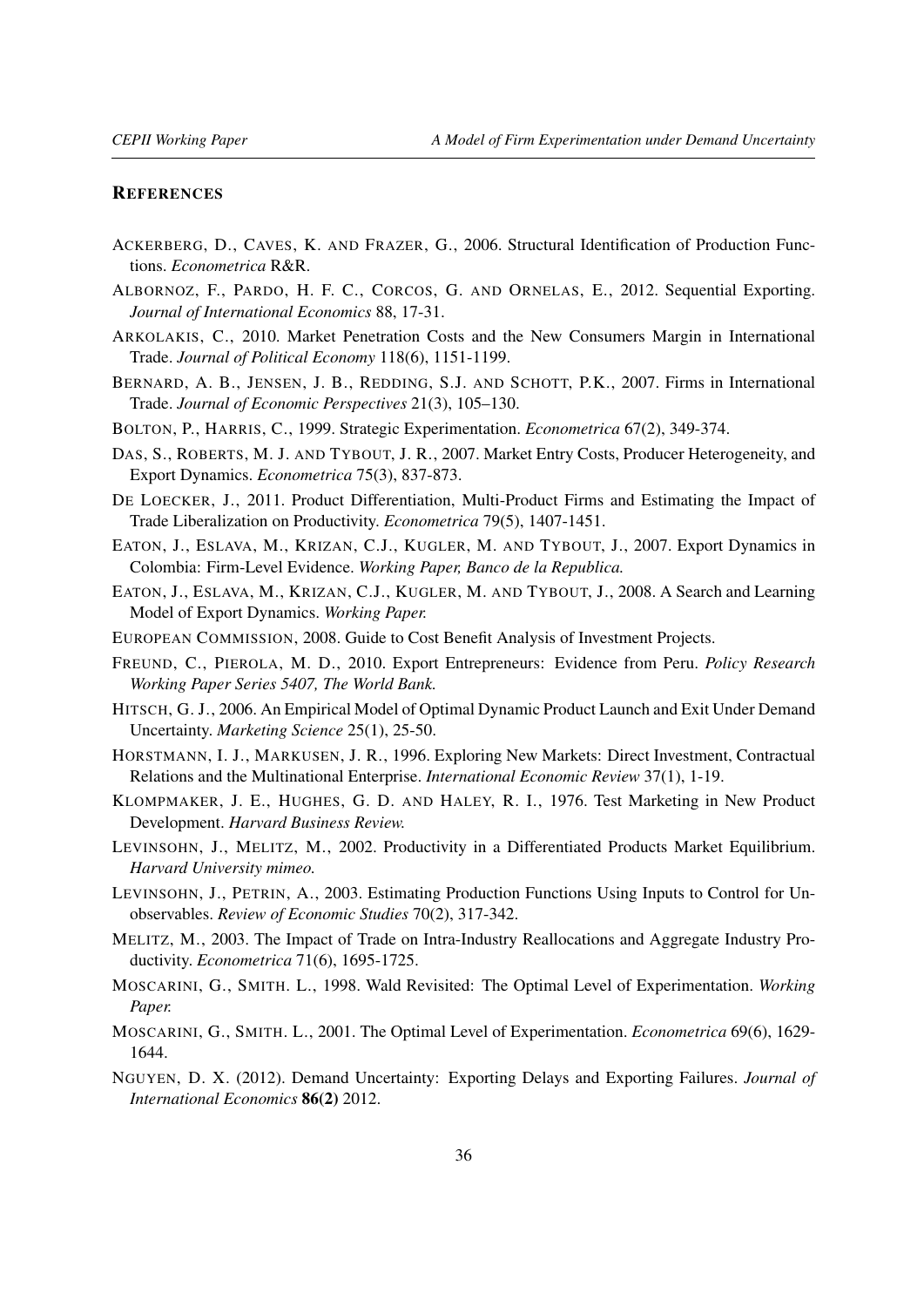- <span id="page-36-3"></span>OLLEY, S., PAKES, A., 1996. The Dynamics of Productivity in the Telecommunications Equipment Industry. *Econometrica* 64(6), 1263-1295.
- <span id="page-36-1"></span>RAUCH, J. E., WATSON, J., 2003. Starting Small in an Unfamiliar Environment. *International Journal of Industrial Organization* 21(7), 1021-1042.
- <span id="page-36-0"></span>RUHL, K. J., WILLIS, J. L., 2009. New Exporter Dynamics. *Working Paper, NYU Stern School of Business.*
- <span id="page-36-2"></span>SEGURA-CAYUELA, R., VILARRUBIA, J. M., 2008. Uncertainty and Entry into Export Markets. *Banco de Espana Working Papers.*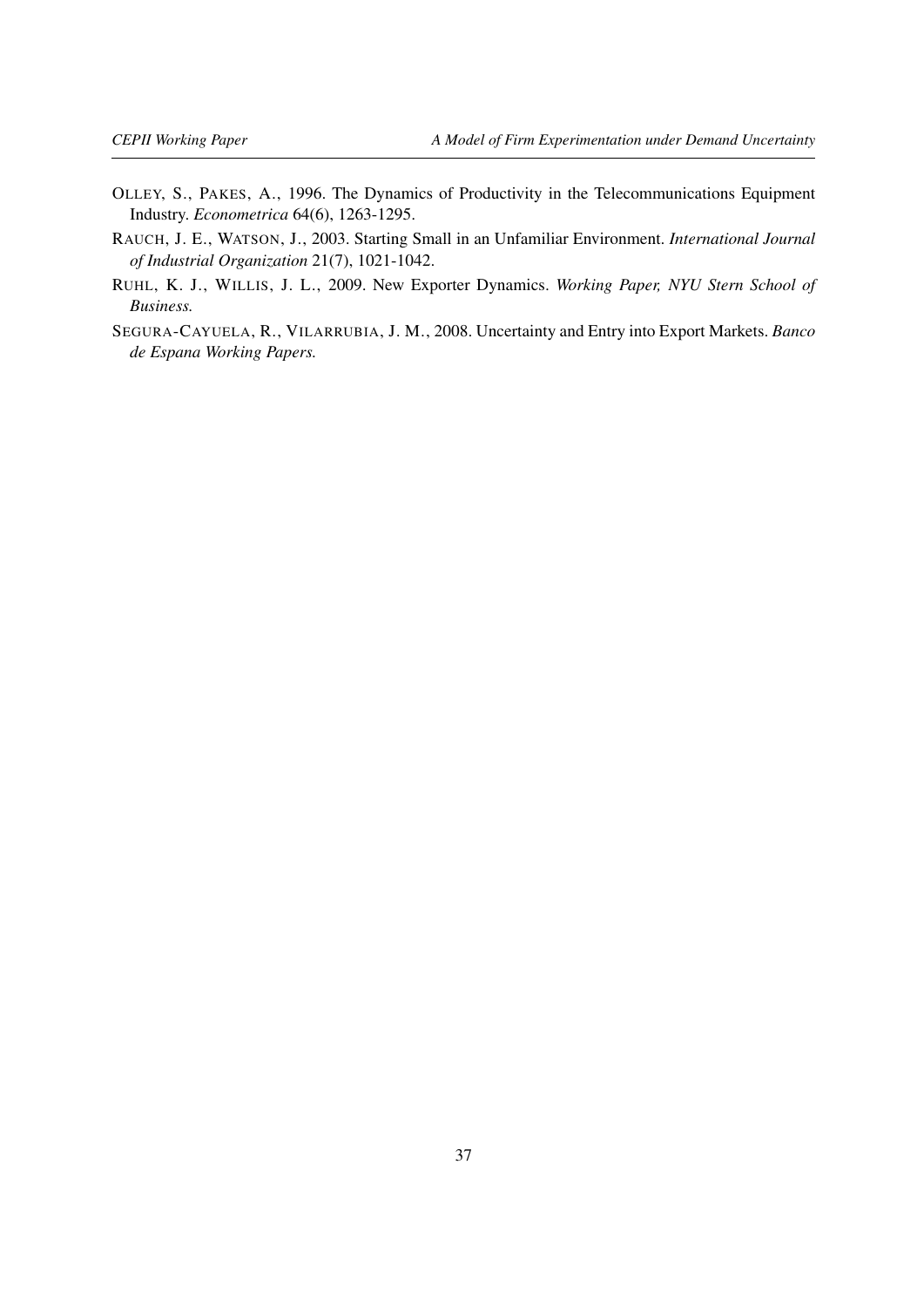#### <span id="page-37-0"></span>5. APPENDIX

### <span id="page-37-1"></span>5.1. Interpreting the assumptions about the demand signals of the firms

The firm *j* does not observe the precise values of quantities sold, i.e. it does not observe the precise value of  $\mu$ . Instead, it receives an imperfect signal from an individual consumer indexed by *k*:

$$
X_{jt}^k \equiv \int_0^t \ln\left(\frac{q_{js}^k}{y(h_j)^{-\epsilon}P^{\epsilon-1}}\right) ds + \sigma_x W_{jt}^k = \int_0^t \mu_j ds + \sigma_x W_{jt}^k,
$$

so that

$$
dX_{jt}^k = \mu_j dt + \sigma_x dW_{jt}^k,
$$

where  $W_{jt}^k$  is a Wiener process. We now assume that the firm (and the researcher) observe the signals only at discrete time intervals,  $t = 0, 1, 2, 3, 4, \dots$ . We can approximate the signal process as

$$
\Delta X_{jt}^k \equiv \ln\left(\frac{q_{jt}^k}{y(h_j)^{-\epsilon}P^{\epsilon-1}}\right)\Delta t + \sigma_x \Delta W_{jt}^k,
$$

and with  $\Delta t = 1$ , denoting  $\Delta X_{jt}^k \equiv \alpha_{jt}^k$ , and  $\Delta W_{jt}^k \equiv \eta_{jt}^k \sim N(0, 1)$ , from the properties of the Wiener process, we get

$$
\alpha_{jt}^k = \ln q_{jt}^k - \ln y + \varepsilon \ln h_j - (\varepsilon - 1) \ln P + \sigma_x \eta_{jt}^k = \mu_j + \sigma_x \eta_{jt}^k,
$$

i.e.  $\alpha_{jt}^k \sim N(\mu_j, \sigma_x^2)$ . Denote

$$
\ln q_{jt}^k \equiv \ln q_{jt}^k + \sigma_x \eta_{jt}^k.
$$

The firm observing  $\alpha_{jt}^k$  is equivalent to the firm observing

$$
\widetilde{\ln q_{jt}^k} \equiv \ln q_{jt}^k + \sigma_x \eta_{jt}^k = \alpha_{jt}^k + \ln y - \varepsilon \ln h_j + (\varepsilon - 1) \ln P,
$$

where  $\ln y$ ,  $\varepsilon$ ,  $\ln h_j$ ,  $\ln P$  are known/observed. Therefore, we can interpret the assumptions made about the demand signals as saying that in discrete time the firm observes log quantities sold with some normally distributed error.

#### <span id="page-37-2"></span>5.2. Deriving the evolution of beliefs

Here we derive the evolution of beliefs of the firm, given the stochastic process for the firm's observations. This proof follows closely the proof in [Bolton and Harris](#page-35-16) [\(1999\)](#page-35-16), Lemma 1. Firm *j* samples *n* observations, indexed by *k*, each of which follows the independent process

$$
dX_{jt}^k = \mu_j dt + \sigma_x dW_{jt}^k,
$$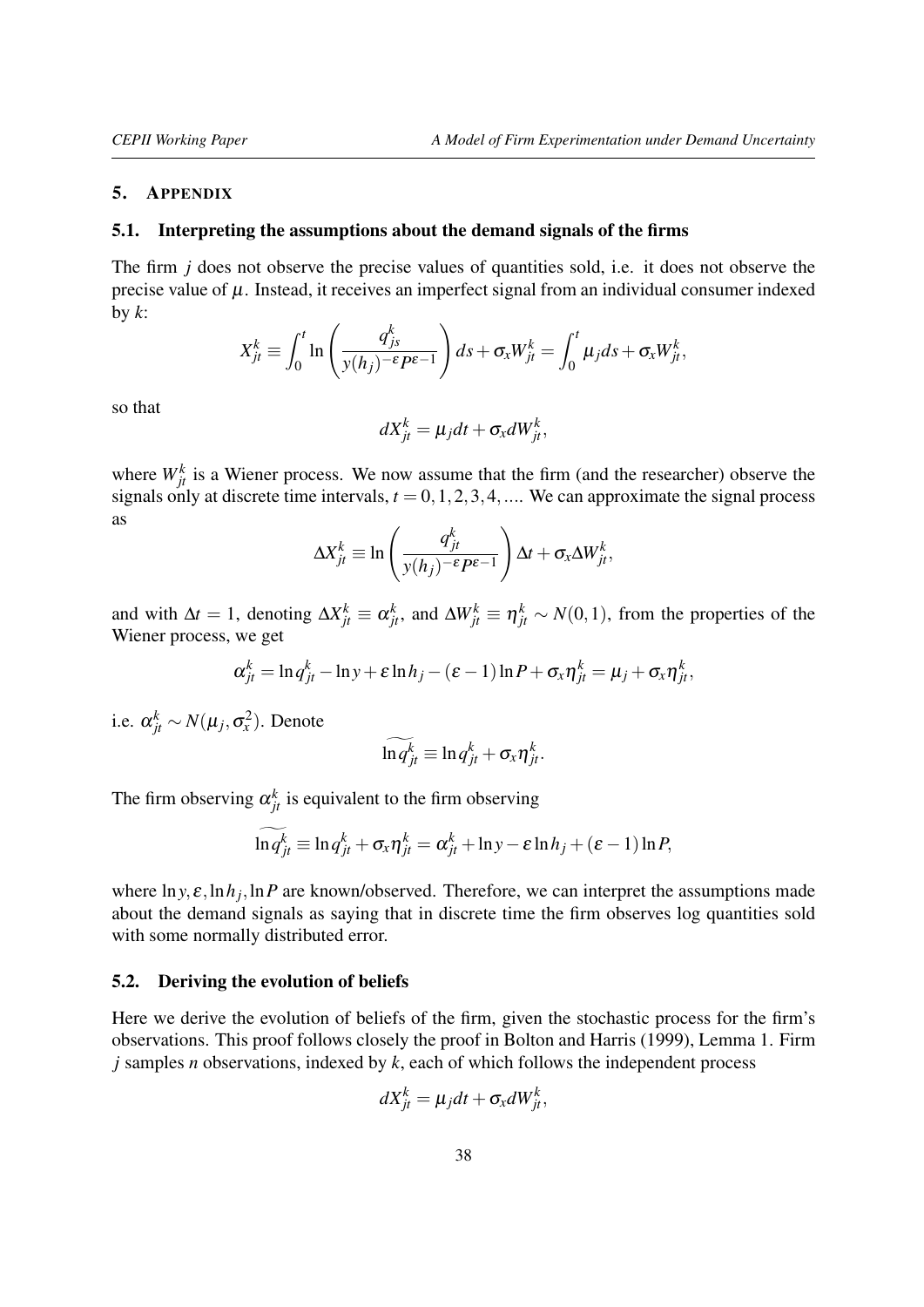where  $W_{jt}^k$  is a Wiener process. Denoting by  $p(t)$  the probability that  $\mu_j = \bar{\mu}$ , given all information up to time  $t$  ( $p_{jt}$  in the main text) and applying Bayes' rule,

$$
p(t + dt) = \frac{Prob([dX_{jt}^{k}]_{k=1}^{n}, \mu_{j} = \bar{\mu})}{Prob([dX_{jt}^{k}]_{k=1}^{n})}
$$
  
= 
$$
\frac{Prob([dX_{jt}^{k}]_{k=1}^{n} | \mu_{j} = \bar{\mu}) Prob(\mu_{j} = \bar{\mu})}{Prob([dX_{jt}^{k}]_{k=1}^{n} | \mu_{j} = \bar{\mu}) Prob(\mu_{j} = \bar{\mu}) + Prob([dX_{jt}^{k}]_{k=1}^{n} | \mu_{j} = \underline{\mu}) Prob(\mu_{j} = \underline{\mu})}
$$
  
= 
$$
\frac{p(t)\tilde{F}(\bar{\mu})}{p(t)\tilde{F}(\bar{\mu}) + (1 - p(t))\tilde{F}(\underline{\mu})},
$$

where

$$
\tilde{F}(\mu) \equiv Prob([dX_{jt}^{k}]_{k=1}^{n} | \mu_{j} = \mu)
$$
\n
$$
= Prob\left(\left[dW_{jt}^{k} = \frac{dX_{jt}^{k} - \mu_{j}dt}{\sigma_{x}}\right]_{k=1}^{n} | \mu_{j} = \mu\right)
$$
\n
$$
= \prod_{k=1}^{n} \frac{1}{\sqrt{(2\pi dt)}} exp\left[-\frac{1}{2dt}\left(\frac{dX_{jt}^{k} - \mu dt}{\sigma_{x}}\right)^{2}\right]
$$
\n
$$
= (2\pi dt)^{-\frac{n}{2}} exp\left[-\frac{1}{2dt}\sum_{k=1}^{n} \left(\frac{dX_{jt}^{k} - \mu dt}{\sigma_{x}}\right)^{2}\right],
$$

since  $dW_{jt}^k \sim N(0, dt)$ .

Drop the *j* and *t* indices in what follows (with the exception of  $\mu_j$ , which still denotes the  $\mu$  that firm *j* holds), to simplify notation. The change in beliefs is

$$
dp = p(t + dt) - p(t) = \frac{p(1 - p)(\tilde{F}(\bar{\mu}) - \tilde{F}(\underline{\mu}))}{p\tilde{F}(\bar{\mu}) + (1 - p)\tilde{F}(\underline{\mu})},
$$

and since

$$
\tilde{F}(\mu) = (2\pi dt)^{-\frac{n}{2}} \exp\left[ -\frac{1}{2dt\sigma_x^2} \sum_{k=1}^n \left( (dX_k)^2 - 2dX_k\mu dt + \mu^2 (dt)^2 \right) \right]
$$

$$
= (2\pi dt)^{-\frac{n}{2}} \exp\left[ \sum_{k=1}^n \left( -\frac{(dX_k)^2}{2dt\sigma_x^2} + \frac{dX_k\mu}{\sigma_x^2} - \frac{\mu^2 dt}{2\sigma_x^2} \right) \right],
$$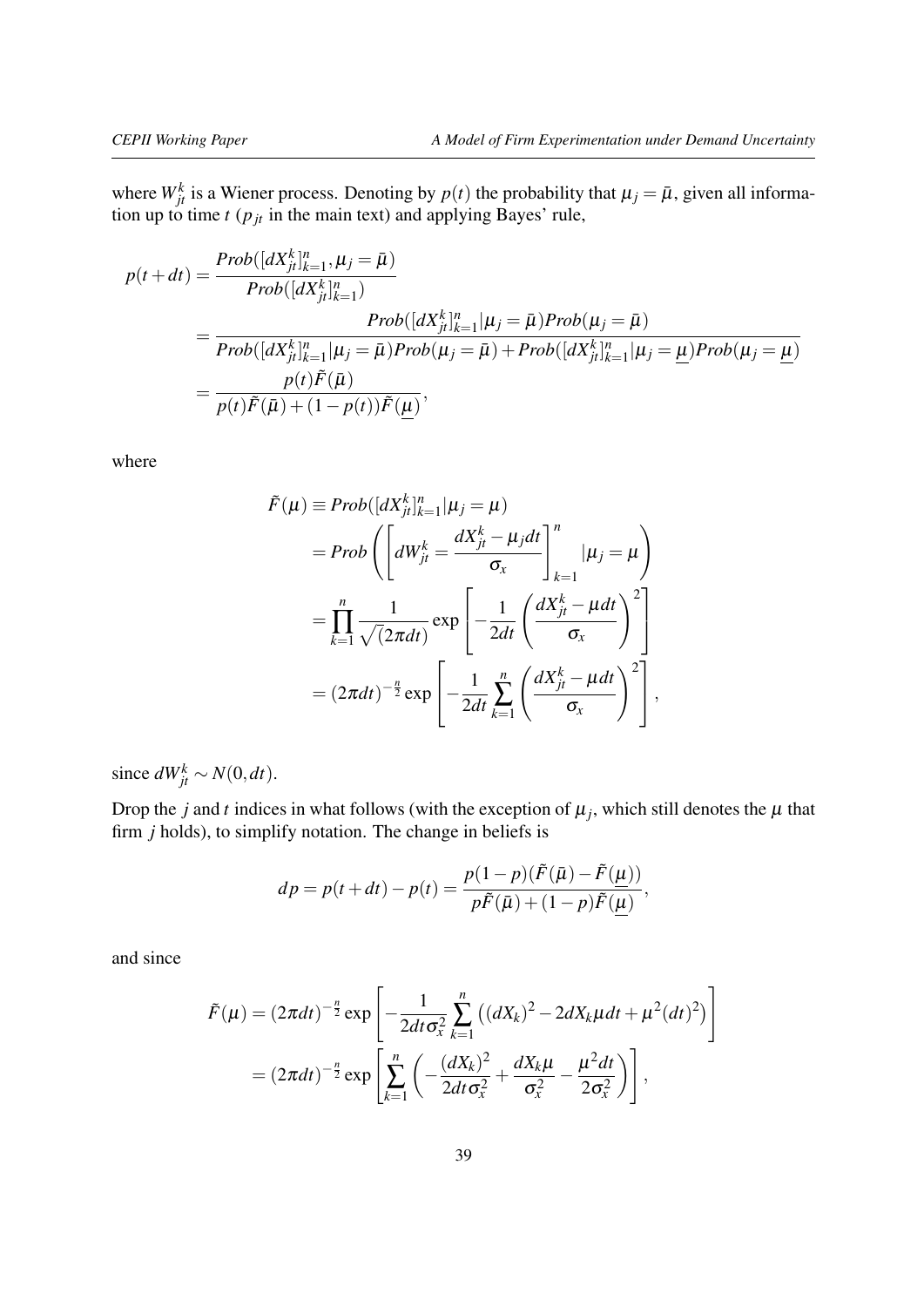we have

$$
dp = \frac{p(1-p)(2\pi dt)^{-\frac{n}{2}} \exp\left[\sum_{k=1}^{n}\left(-\frac{(dX_k)^2}{2dt\sigma_x^2}\right)\right] \left(\hat{F}(\bar{\mu}) - \hat{F}(\underline{\mu})\right)}{(2\pi dt)^{-\frac{n}{2}} \exp\left[\sum_{k=1}^{n}\left(-\frac{(dX_k)^2}{2dt\sigma_x^2}\right)\right] \left(p\hat{F}(\bar{\mu}) + (1-p)\hat{F}(\underline{\mu})\right)}
$$
  
= 
$$
\frac{p(1-p)(\hat{F}(\bar{\mu}) - \hat{F}(\underline{\mu}))}{p\hat{F}(\bar{\mu}) + (1-p)\hat{F}(\underline{\mu})},
$$

where

$$
\hat{F}(\mu) \equiv \exp\left[\sum_{k=1}^{n} \left(\frac{dX_k\mu}{\sigma_x^2} - \frac{\mu^2 dt}{2\sigma_x^2}\right)\right].
$$

Under the Maclaurin expansion of the exponent,

$$
\hat{F}(\mu) = 1 + \sum_{k=1}^{n} \left( \frac{dX_k \mu}{\sigma_x^2} - \frac{\mu^2 dt}{2 \sigma_x^2} \right) + \frac{1}{2} \left[ \sum_{k=1}^{n} \left( \frac{dX_k \mu}{\sigma_x^2} - \frac{\mu^2 dt}{2 \sigma_x^2} \right) \right]^2 + \dots
$$
\n
$$
= 1 + \sum_{k=1}^{n} \frac{dX_k \mu}{\sigma_x^2} - \sum_{k=1}^{n} \frac{\mu^2 dt}{2 \sigma_x^2} + \frac{1}{2} \left[ \sum_{k=1}^{n} \frac{dX_k \mu}{\sigma_x^2} \right]^2 - \sum_{k=1}^{n} \frac{dX_k \mu}{\sigma_x^2} \sum_{k=1}^{n} \frac{\mu^2 dt}{2 \sigma_x^2}
$$
\n
$$
+ \frac{1}{2} \left[ \sum_{k=1}^{n} \frac{\mu^2 dt}{2 \sigma_x^2} \right]^2 + \dots
$$
\n
$$
= 1 + \sum_{k=1}^{n} \frac{dX_k \mu}{\sigma_x^2} - \sum_{k=1}^{n} \frac{\mu^2 dt}{2 \sigma_x^2} + \frac{1}{2} \sum_{k=1}^{n} \left[ \frac{dX_k \mu}{\sigma_x^2} \right]^2 + \sum_{k=1}^{n} \sum_{i < k} \frac{dX_k \mu}{\sigma_x^2} \frac{dX_i \mu}{\sigma_x^2}
$$
\n
$$
- \sum_{k=1}^{n} \frac{dX_k \mu}{\sigma_x^2} \frac{\mu^2 dt}{2 \sigma_x^2} + \frac{1}{2} n^2 \left[ \frac{\mu^2 dt}{2 \sigma_x^2} \right]^2 + \dots
$$
\n
$$
= 1 + \sum_{k=1}^{n} \frac{dX_k \mu}{\sigma_x^2} - \sum_{k=1}^{n} \frac{\mu^2 dt}{2 \sigma_x^2} + \sum_{k=1}^{n} \frac{\mu^2 dt}{2 \sigma_x^2}
$$
\n
$$
= 1 + \sum_{k=1}^{n} \frac{dX_k \mu}{\sigma_x^2},
$$

since we ignore everywhere terms of order  $dt^{\frac{3}{2}}$  and higher, and

$$
(dX_k)^2 = \mu^2 (dt)^2 - 2\mu dt dW_k \sigma_x + \sigma_x^2 (dW_k)^2 = \sigma_x^2 dt,
$$
  

$$
dX_k dX_i = \mu^2 (dt)^2 + \mu dt \sigma_x dW_k + \mu dt \sigma_x dW_i + \sigma_x^2 dW_k dW_i = 0,
$$

since *dW<sup>k</sup>* and *dW<sup>i</sup>* are independent.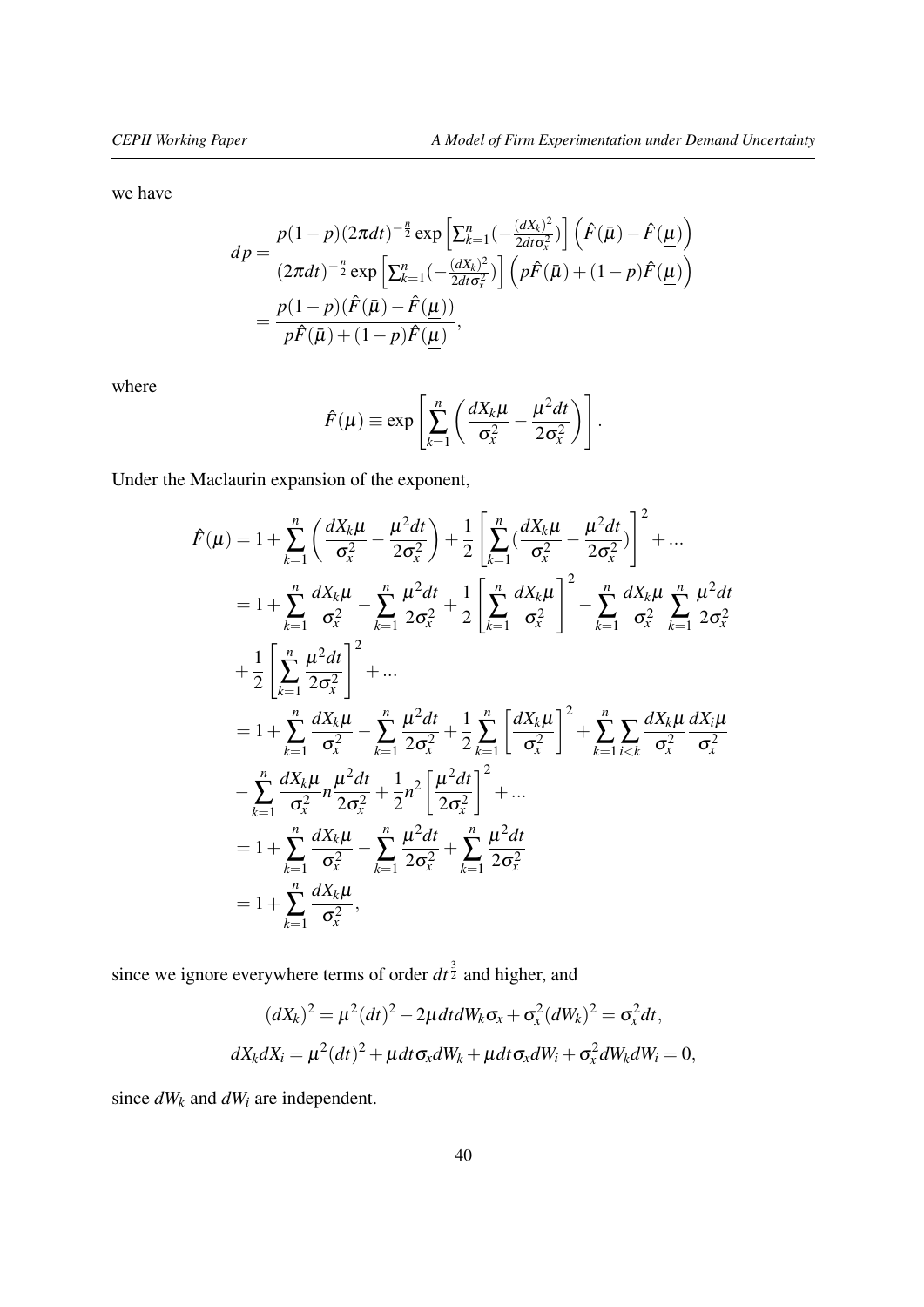We get

$$
dp = \frac{p(1-p)\sum_{k=1}^{n}dX_{k}\frac{\bar{\mu}-\mu}{\sigma_{x}^{2}}}{1+\frac{p\bar{\mu}+(1-p)\mu}{\sigma_{x}^{2}}\sum_{k=1}^{n}dX_{k}}
$$

$$
\equiv \frac{p(1-p)\sum_{k=1}^{n}\frac{dX_{k}}{\sigma_{x}}\frac{\bar{\mu}-\mu}{\sigma_{x}}}{1+\tilde{m}(p)\sum_{k=1}^{n}\frac{dX_{k}}{\sigma_{x}}},
$$

where  $\tilde{m}(p) \equiv \frac{p\bar{\mu} + (1-p)\mu}{\sigma}$  $\frac{(1 - P)\mu}{\sigma_x}$ .

Since

$$
\left(1+\tilde{m}(p)\sum_{k=1}^{n}\frac{dX_{k}}{\sigma_{x}}\right)\left(1-\tilde{m}(p)\sum_{k=1}^{n}\frac{dX_{k}}{\sigma_{x}}\right)=1-(\tilde{m}(p))^{2}\frac{1}{\sigma_{x}^{2}}\left(\sum_{k=1}^{n}(dX_{k})^{2}+\sum_{k=1}^{n}\sum_{i
$$
=1-(\tilde{m}(p))^{2}ndt,
$$
$$

and

$$
\sum_{k=1}^{n} \frac{dX_k}{\sigma_x} \left( 1 + \tilde{m}(p) \sum_{k=1}^{n} \frac{dX_k}{\sigma_x} \right) \left( 1 - \tilde{m}(p) \sum_{k=1}^{n} \frac{dX_k}{\sigma_x} \right) = \sum_{k=1}^{n} \frac{dX_k}{\sigma_x} \left( 1 - (\tilde{m}(p))^2 n dt \right)
$$
  
= 
$$
\sum_{k=1}^{n} \frac{dX_k}{\sigma_x} - (\tilde{m}(p))^2 n \frac{1}{\sigma_x} \sum_{k=1}^{n} \left( \mu(dt)^2 + \sigma_x dt dW_k \right) = \sum_{k=1}^{n} \frac{dX_k}{\sigma_x},
$$

we can write

$$
\frac{\sum_{k=1}^{n} \frac{dX_k}{\sigma_x}}{1 + \tilde{m}(p) \sum_{k=1}^{n} \frac{dX_k}{\sigma_x}} = \frac{\sum_{k=1}^{n} \frac{dX_k}{\sigma_x} \left(1 + \tilde{m}(p) \sum_{k=1}^{n} \frac{dX_k}{\sigma_x}\right) \left(1 - \tilde{m}(p) \sum_{k=1}^{n} \frac{dX_k}{\sigma_x}\right)}{1 + \tilde{m}(p) \sum_{k=1}^{n} \frac{dX_k}{\sigma_x}} = \sum_{k=1}^{n} \frac{dX_k}{\sigma_x} \left(1 - \tilde{m}(p) \sum_{k=1}^{n} \frac{dX_k}{\sigma_x}\right),
$$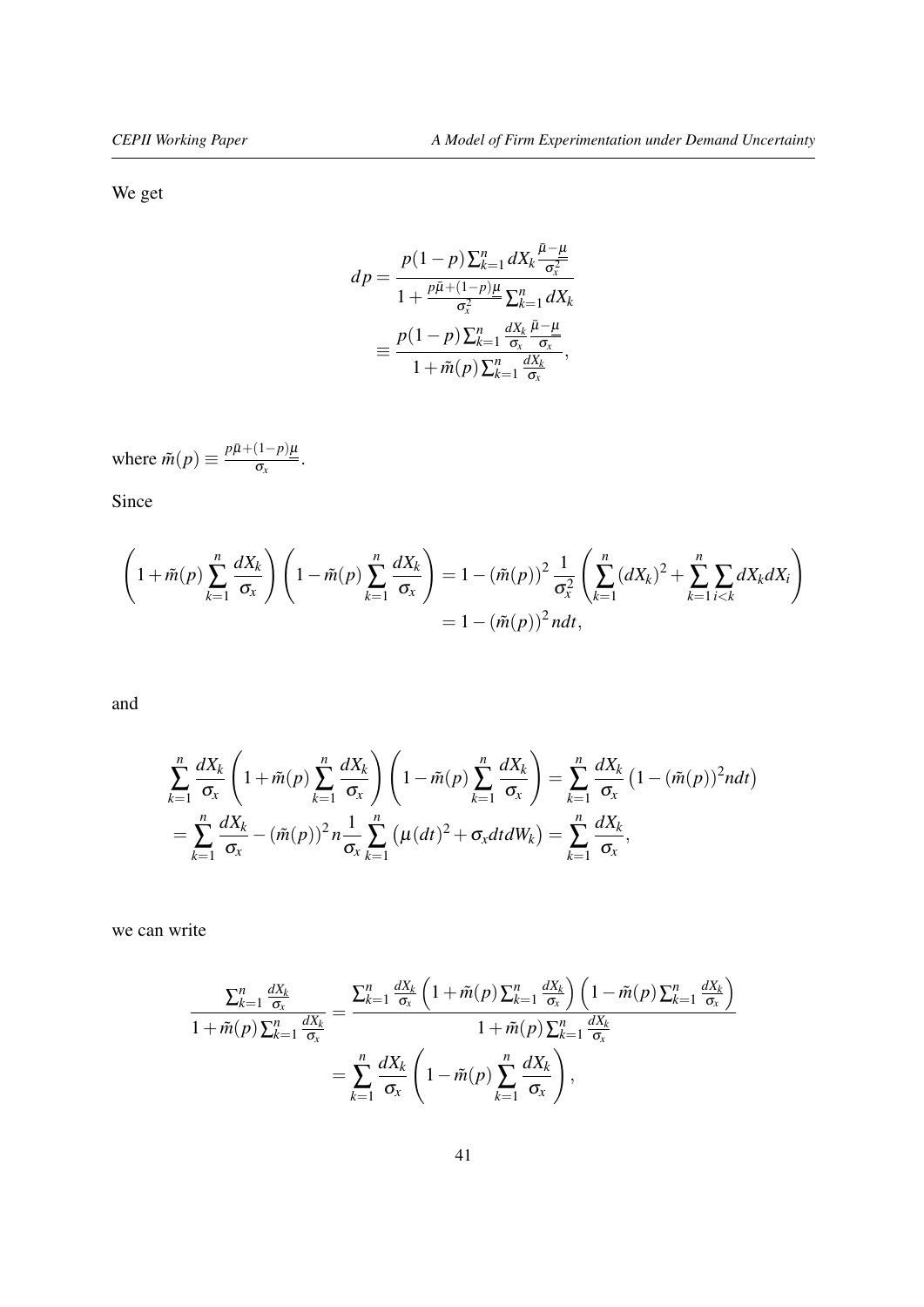and

$$
dp = p(1-p)\frac{\bar{\mu} - \underline{\mu}}{\sigma_x} \sum_{k=1}^n \frac{dX_k}{\sigma_x} \left(1 - \tilde{m}(p) \sum_{k=1}^n \frac{dX_k}{\sigma_x}\right)
$$
  
=  $p(1-p) \frac{\bar{\mu} - \underline{\mu}}{\sigma_x} \left(\sum_{k=1}^n \frac{dX_k}{\sigma_x} - \sum_{k=1}^n \tilde{m}(p) dt\right)$   
=  $p(1-p) \frac{\bar{\mu} - \underline{\mu}}{\sigma_x} \frac{n}{\sigma_x} \left(\frac{\sum_{k=1}^n dX_k}{n} - (p\bar{\mu} + (1-p)\underline{\mu}) dt\right)$   
=  $p(1-p) \frac{\bar{\mu} - \underline{\mu}}{\sigma_x} \sqrt{n} d\tilde{W},$ 

where

$$
d\tilde{W} \equiv \frac{\sqrt{n}}{\sigma_x} \left( \frac{\sum_{k=1}^n dX_k}{n} - (p\bar{\mu} + (1-p)\underline{\mu})dt \right) = \frac{\sqrt{n}}{\sigma_x} \left( \overline{dX} - (p\bar{\mu} + (1-p)\underline{\mu})dt \right).
$$

The sum of several independent Wiener processes is also a Wiener process. Since

$$
dX_k = \mu_j dt + \sigma_x dW_k,
$$

we can express

$$
d\tilde{W} \equiv m_{\tilde{W}}dt + \sigma_{\tilde{W}}dW_t,
$$

and find the drift and variance in the following way.

First, the drift term is given simply by the sum of all the drift terms in  $d\tilde{W}$ :

$$
m_{\tilde{W}} = \frac{\sqrt{n}}{\sigma_x} \left( \sum_{k=1}^n \frac{\mu_j dt}{n} - (p\bar{\mu} + (1-p)\underline{\mu}) dt \right) = \frac{\sqrt{n}}{\sigma_x} \left( \mu_j - (p\bar{\mu} + (1-p)\underline{\mu}) \right) dt,
$$

and the variance as

$$
\sigma_{\tilde{W}} = \frac{n}{\sigma_x^2} \frac{nVar(dW_t)}{n^2} = \frac{n}{\sigma_x^2} \frac{n\sigma_x^2 dt}{n^2} = dt.
$$

Thus,

$$
d\tilde{W}_t = \frac{\sqrt{n}}{\sigma_x} \left( \mu_j - (p_t \bar{\mu} + (1 - p_t) \underline{\mu}) \right) dt + dW_t,
$$
  

$$
E(\mu_j - (p_t \bar{\mu} + (1 - p_t) \underline{\mu}) | I_t) = 0,
$$

 $\tilde{W}$  has zero mean, conditional on information up to time *t*, i.e.  $\tilde{W}$  is an observation-adapted Wiener innovation process.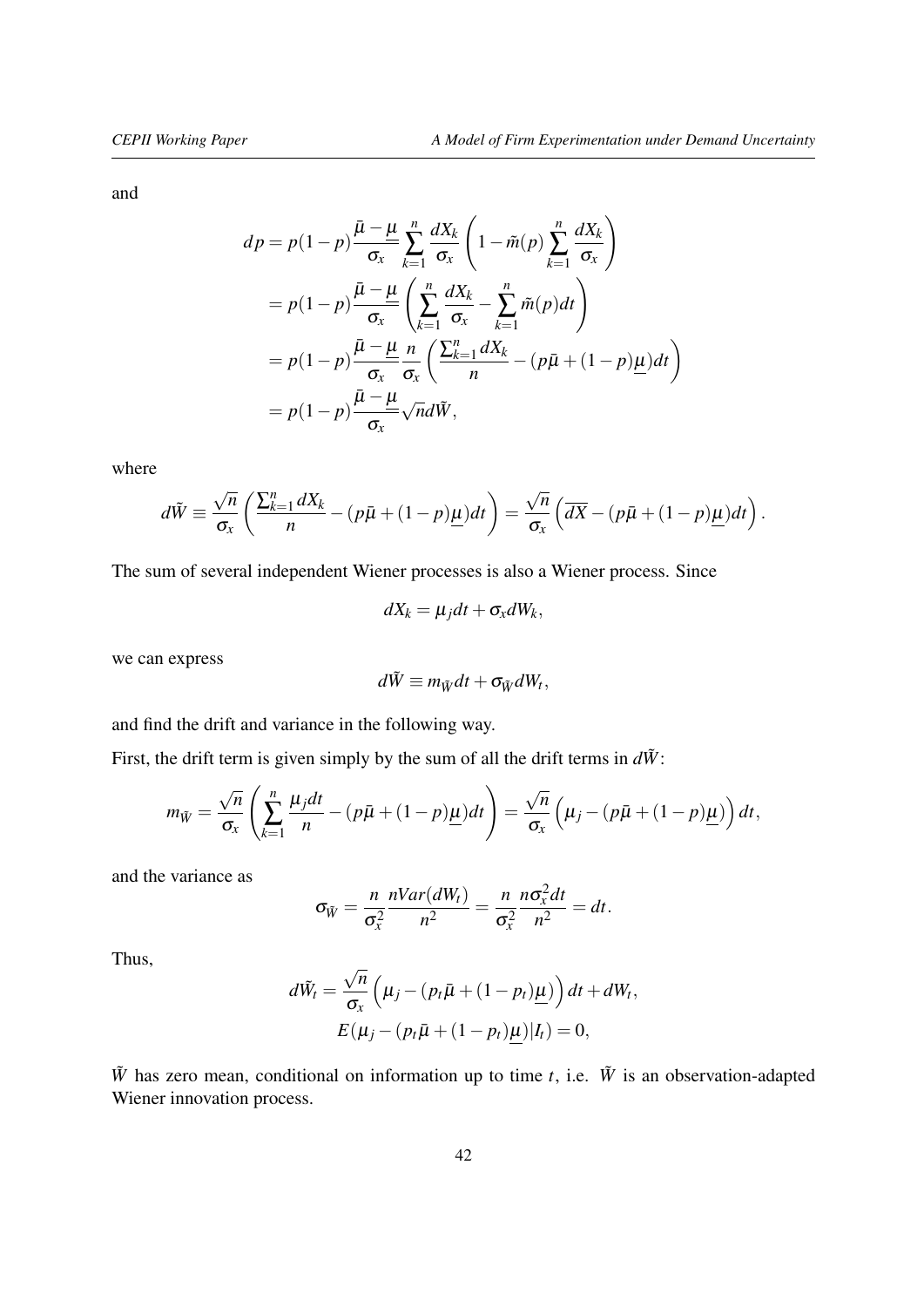#### <span id="page-42-0"></span>5.3. Solution of the problem of Stage 2

In stage 2, the firm may still be learning about demand and updating its beliefs  $p_{jt}$ . Hence, the value function of the firm *j* is given by:

$$
V(p_{jt}) = \sup_{\langle n_{js}\rangle} E\left[\int_t^{\infty} \left(-fn_{js} + n_{js}D\phi_j^{\varepsilon-1}[p_{js}e^{\bar{\mu}} + (1-p_{js})e^{\mu}]\right)e^{-r(s-t)}ds|p_{jt}\right],
$$

subject to  $(1)$ , $(2)$ . Note that we do not take into account the possibility that a firm that exited the market may choose to re-enter the market in the future, since in the model the aggregate variables and firm productivity are constant over time. When firm *j* is not selling in the market, it does not get any new signals, and hence  $p_i$  also does not change. So once the firm quits, it stays out of the market.

The Hamilton-Jacobi-Bellman equation is as follows (we omit the subscripts below):

$$
rv(p) = \max_{0 \le n \le M} \left[ n(-f + D\phi_j^{\varepsilon-1} [pe^{\bar{\mu}} + (1-p)e^{\mu}]) + n\frac{1}{2} (p(1-p)\chi)^2 v''(p) \right],
$$

subject to  $v(p) = 0$ .

The stage-2 value function is linear in *n*, so that the optimal size in stage 2 is  $n^* = M$ , as long as the value function is positive. To find the value function  $v(p)$  for this case, plug  $n = M$  into the HJB equation:

$$
rv(p) = M\left(-f + D\phi_j^{\varepsilon-1}[pe^{\bar{\mu}} + (1-p)e^{\mu}] \right) + M\frac{1}{2}(p(1-p)\chi)^2 v''(p).
$$

We need to solve this second-order non-linear ODE, subject to the value matching and smooth pasting conditions:

$$
v(\underline{p}) = 0,
$$
  

$$
v'(\underline{p}) = 0,
$$

and derive the threshold value  $p$ , below which the firm will quit the market. For any beliefs  $p_{jt}$ above this value the firm will sell to the maximum number of consumers,  $M$ . Notice that the value function with  $v''(p) = 0$  satisfies the ODE above, which gives us:

$$
v(p) = \frac{M}{r} \left( -f + D\phi_j^{\varepsilon-1} [pe^{\bar{\mu}} + (1-p)e^{\mu}] \right).
$$

Intuitively, the only value of learning to the firm comes from the effect of  $p_{it}$  on the decision to quit the market, where quitting yields a payoff of 0. If we introduced exogenous shocks to the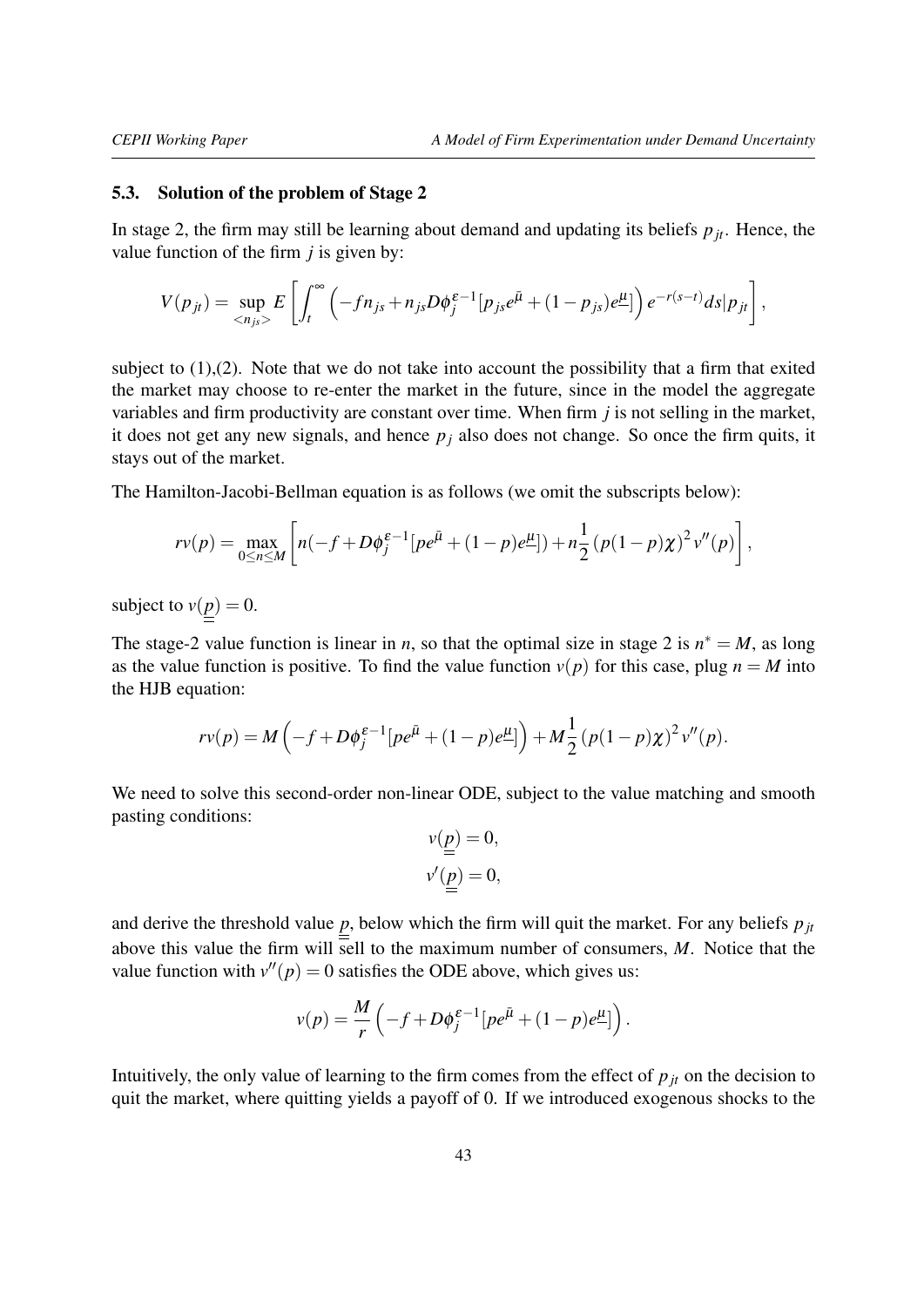aggregate demand variables or productivity, the firm would possibly want to re-enter the market after quitting, so there would be value to learning resulting from this potential re-entry (and having to pay *F* again) in the future. However, for simplicity here we do not allow exogenous shocks, and therefore re-entry. Hence, the value function in the second stage is simply the sum of all discounted profits net of fixed costs of exporting. The threshold value of *pjt* below which the firm would quit the market (sell to 0 consumers) is obtained by setting the  $v(p)$  above to 0 and is given by:

$$
\underline{\underline{p_j}} = \max \left\{ \frac{\frac{f}{D\phi_j^{\varepsilon-1}} - e^{\underline{\mu}}}{e^{\underline{\bar{\mu}}} - e^{\underline{\mu}}}, 0 \right\}.
$$

### <span id="page-43-0"></span>5.4. Comparing the problem of Stage 1 with that of [Moscarini and Smith](#page-35-0) [\(2001\)](#page-35-0)

The problem formulated in [Moscarini and Smith](#page-35-0) [\(2001\)](#page-35-0) concerns the choice between two terminal actions, *A* and *B*, that have different payoffs in two possible states of the world ( $\theta = H, L$ ): if *p* denotes the probability of high state  $\theta = H$ ,

$$
\pi_A(p) = p\pi_A^H + (1-p)\pi_A^L,
$$
  

$$
\pi_B(p) = p\pi_B^H + (1-p)\pi_B^L,
$$

where  $\pi_B^H > \pi_A^H$ ,  $\pi_B^H > \pi_B^L$ , and  $\pi_B^L < \pi_A^L$ .

The cost of experimentation is  $c(n)$ , twice differentiable on  $(0, \infty)$ , increasing and strictly convex on  $[0, \infty)$ . The main results in the paper require that either  $c(0) > 0$  or  $\pi_A(p) > 0$ . Since in our case  $\pi_A(p) \equiv 0$  (action *A* corresponds to quitting, and action *B* corresponds to entering at full scale in our case), assume that  $c(0) > 0$ . They also assume that  $\lim_{n\to\infty} g(n) > r \max_{\theta,a} \pi_a^{\theta}$ .

There is an observation process  $[\bar{x}_t]$ , which is a Brownian motion with constant uncertain drift  $\mu^{\theta}$  in state  $\theta$ ,  $\mu_H = -\mu_L = \mu > 0$ . More precisely,  $\bar{x}_t$  follows

$$
d\bar{x}_t^{\theta} = \mu^{\theta} dt + \frac{\sigma}{\sqrt{n_t}} dW_t,
$$

in state  $\theta$ , where  $W_t$  is a Wiener process, and  $n_t$  is the level or intensity of experimentation. Denoting by  $p_t$  the probability that  $\theta = H$ , given all information up to time *t*,

$$
p_t = p_0 + \int_0^t p_s (1 - p_s) \chi \sqrt{n_s} d\bar{W}_s,
$$

where  $d\bar{W}_s \equiv$ √ *ns*  $\frac{m_s}{\sigma} (d\bar{x}_s - [p_s\mu + (1-p_s)(-\mu)]ds)$ , the observation-adapted Wiener innovation process, and  $\chi \equiv \frac{\mu - (-\mu)}{\sigma}$  $\frac{(-\mu)}{\sigma}$ . Then the problem of the agent can be expressed as

$$
V(p_0) = \sup_{T, < n_t > \infty} E\left[\int_0^T -c(n)e^{-rt}dt + e^{-rT}\pi\left(p_0 + \int_0^T p_t(1-p_t)\chi\sqrt{n_t}d\bar{W}_t\right)|p_0\right],
$$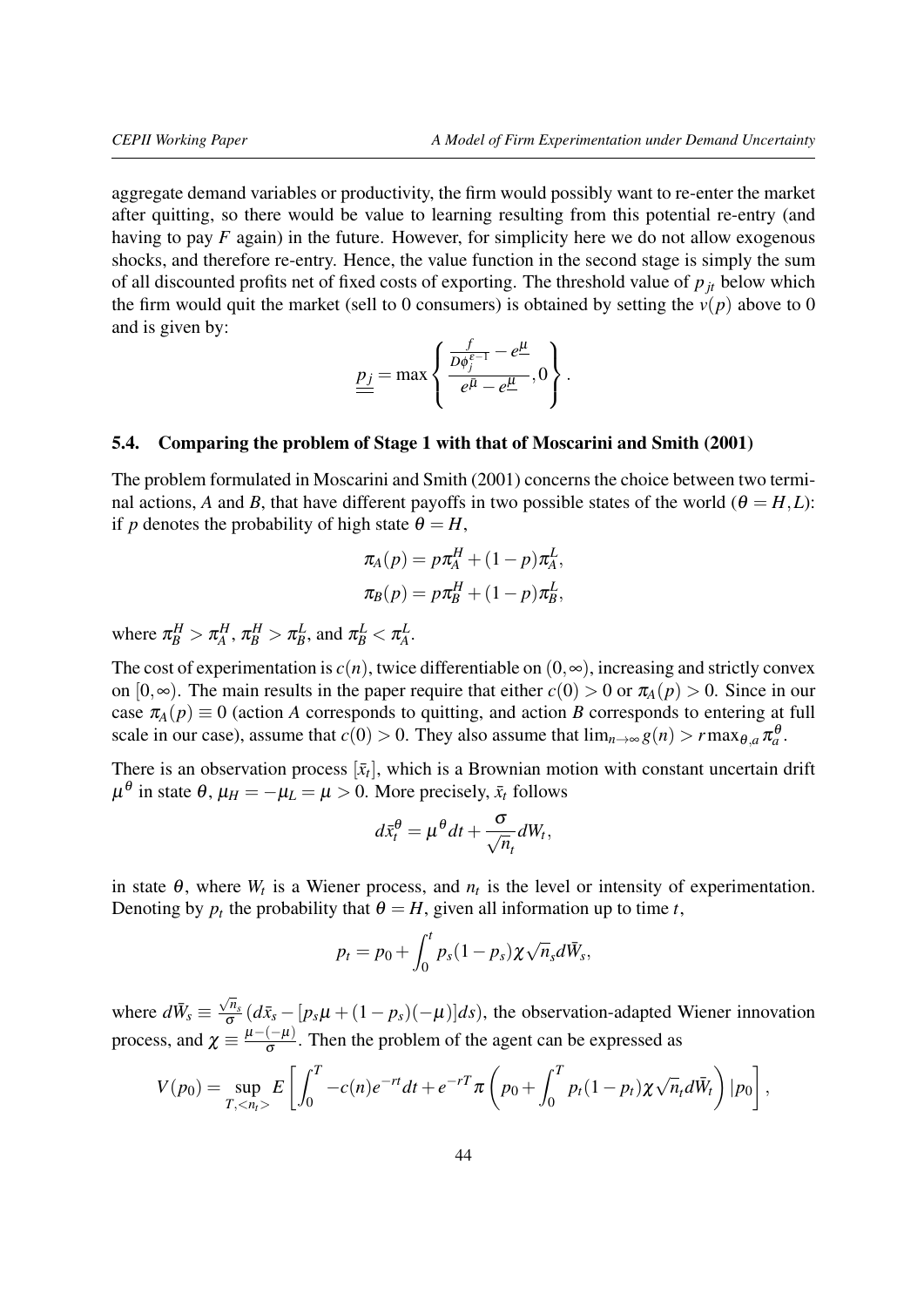i.e. the agent has to set the stopping time *T*, and the experimentation schedule  $\langle n_t \rangle, t \in [0, T]$ . The Hamilton-Jacobi-Bellman equation for the control problem is

$$
rv(p) = \sup_{n \geq 0} \left( -c(n) + n \frac{p^2 (1-p)^2 \chi^2}{2} v''(p) \right),
$$

subject to the value matching conditions:

$$
v(\underline{p}) = \underline{p}\pi_A^H + (1 - \underline{p})\pi_A^L, \quad v(\bar{p}) = \bar{p}\pi_B^H + (1 - \bar{p})\pi_B^L.
$$

The 'generalized Stefan' ODE problem for the optimal stopping problem given the control policy  $n(p)$  is

$$
rv(p) = -c(n(p)) + n(p)\frac{p^2(1-p)^2\chi^2}{2}v''(p),
$$

or substituting  $c'(n) = \frac{p^2(1-p)^2\chi^2}{2}$  $\frac{(p-p)^2\chi^2}{2}v''(p)$  (from the FOC),

$$
v''(p) = \frac{c'(z(rv(p)))}{\frac{p^2(1-p)^2\chi^2}{2}},
$$

where  $z \equiv g^{-1}$ , and  $g(n) \equiv nc'(n) - c(n)$ , plus the value-matching conditions

$$
v(\underline{p}) = \underline{p}\pi_A^H + (1 - \underline{p})\pi_A^L, \quad v(\bar{p}) = \bar{p}\pi_B^H + (1 - \bar{p})\pi_B^L,
$$

and the smooth pasting conditions

$$
v'(\underline{p}) = \pi_A^H - \pi_A^L, \quad v'(\bar{p}) = \pi_B^H - \pi_B^L.
$$

Compare this problem with the one we have in our case:

$$
v''(p) = \frac{c'(z(rv(p)))-(\tilde{D}_1p+\tilde{D}_2(1-p))}{\frac{p^2(1-p)^2\chi^2}{2}}
$$

where  $z \equiv g^{-1}$  as before,  $\chi \equiv \frac{\bar{\mu} - \mu}{\sigma_r}$  $\frac{\mu}{\sigma_x},$ 

$$
\tilde{D}_1 \equiv D\phi_j^{\varepsilon-1}e^{\bar{\mu}}, \quad \tilde{D}_2 \equiv D\phi_j^{\varepsilon-1}e^{\mu},
$$

plus the value-matching conditions

$$
v(\underline{p}) = \underline{p}\tilde{\pi}_A^H + (1-\underline{p})\tilde{\pi}_A^L, \quad v(\bar{p}) = \bar{p}\tilde{\pi}_B^H + (1-\bar{p})\tilde{\pi}_B^L,
$$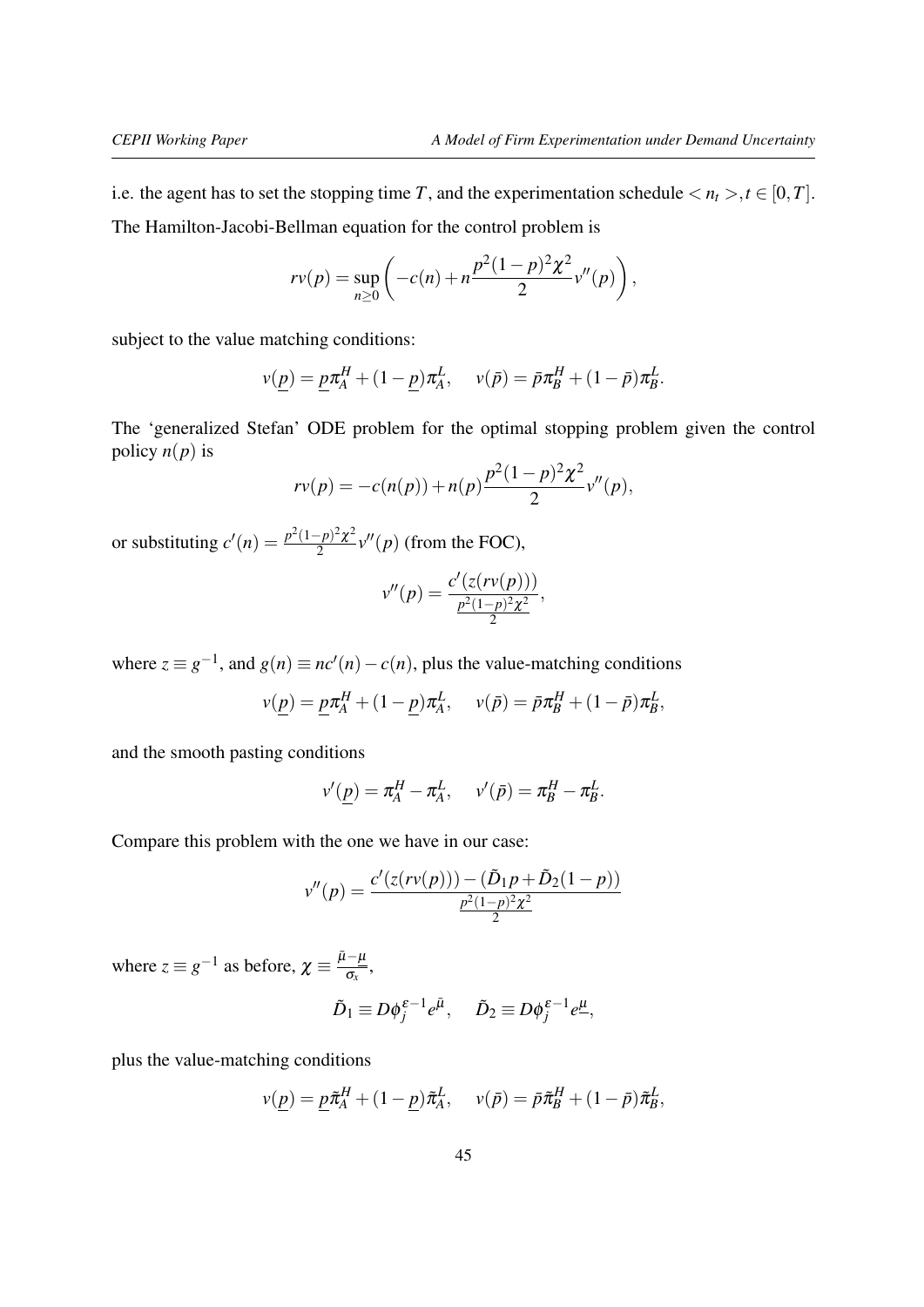and the smooth pasting conditions

$$
v'(\underline{p}) = \tilde{\pi}_A^H - \tilde{\pi}_A^L, \quad v'(\bar{p}) = \tilde{\pi}_B^H - \tilde{\pi}_B^L,
$$

where

$$
\tilde{\pi}_B^H \equiv \frac{M}{r}(-f+\tilde{D}_1) - F, \quad \tilde{\pi}_B^L \equiv \frac{M}{r}(-f+\tilde{D}_2) - F, \quad \tilde{\pi}_A^H \equiv 0, \quad \tilde{\pi}_A^L \equiv 0.
$$

Notice that the two problems are extremely similar, with one difference being the additional linear term  $(\tilde{D}_1 p + \tilde{D}_2(1-p))$  appearing in the nominator of the differential equation in our case. The presence of this term does not affect the derivation of the main results in [Moscarini and](#page-35-0) [Smith](#page-35-0) [\(2001\)](#page-35-0), in particular those of the existence and uniqueness of a solution to the problem of the firm. The only way in which it does affect the problem, is that now we have to make sure that the nominator  $c'(z(rv(p))) - (\tilde{D}_1 p + \tilde{D}_2(1-p))$  is positive for all *p*, since we need  $v''(p) > 0$  for all  $p \in [p, \bar{p}]$ . In the main text, we made the assumption

$$
c'(z(0)) > D\phi_j^{\varepsilon-1}e^{\bar{\mu}} \ge D\phi_j^{\varepsilon-1}[pe^{\bar{\mu}} + (1-p)e^{\underline{\mu}}],
$$

which implies that

$$
c'(z(rv(p))) > D\phi_j^{\varepsilon-1}[pe^{\bar{\mu}} + (1-p)e^{\underline{\mu}}], \quad \forall p.
$$

This is a sufficient condition for  $v''(p) > 0$ . However, even some  $c(n)$  that do not satisfy this condition may still allow for the existence and uniqueness of a solution, if  $c(n)$  is such that

$$
c'(z(rv(p))) > D\phi_j^{\varepsilon-1}[pe^{\bar{\mu}} + (1-p)e^{\mu}], \quad \forall p \in [\underline{p}, \bar{p}].
$$

Another condition that we have to impose is  $c(0) > 0$ , since in our problem  $\tilde{\pi}_A^H \equiv 0$ ,  $\tilde{\pi}_A^L \equiv 0$ . Otherwise, as pointed out in [Moscarini and Smith](#page-35-0) [\(2001\)](#page-35-0), Appendix.B.4, boundary problems may arise: as *p* approaches *p* from above,  $n(p)$  goes to 0, and *p* may not be reached in finite time with positive probability.

Given these two assumptions we impose  $(c(0) > 0$ , and  $c'(z(0)) > D\phi_j^{\varepsilon-1}e^{\bar{\mu}}$ , all the main proofs of [Moscarini and Smith](#page-35-0) [\(2001\)](#page-35-0) apply directly to our problem. The only results that need modification are the comparative statics results. Below we first show how introducing the profits in the experimentation phase (the linear term in the ODE nominator), affects the value function and the optimal experimentation behavior, and then re-derive the comparative statics results for our case.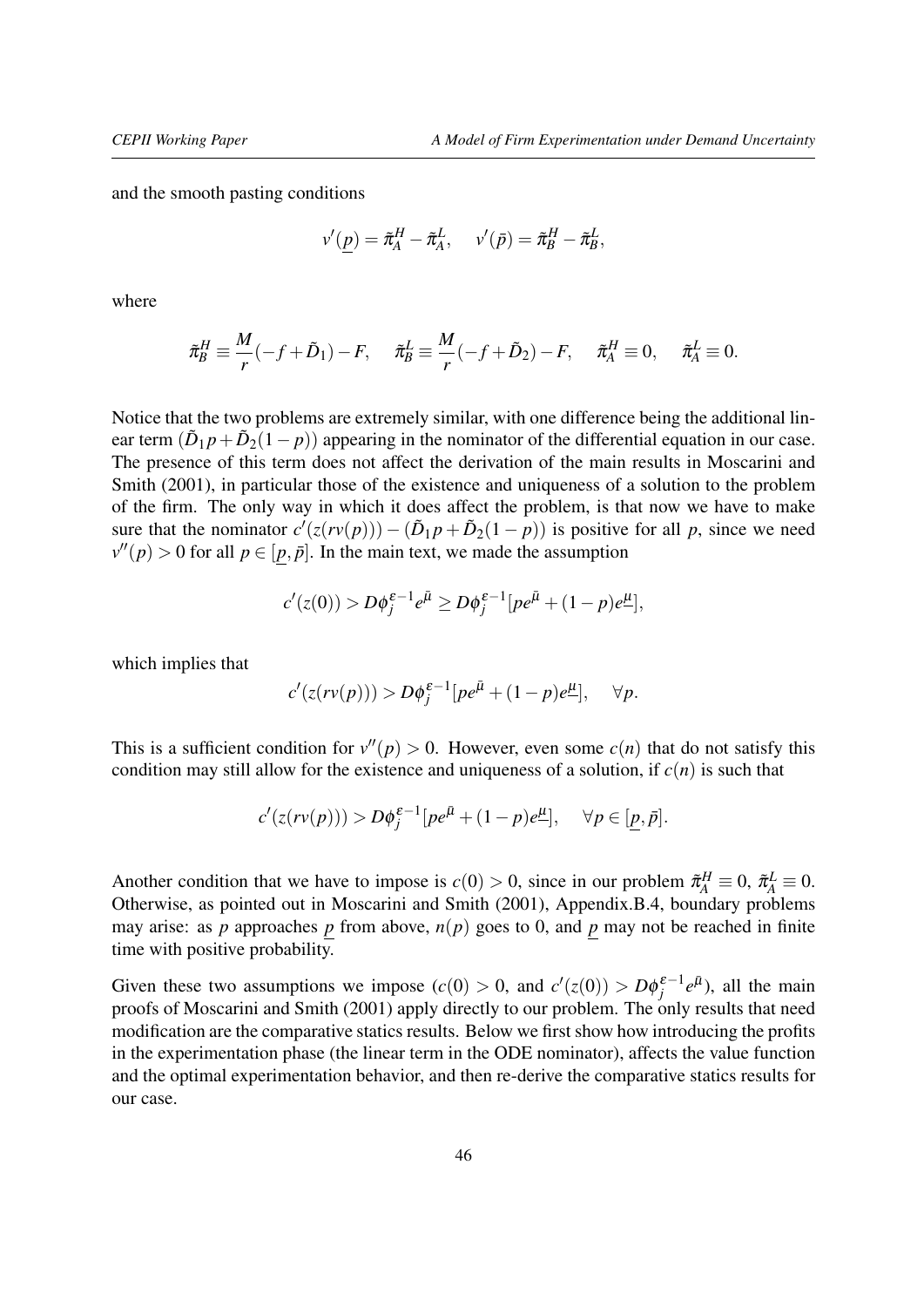#### <span id="page-46-1"></span>*5.4.1. The effect of including profits in the experimentation phase*

To study the effect of including profits in the testing phase in the value function on the behavior of the solution, modify the value function by introducing an indicator ∆ in front of the testing phase profits, which is assumed to be continuous and range from 0 to 1. If  $\Delta$  is 0, testing profits do not enter the value function, and if it is 1, they do so fully.

$$
V(p_t) = \sup_{T, < n_s>} E\left[ e^{-rT} \pi(p_T) + \int_t^T \left( -c(n_s) + \Delta n_s A(p_s e^{\bar{\mu}} + (1 - p_s) e^{\mu} \right) \right) e^{-r(s-t)} ds | p_t \right],
$$

where  $A \equiv y \frac{1}{s-1}$  $\frac{1}{\varepsilon-1}\left[\frac{\varepsilon}{\varepsilon-1}\right]^{-\varepsilon}\left[\frac{\phi_j}{w}\right]$  $\frac{\varphi_j}{w}$ <sup>2</sup><sup>ε−1</sup>*P*<sup>ε−1</sup>.

Take the derivative of the value function with respect to  $\Delta$ , using the envelope theorem:

$$
V_{\Delta}(p_t) = E\left[\int_0^{T^*} n_s^* A(p_s e^{\bar{\mu}} + (1-p_s)e^{\mu})e^{-r(s-t)}ds|p_t\right] > 0,
$$

where  $T^*$  and  $n_s^*$ ,  $s \in [t, T^*]$  are the optimal values of the stopping time and experimentation intensity, respectively. Hence, the value function increases for all  $p_t$  (shifts up) when  $\Delta$  goes from 0 to 1. This implies, by Proposition 1 (Monotonicity in values) in [Moscarini and Smith](#page-35-0) [\(2001\)](#page-35-0), that in the case with testing profits in the value function, compared with the case without,  $n(p_t) = z(rv(p_t))$  goes up for all  $p_t$ . Also, since the terminal payoff does not change in any way, and  $v(p)$  is increasing and convex, and given the value matching and smooth pasting conditions, the threshold  $\bar{p}$  goes up and the threshold  $p$  goes down. Hence, the firm experiments more intensively and the thresholds for it to take a terminal decision expand, when we allow the firm to gather the profits in the experimentation phase.

### <span id="page-46-0"></span>5.5. Comparative statics results

Proposition 1. *As any of real income y, aggregate price index P, firm productivity* φ*<sup>j</sup> increases or wages w decrease, the optimal number of consumers in the experimentation stage, n*(*p*)*, shifts up, and the thresholds for quitting and for entering the market at full scale decrease, if*  $n(p)$  *is sufficiently bounded away from the full scale M.* Proof. Consider the comparative statics with

respect to  $A \equiv y \frac{1}{s-1}$  $\frac{1}{\varepsilon-1}\left[\frac{\varepsilon}{\varepsilon-1}\right]^{-\varepsilon}\left[\frac{\phi_j}{w}\right]$  $\frac{\varphi_j}{w}$ <sup>[ $\varepsilon$ -1</sub> $P^{\varepsilon-1}$ , which will effectively give us the comparative statics</sup> with respect to  $\phi$ , *P*, *w* and *y*. The derivative of the value function

$$
V(p_t) = \sup_{T, < n_s>} E\left[ e^{-rT} \pi(p_T) + \int_t^T \left( -c(n_s) + n_s A(p_s e^{\bar{\mu}} + (1-p_s) e^{\mu}) \right) e^{-r(s-t)} ds | p_t \right],
$$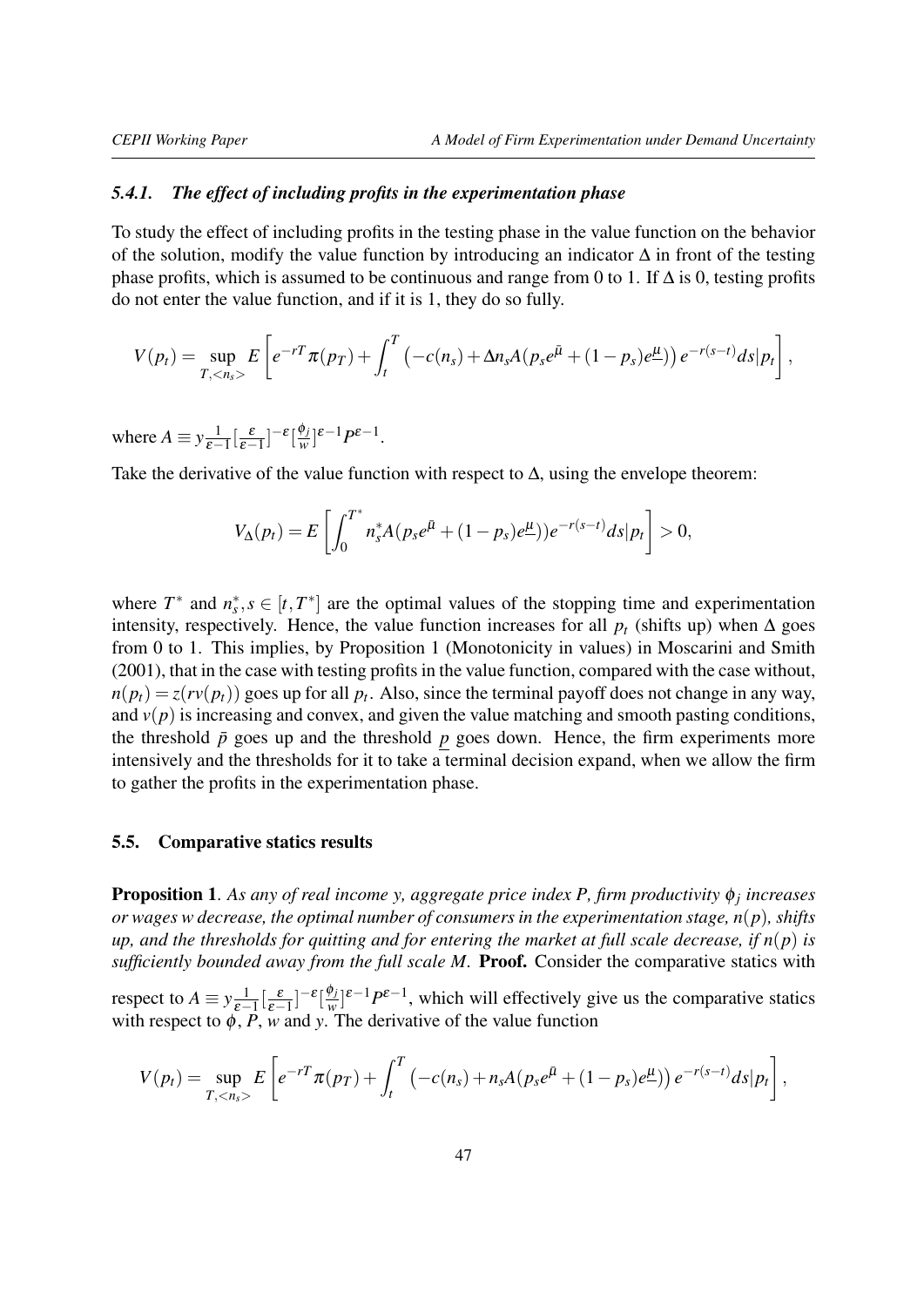with respect to *A*, using the envelope theorem, is

$$
V_A(p_t) = E\left[\int_t^{T^*} n_s^*(p_s e^{\bar{\mu}} + (1 - p_s)e^{\mu})e^{-r(s-t)}ds|p_t\right] + Prob(p_{T^*} = \bar{p}|p_t, n^*, T^*)E[e^{-rT^*}|p_T = \bar{p}, p_t]\frac{M}{r}(\bar{p}e^{\bar{\mu}} + (1 - \bar{p})e^{\mu}) > 0,
$$

since  $\pi(p_T) \equiv \max\left[0, \frac{M}{r}\right]$  $\frac{M}{r}(p_T(e^{\bar{\mu}}A - f) + (1 - p_T)(e^{\mu}A - f)) - F].$ 

Hence, we already know that the value function increases for all  $p_t$  as *A* rises, and since  $n(p_t)$ is increasing in  $v(p_t)$ , so does the experimentation intensity *n* for each *p*.

Let  $A_1 > A_0$ , and denote the corresponding thresholds for quitting as  $p_1$  and  $p_0$ , and for entering as  $\bar{p}_1$  and  $\bar{p}_0$ , respectively. The value function of the problem for  $A = A_1$ , evaluated at  $\underline{p}_0$  is, by linear approximation,

$$
V(\underline{p}_0|A_1) \simeq V(\underline{p}_0|A_0) + V_A(\underline{p}_0|A_0)(A_1 - A_0) > 0,
$$

since  $V(\underline{p}_0|A_0) = 0$ , by value matching, and  $V_A(p) > 0$ . Hence, we get  $\underline{p}_1 < \underline{p}_0$ , since we require  $V(\underline{p}_1|A_1) = 0$ , and  $V(p)$  is increasing in *p*. That is, the threshold for quitting goes down as *A* increases.

Next, we want to see what happens to the threshold for entering,  $\bar{p}$ . Consider

$$
V_p(\bar{p}_0|A_1) \simeq V_p(\bar{p}_0|A_0) + V_{pA}(\bar{p}_0|A_0)(A_1 - A_0)
$$
  
=  $M \frac{A(e^{\bar{\mu}} - e^{\mu})}{r} + V_{pA}(\bar{p}_0|A_0)(A_1 - A_0).$ 

If  $V_{pA}(\bar{p}_0|A_0) > 0$ , then  $V_p(\bar{p}_0|A_1) > M \frac{A(e^{\bar{\mu}} - e^{\mu})}{r}$  $\frac{-e^{-}}{r}$ , and since the smooth pasting condition has to be satisfied by the new solution  $(V_p(\bar{p}_1|A_1)) = M \frac{A(e^{\bar{\mu}} - e^{\mu})}{r}$  $\frac{-e^{-}}{r}$ ), and by convexity of the value function  $V(p)$ , we will get  $\bar{p}_1 < \bar{p}_0$ . To check if  $V_{pA}(\bar{p}_0|A_0) > 0$ :

$$
V_{pA}(p) = V_{Ap}(p)
$$
  
=  $E_t \left[ \int_t^{T^*} \left( n_s^*(e^{\bar{\mu}} - e^{\mu}) + \frac{d n_s^*}{d p_t} (p_s e^{\bar{\mu}} + (1 - p_s)e^{\mu}) \right) e^{-r(s-t)} ds \right]$   
+  $E_t \left[ n_T^*(p_T^* e^{\bar{\mu}} + (1 - p_T^*)e^{\mu}) e^{-rT^*} \right] \frac{dE_t(T^*)}{dp_t}$   
+  $\frac{dProb(p_T = \bar{p}|p_t)}{dp_t} E_t [e^{-rT^*}|p_T = \bar{p}] \frac{M}{r} (\bar{p} e^{\bar{\mu}} + (1 - \bar{p})e^{\mu})$   
+  $Prob(p_T = \bar{p}|p_t) \frac{dE_t [e^{-rT^*}|p_T = \bar{p}]}{dp_t} \frac{M}{r} (\bar{p} e^{\bar{\mu}} + (1 - \bar{p})e^{\mu}),$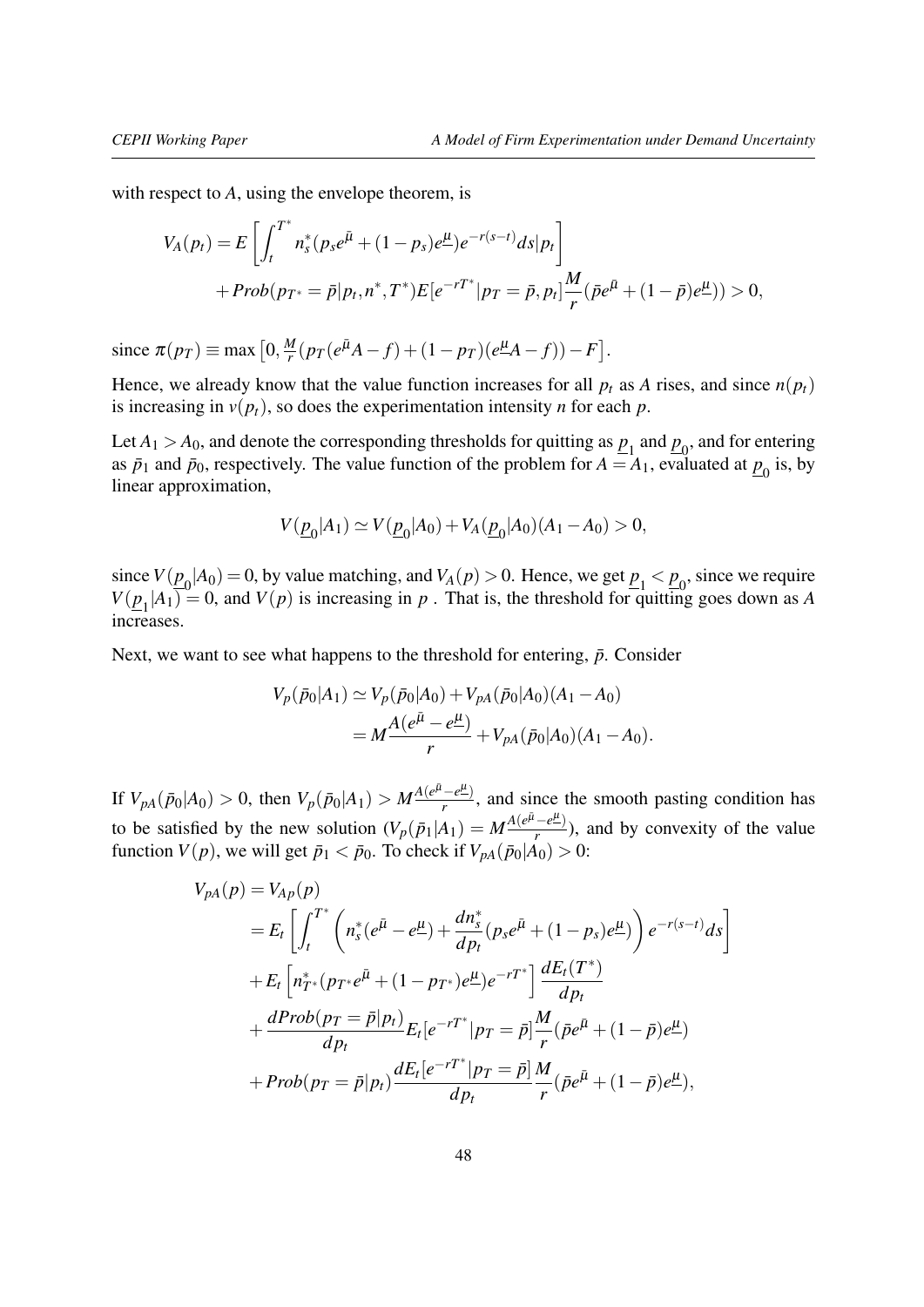where  $E_t(x)$  now denotes  $E(x|p_t)$ . For  $p_t$  small enough and close to 0,  $\frac{dE_t(T^*)}{dp_t}$  $\frac{d_{H}(T)}{dp_{t}} > 0$ . This follows from the behavior of the expected remaining time until stopping,  $E[T|p_t]$ , which according to [Moscarini and Smith](#page-35-17) [\(1998\)](#page-35-17), obeys the boundary conditions  $\tau(p) = \tau(\bar{p}) = 0$ , and the ODE

$$
-1 = 0 + \frac{p^2(1-p)^2\chi^2}{2}n(p)\tau''(p),
$$

i.e.  $\tau''(p) < 0$ , and  $\tau(p)$  is hill-shaped. For any  $p_t$ , we have

$$
\frac{dProb(p_T = \bar{p}|p_t)}{dp_t} > 0,
$$

and

$$
\frac{dE_t[e^{-rT^*}|p_T=\bar{p}]}{dp_t}>0.
$$

So even if  $p_t$  is close to 1, so that  $\frac{dE_t(T^*)}{dp_t}$  $\frac{d_p(t)}{dp_t}$  < 0, if the last two terms in the expression for the cross-derivative dominate the second term  $(E_t[n_{T^*}^*(p_{T^*}e^{\bar{\mu}} + (1-p_{T^*})e^{\mu})e^{-rT^*}] \frac{dE_t(T^*)}{dp_t}$  $\frac{\partial u(I)}{\partial p_t}$ ) in absolute value, then the cross-derivative is still positive. In particular, if the term  $\frac{M}{r}(\bar{p}e^{\bar{\mu}}+(1-\bar{p})e^{\mu})$ is large enough compared to  $E_t[n_{T^*}^*(p_{T^*}e^{\bar{\mu}} + (1 - p_{T^*})e^{\mu})e^{-rT^*}]$ , then we can obtain a positive cross-derivative. That is, if the optimal experimentation intensity  $n^*$  is sufficiently bounded away from *M*, so that  $n^*_{T^*}$  is relatively small compared to the entire market size *M*, then the threshold for entering the market,  $\bar{p}$ , falls as *A* increases. This is intuitive: suppose the opposite holds, and the optimal testing intensity is large, relative to the full scale. Since *A* is a measure of profits from an average consumer in the market, if the optimal testing sample size is large and approaches the entire market size, then the firm will have little incentive to rush towards a terminal decision to enter the market, and even less so as *A* rises, so that the profits in the testing phase will dominate the pure testing costs  $(c(n))$ . Hence, as *A* rises, the threshold for entering will in fact rise, rather than fall.

Proposition 2. *As sunk entry cost F rises, so that the final payoff to entry falls, the optimal number of consumers in the experimentation stage, n*(*p*)*, shifts down, and the thresholds for quitting and for entering the market at full scale increase.*

**Proof.** The derivative of the value function with respect to F, using the envelope theorem, is

$$
V_F(p_t) = -Prob(p_{T^*} = \bar{p}|p_t, n^*, T^*)E_t[e^{-rT^*}|p_T = \bar{p}] < 0,
$$

since  $\pi(p_T) \equiv \max\left[0, \frac{M}{r}\right]$  $\frac{M}{r}(A(p_T e^{\bar{\mu}} + (1 - p_T)e^{\mu}) - f) - F].$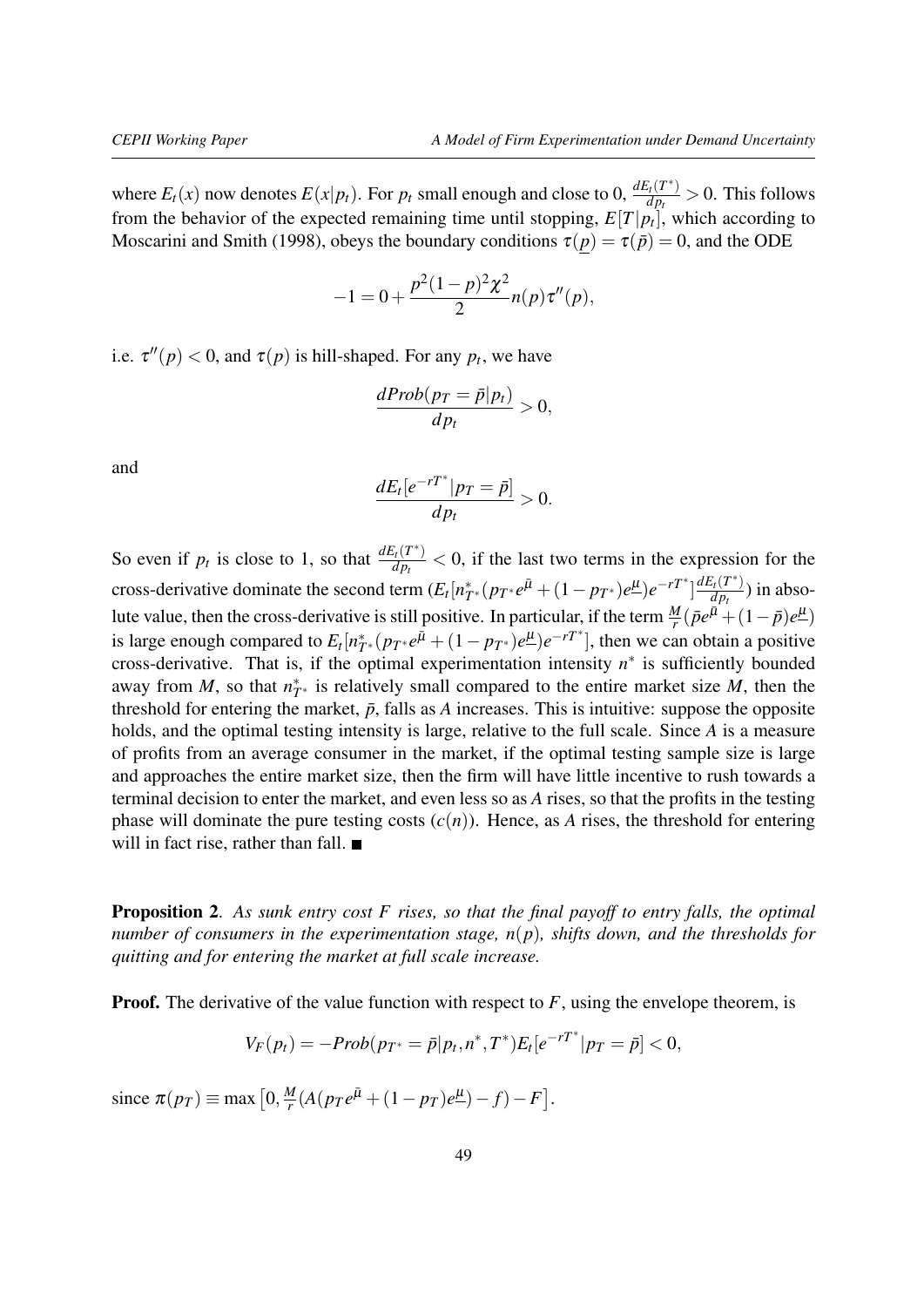Hence, the value function shifts down as *F* increases. Since  $n(p) \equiv z(rv(p))$ , and *z* is increasing, we know that  $n(p)$  also shifts down. Consider now two values of  $F$ ,  $F_1 > F_0$ , and denote the corresponding thresholds for quitting as  $p_1$  and  $p_0$ , and for entering as  $\bar{p}_1$  and  $\bar{p}_0$ , respectively. The value function of the problem for  $F = F_1$ , evaluated at  $\underline{p}_0$  is, by linear approximation,

$$
V(\underline{p}_0|F_1) \simeq V(\underline{p}_0|F_0) + V_F(\underline{p}_0|F_0)(F_1 - F_0) < 0,
$$

since  $V(\underline{p}_0|F_0) = 0$ , by value matching, and  $V_F(p) < 0$ . Hence, we get  $\underline{p}_1 > \underline{p}_0$ , since we require  $V(\underline{p}_1|F_1) = 0$ , and  $V(p)$  is increasing in *p*. That is, the threshold for quitting increases as *F* increases.

Next, we want to see what happens to the threshold for entering,  $\bar{p}$ . Consider

$$
V_p(\bar{p}_0|F_1) \simeq V_p(\bar{p}_0|F_0) + V_{pF}(\bar{p}_0|F_0)(F_1 - F_0)
$$
  
=  $M \frac{A(e^{\bar{\mu}} - e^{\mu})}{r} + V_{Fp}(\bar{p}_0|F_0)(F_1 - F_0)$   
=  $M \frac{A(e^{\bar{\mu}} - e^{\mu})}{r} - \frac{dProb(p_{T^*} = \bar{p}|p_t, n^*, T^*)}{dp_t} E_t[e^{-rT^*}|p_T = \bar{p}] -$   
-  $Prob(p_{T^*} = \bar{p}|p_t, n^*, T^*) \frac{dE_t[e^{-rT^*}|p_T = \bar{p}]}{dp_t}.$ 

We have

$$
\frac{dProb(p_{T^*}=\bar{p}|p_t, n^*, T^*)}{dp_t}>0,
$$

and

$$
\frac{dE_t[e^{-rT^*}|p_T=\bar{p},p_t]}{dp_t}>0.
$$

Hence,

$$
V_p(\bar{p}_0|F_1) < M \frac{A(e^{\bar{\mu}} - e^{\underline{\mu}})}{r},
$$

and since we need  $V_p(\bar{p}_1|F_1) = M \frac{A(e^{\bar{\mu}} - e^{\mu})}{r}$  $\frac{(-e)}{r}$ , and  $V(p)$  is convex, we know that  $\bar{p}_1 > \bar{p}_0$ , i.e. the threshold for entering the market at full scale,  $\bar{p}$ , increases as *F* increases.

Proposition 3. *As the testing cost function c*(*n*) *grows more convex and initially (for n close to*

*0*) weakly higher and steeper (i.e.  $c(n)$  is replaced by  $\hat{c}(n)$ , where  $\hat{c}(0) = c(0)$ ,  $\hat{c}'(0) \ge c'(0)$ , and  $\hat{c}''(n) \geq c''(n)$  for all n), the optimal number of consumers in the experimentation stage, *n*(*p*)*, shifts down, the threshold for quitting increases, and the threshold for entering the market at full scale decreases.*

**Proof.** The proof of [Moscarini and Smith](#page-35-0) [\(2001\)](#page-35-0), Proposition 5 (c), applies directly.  $\blacksquare$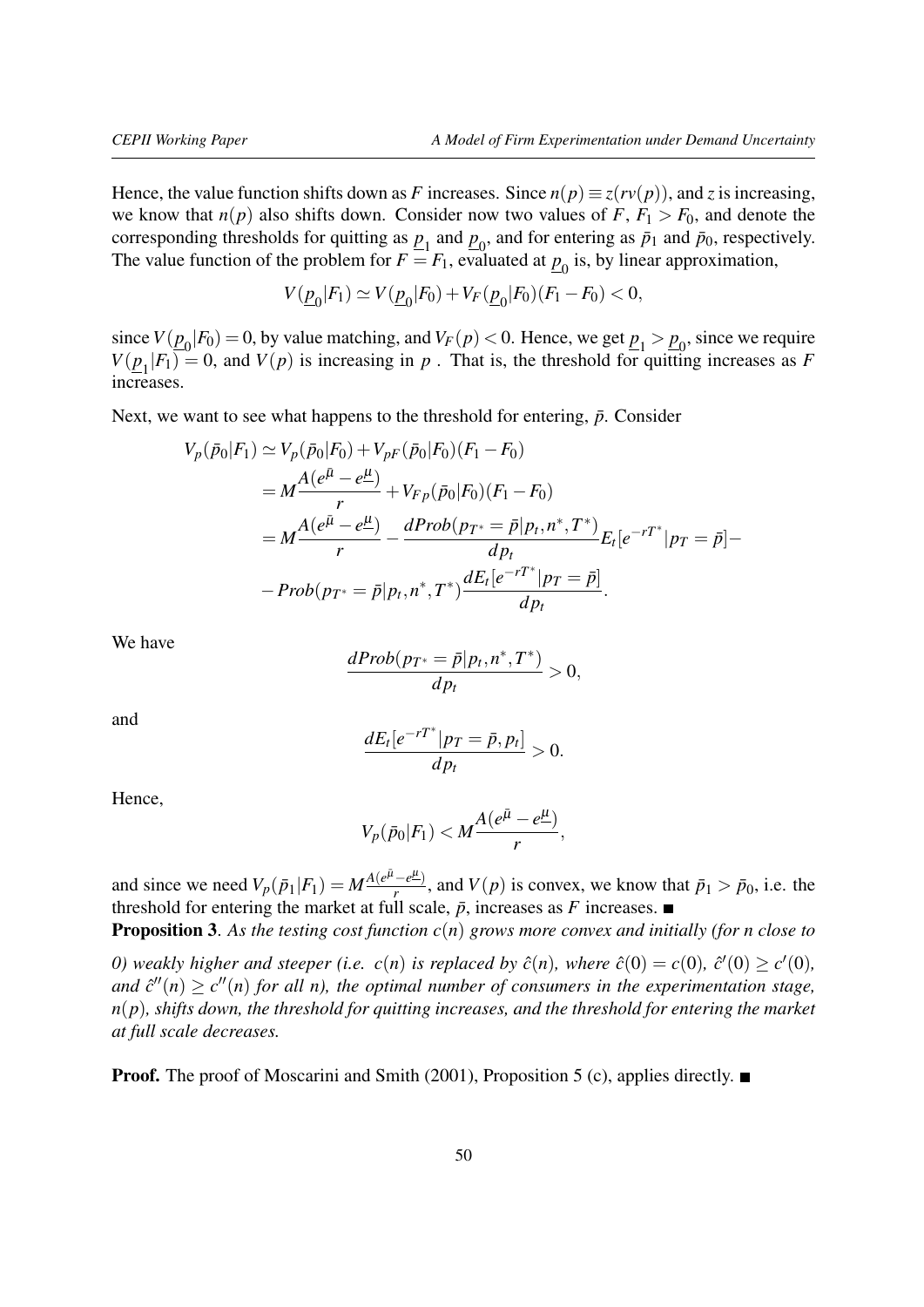# <span id="page-50-0"></span>5.6. Showing that an estimate of the sunk entry cost *F* is higher when fitting the experimentation model than when fitting an alternative model to the same dataset

In a given exporter dataset, locate the lowest productivity exporter. Denote this firm's productivity by  $\phi$ . In a model where there is no experimentation and all exporters sell at full scale right away, the following condition should hold:

$$
\frac{M}{r}\left(-f+D\underline{\phi}^{\varepsilon-1}[p_0e^{\overline{\mu}}+(1-p_0)e^{\underline{\mu}}]\right)-F=0,
$$

so that the estimate of *F* would be  $\hat{F}_{alt} = \frac{M}{r}$  $\frac{M}{r}(-f + D\underline{\phi}^{\varepsilon-1}[p_0 e^{\bar{\mu}} + (1 - p_0)e^{\mu}])$ . In the experimentation model, from Figure 5, this firm's threshold for quitting  $p(\phi)$  is lower than  $p_0$ . Since this firm is lowest productivity exporter, it should satisfy the condition

$$
\underline{p}(\underline{\phi}) = p_0.
$$

From Proposition 2, for fixed values of demand parameters and testing costs, the only way to do this is increase  $F$ , until  $p(\phi)$  increases sufficiently to satisfy the above condition. Thus,  $\hat{F}_{ex} > \hat{F}_{alt}.$ 

### <span id="page-50-1"></span>5.7. Estimating demand parameters

We would like to evaluate the posteriors of the parameters  $\Theta_1 \equiv {\{\bar{\mu}, \mu, \sigma_x, p_0\}}$ , as well as  $\{A_{t1}, A_{t2}, t = 1, ..., T\}$  and  $\rho_1, \rho_2, \gamma_1, \gamma_2, \zeta_1, \zeta_2, \Omega$ , conditional on  $\{v_{jt}^k\}$ . It can be seen from the equations above that the unobserved  $\alpha_{jt}^k$  and  $A_{t,1}, A_{t,2}$  can be identified up to a constant, and therefore we normalize  $\mu = 0$ . Denote  $H_j = I(\mu_j = \bar{\mu})$ , that is,  $H_j$  is 1 if firm *j* holds a high  $\mu$ , and 0 otherwise, and  $\tilde{H} \equiv \{H_j, j = 1, ..., J\}$ .  $\tilde{H}$  will be estimated along with the main unknown parameters.

We set the following priors:

- $\bullet$   $\bar{\mu} \sim N(m_h, \sigma_h),$
- $\bullet$   $\frac{1}{2}$  $\frac{1}{\sigma_x} \sim \text{Gamma}(\alpha_x, \beta_x),$
- $p_0 \sim Beta(\alpha_p, \beta_p)$ .
- Impose flat priors on  $\zeta_1, \zeta_2$ .
- Impose flat priors, bounded by -1 and 1, on  $\rho_1, \rho_2$ .
- Impose flat priors on  $\gamma_1, \gamma_2$ .
- Impose a flat prior on the coefficients of the matrix  $\Omega$ , the covariance of the error terms  $V_{t1}$ ,  $V_{t2}$ .

The joint posterior of these parameters, given  $\{v_{jt}^k\}$ , is proportional to the product of their priors and their joint likelihood: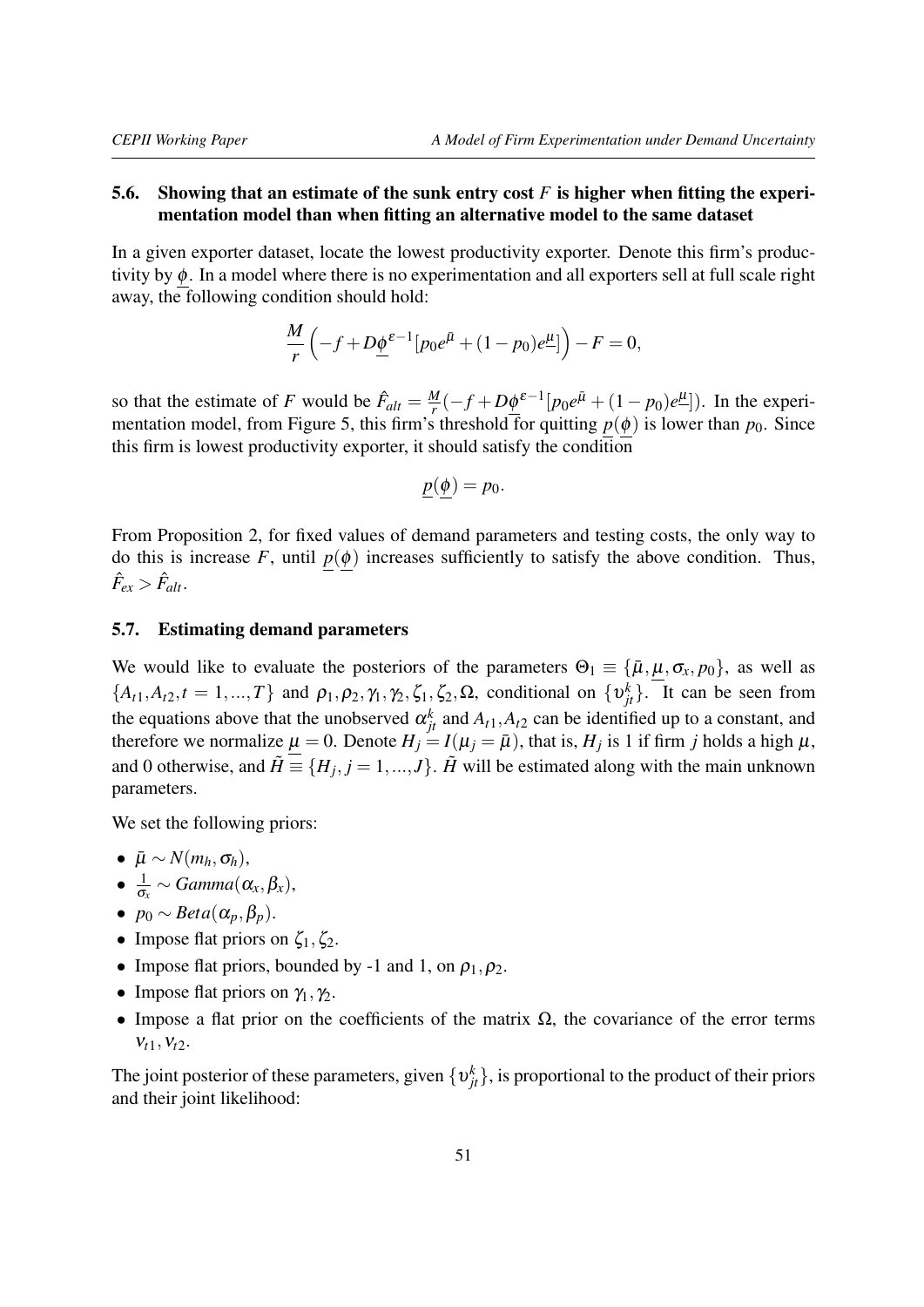$$
f(\bar{\mu}, \sigma_x, p_0, \rho_1, \rho_2, \zeta_1, \zeta_2, \gamma_1, \gamma_2, \Omega | v_{jt}^k) \infty
$$
  

$$
\int_{\sigma_x}^{\infty} f(\bar{\mu}) f(\frac{1}{\sigma_x}) f(p_0) f(\rho_1, \rho_2) f(\zeta_1, \zeta_2) f(\gamma_1, \gamma_2) f(\Omega) * f(\gamma_1, \zeta_1, \zeta_1, \zeta_2) f(\gamma_1, \zeta_2) f(\gamma_1, \zeta_1, \zeta_2).
$$

Since the joint posterior is quite complicated, we apply Gibbs sampling. Denote by  $\tilde{\Theta}_1$  the set  $\{\Theta_1, \rho_1, \rho_2, \zeta_1, \zeta_2, \gamma_1, \gamma_2, \Omega\}$ , and by  $\tilde{\Theta}_1^{-par}$  the set  $\tilde{\Theta}_1$  without the parameter *par*.

The conditional distributions of the main parameters of interest are as follows:

•  $f(\bar{\mu}|\tilde{\Theta}_1^{-\bar{\mu}}, {\{\upsilon_j^k\}}, \{A_{t1}, A_{t2}\}, \tilde{H})$  is a normal with mean  $\frac{m_h \sigma_x + N_h \bar{\alpha}_h \sigma_h}{\sigma_x + N_h \sigma_h}$  and variance  $\frac{\sigma_x \sigma_h}{\sigma_x + N_h \sigma_h}$ where  $N_h$  is the number of  $\alpha_{jt}^k$  values of all high- $\mu$  firms and  $\bar{\alpha}_h \equiv \frac{\sum_{j:H_j=1} \sum_t \sum_k \alpha_{jt}^k}{N_h}$  $\frac{N_{h}N_{h}}{N_{h}}$  is the average of these  $\alpha_{jt}^k$ . Given  $v_{jt}^k$ ,  $\gamma_1, \gamma_2$  and  $A_{t1}, A_{t2}, t = 1, ..., T$ ,  $\alpha_{jt}^k$  is calculated as

$$
v_{jt}^k - \gamma_1 A_{t1} - \gamma_2 A_{t2}.
$$

- $\bullet$   $f(\frac{1}{6})$  $\frac{1}{\sigma_x}$   $|\tilde{\Theta}_1^{-\sigma_x}, v_{jt}^k, \{A_{t1}, A_{t2}\}, \tilde{H})$  is Gamma with hyperparameters  $\alpha_x + \frac{N_x}{2}$  $\frac{V_x}{2}$  and  $β_x + \frac{Σ_{j,t,k}(e^{k}_{jt} - \bar{e})^2}{2}$  $\frac{c_{jt}}{2}$ , where  $e_{jt}^k = \alpha_{jt}^k - \bar{\mu}$  if  $H_j = 1$  and  $e_{jt}^k = \alpha_{jt}^k - \underline{\mu}$  if  $H_j = 0$ ,  $\bar{e}$  is the average and  $N_x$  is the number of these residuals.
- $f(p_0 | \tilde{\Theta}_1^{-p_0}, v_{jt}^k, \{A_{t1}, A_{t2}\}, \tilde{H})$  is Beta with hyperparameters  $\alpha_p + N_{\tilde{h}}$  and  $\beta_p + N N_{\tilde{h}}$ , where  $N_{\tilde{h}}$  is the number of high- $\mu$  firms and *N* is the total number of firms.
- The conditional distribution of  $H_j$  can be written as  $P(H_j = 1 | \tilde{\Theta}_1, \nu_{jt}^k, \{A_{t1}, A_{t2}\})$ . To calculate this, we apply the discrete time Bayesian updating equation:

$$
Prob(\mu_j = \bar{\mu} | \tilde{\Theta}_1, \nu_{jt}^k, \{A_{t1}, A_{t2}\}) \equiv P_j = \frac{\psi\left(\frac{\bar{\alpha}_j - \bar{\mu}}{\frac{\sigma_X}{\sqrt{n}_j}}\right) p_0}{\psi\left(\frac{\bar{\alpha}_j - \bar{\mu}}{\frac{\sigma_X}{\sqrt{n}_j}}\right) p_0 + \psi\left(\frac{\bar{\alpha}_j - \mu}{\frac{\sigma_X}{\sqrt{n}_j}}\right) (1 - p_0)},
$$

where  $\bar{\alpha}_j$  is the average over all *t* and *k* of  $\alpha_{jt}^k$  for firm *j*, and  $n_j$  is the number of these draws.  $\psi$  is the standard normal density.

• To evaluate the posteriors of  $A_{t_1}, A_{t_2}$ , conditional on the rest of the parameters and  $v_{jt}^k$ , we apply the Kalman smoother to the system

$$
v_{jt}^{k} = \gamma_1 A_{t1} + \gamma_2 A_{t2} + \alpha_{jt}^{k}.
$$
  
\n
$$
\alpha_{jt}^{k} = \bar{\mu} + \sigma_x \eta_{jt}^{k}, \quad \text{if} \quad H_j = 1,
$$
  
\n
$$
\alpha_{jt}^{k} = \mu + \sigma_x \eta_{jt}^{k}, \quad \text{if} \quad H_j = 0,
$$
  
\n
$$
A_{t1} = \rho_1 A_{(t-1)1} + \zeta_1 + v_{t1},
$$
  
\n
$$
A_{t2} = \rho_2 A_{(t-1)2} + \zeta_2 + v_{t2},
$$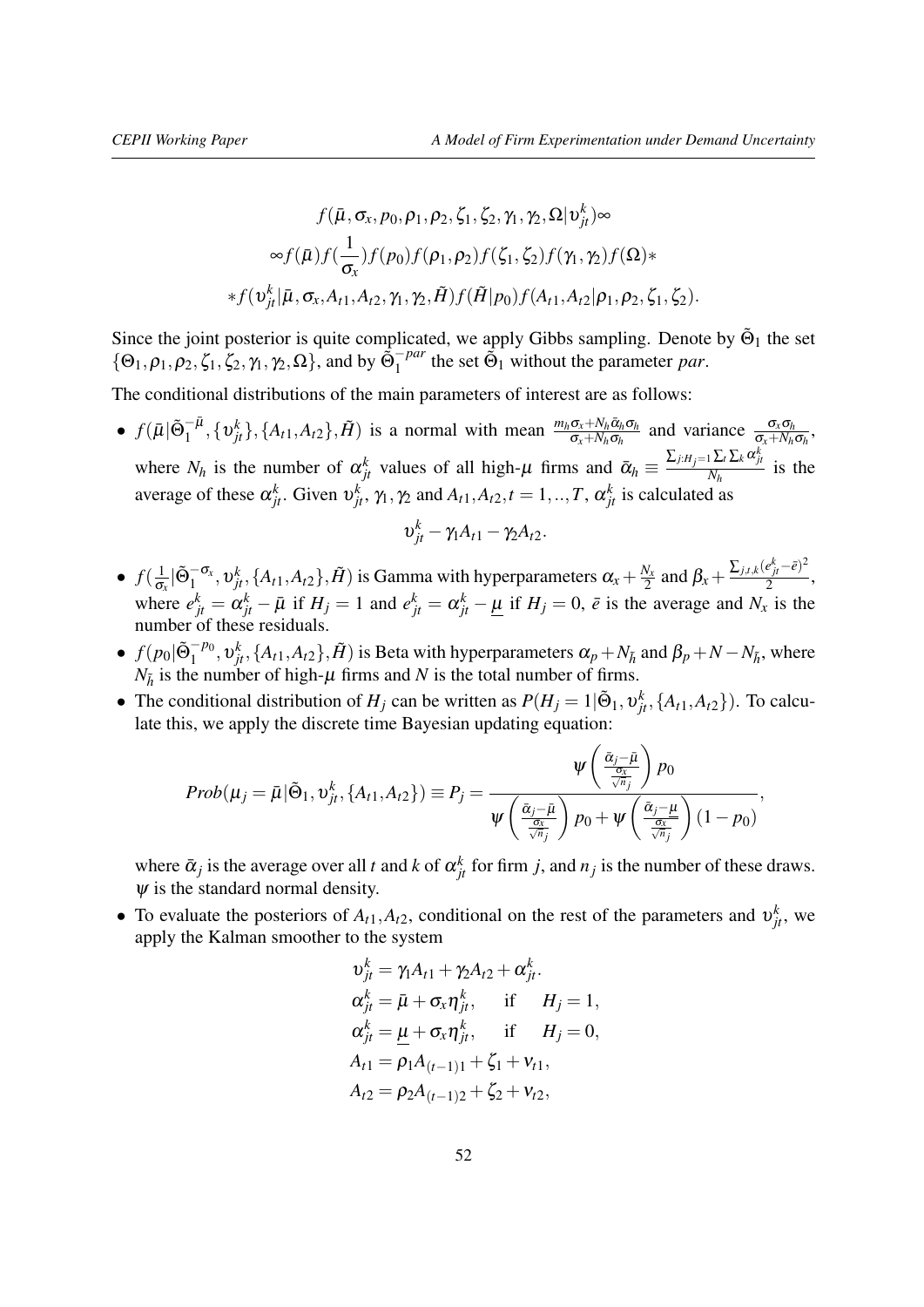where  $[v_{t1}, v_{t2}]$  ∼  $N([0, 0], Ω)$ ,  $γ_1, γ_2, \bar{μ}$ ,  $μ$ ,  $\{H_j, j = 1, ..., J\}$ ,  $ρ_1, ρ_2, ζ_1, ξ_2, Ω$  are fixed and known.

- $\bullet$  Given *A*<sub>t</sub><sub>1</sub>, *A*<sub>t</sub><sub>2</sub>, regress *A*<sub>t</sub><sub>1</sub> on *A*<sub>(*t*−1)<sub>1</sub></sub> to update values of  $\zeta$ <sub>1</sub>,  $\rho$ <sub>1</sub>, and regress *A*<sub>t</sub><sub>2</sub> on *A*<sub>(*t*−1)<sub>2</sub></sub> to update values of  $\zeta_2, \rho_2$ .
- Given *A*<sub>t</sub><sub>1</sub>, *A*<sub>t</sub><sub>2</sub>, and  $\zeta_1$ ,  $\zeta_2$ ,  $\rho_1$ ,  $\rho_2$ , calculate  $v_{t1} = A_{t1} \rho_1 A_{(t-1)1} \zeta_1$ ,  $v_{t2} = A_{t2} \rho_2 A_{(t-1)2} \zeta_1 A_{(t-1)2}$  $\zeta_2$ , and update  $\Omega$ .
- Given  $A_{t1}$ ,  $A_{t2}$ ,  $v_{jt}^k$ ,  $\bar{\mu}$ ,  $\underline{\mu}$ ,  $\tilde{H}$ , regress  $v_{jt}^k$  on  $A_{t1}$ ,  $A_{t2}$  and firm-specific constant  $\mu$ , to update the values of  $\gamma_1, \gamma_2$ .

We iterate on the above steps, until convergence.

### <span id="page-52-0"></span>5.8. Estimating TFP (total factor productivity)

To carry out TFP estimation we use only data on domestic sales of the firm, i.e.  $R_{jt} = \hat{R}_{jt} - X_{jt}$ , where  $\hat{R}_{jt}$  is total revenues of the firm, and  $X_{jt}$  is its export revenues. Thus, we evaluate the firm's TFP from domestic production only, which allows us to abstract away from the additional complications of a demand system for all the markets of the firm (domestic and foreign). We assume that the inputs used for domestic production only are the same fraction of total inputs used as the fraction of domestic sales in total sales.

An extensive literature is devoted to the estimation of TFP. We explain how we deal with some issues that have been brought up so far below. We borrow many steps from [De Loecker](#page-35-18) [\(2011\)](#page-35-18). Begin with the pair of production and demand equations:

$$
Q_{jt} = L_{jt}^{\alpha_l} M_{jt}^{\alpha_m} K_{jt}^{\alpha_k} e^{\omega_{jt} + u_{jt}},
$$
  

$$
Q_{jt} = Q_{st} \left[ \frac{P_{jt}}{P_{st}} \right]^{-\varepsilon} e^{\eta_{jt}},
$$

where  $L, M, K$  are inputs - labor, intermediate inputs and capital, respectively,  $\omega_{it}$  is unobserved productivity shock,  $u_{jt}$  is an error term,  $P_{jt}$  is firm *j*-s price,  $Q_{jt}$  is firm *j*-s quantity produced and sold,  $\eta_{it}$  is unobserved demand shock,  $Q_{st}$  and  $P_{st}$  are industry-wide output and price index, respectively. *j* indexes firms, and *t* indexes time (years in our case). We observe only total domestic revenues (and not physical output):

$$
R_{jt} \equiv Q_{jt} P_{jt} = Q_{jt} Q_{jt}^{-\frac{1}{\varepsilon}} Q_{st}^{\frac{1}{\varepsilon}} P_{st} e^{\eta_{jt} \frac{1}{\varepsilon}},
$$

so that upon dividing both sides by *Pst* and taking logs:

$$
\tilde{r}_{jt} = \frac{\varepsilon - 1}{\varepsilon} q_{jt} + \frac{1}{\varepsilon} q_{st} + \frac{1}{\varepsilon} \eta_{jt},
$$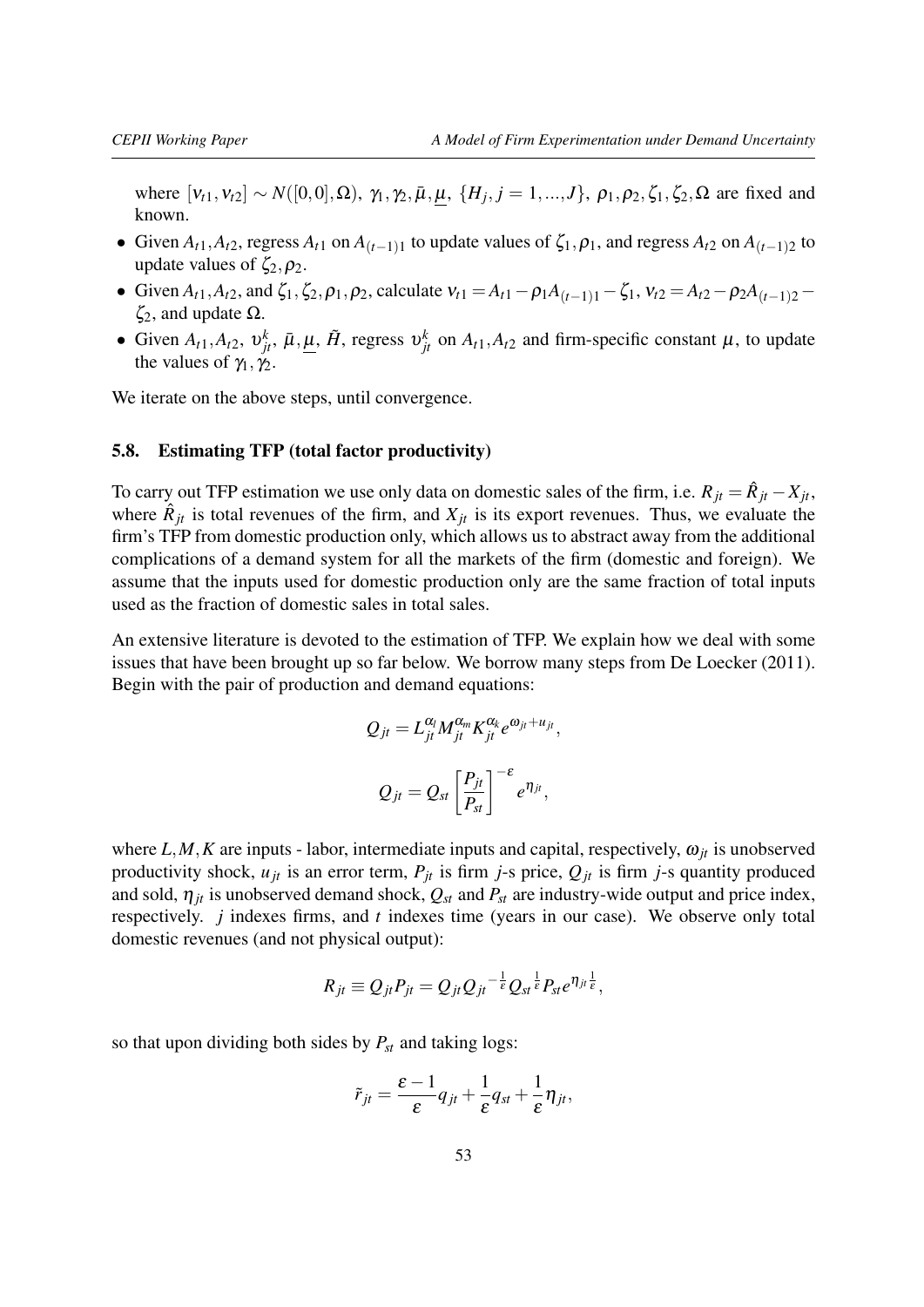and plugging in the equation for the production function:

$$
\tilde{r}_{jt} = \beta_l l_{jt} + \beta_m m_{jt} + \beta_k k_{jt} + \beta_s q_{st} + \omega_{jt} + \eta_{jt} + u_{jt},
$$

the small letters denote the logarithms of the capitalized variables (e.g.  $q_{it} \equiv \ln Q_{it}$ ), and all the coefficients are reduced form parameters combining the production function and demand parameters.

We next denote  $\tilde{\omega}_{it} \equiv \omega_{it} + \eta_{it}$  and re-write:

$$
\tilde{r}_{jt} = \beta_l l_{jt} + \beta_m m_{jt} + \beta_k k_{jt} + \beta_s q_{st} + \tilde{\omega}_{jt} + u_{jt}.
$$

Here we follow [Levinsohn and Melitz](#page-35-19) [\(2002\)](#page-35-19) in treating both the unobserved productivity and demand shocks jointly, so that we do not identify these two sources of firm profitability independently. Since we later use the estimates of  $\tilde{\omega}$  (TFP) to estimate demand shocks  $\alpha$  in the foreign markets, we need to consider how this assumption affects that part of estimation. For  $\tilde{\omega}$ to be a good instrument for unit values, we need  $\tilde{\omega}$  to be correlated with the unit values, which it is : as shown in the main part of the paper, we assume that

$$
Q_{jt}^* = Q_{st}^* \left[\frac{P_{jt}^*}{P_{st}^*}\right]^{-\varepsilon} e^{\alpha_{jt}^*},
$$

where stars denote foreign market variables. Assume for now that there are constant returns to scale in this industry, so that average cost is equal to marginal cost. Denote by *Z* the combined input  $L_{jt}^{\alpha_l} M_{jt}^{\alpha_m} K_{jt}^{\alpha_k}$ , and by  $c_Z$  the average cost of this input:  $c_Z \equiv \frac{w_L + rK + mM}{L_{ij}^{\alpha_l} M_{j}^{\alpha_m} K_{jk}^{\alpha_k}}$  $L_{jt}^{\alpha_l} M_{jt}^{\alpha_m} K_{jt}^{\alpha_k}$ , which is constant for all output levels with constant returns to scale. Then the foreign price is a product of the firm's average cost of production and mark-up and possibly iceberg trade cost  $\tau$ :

$$
P_{jt}^* = \tau P_{jt} = \tau \frac{c_Z}{e^{\omega_{jt}}} \frac{\varepsilon}{\varepsilon - 1},
$$

and since  $\tilde{\omega}_{jt} = \omega_{jt} + \eta_{jt}$ ,  $P_{jt}^*$  and  $\tilde{\omega}$  are correlated. We also assume that  $\eta_{jt}$ , the domestic demand shocks, are not correlated with foreign demand observation noise, which is necessary to have no correlation between  $\tilde{\omega}$  and the error term in the regression

$$
q_{jt}^* = q_{st}^* + \varepsilon p_{st}^* - \varepsilon p_{jt}^* + \alpha_{jt}^*,
$$

which is the equation (in different notation) we relied on in the main part of the paper to estimate  $\varepsilon$  and later generate  $\alpha - s$ .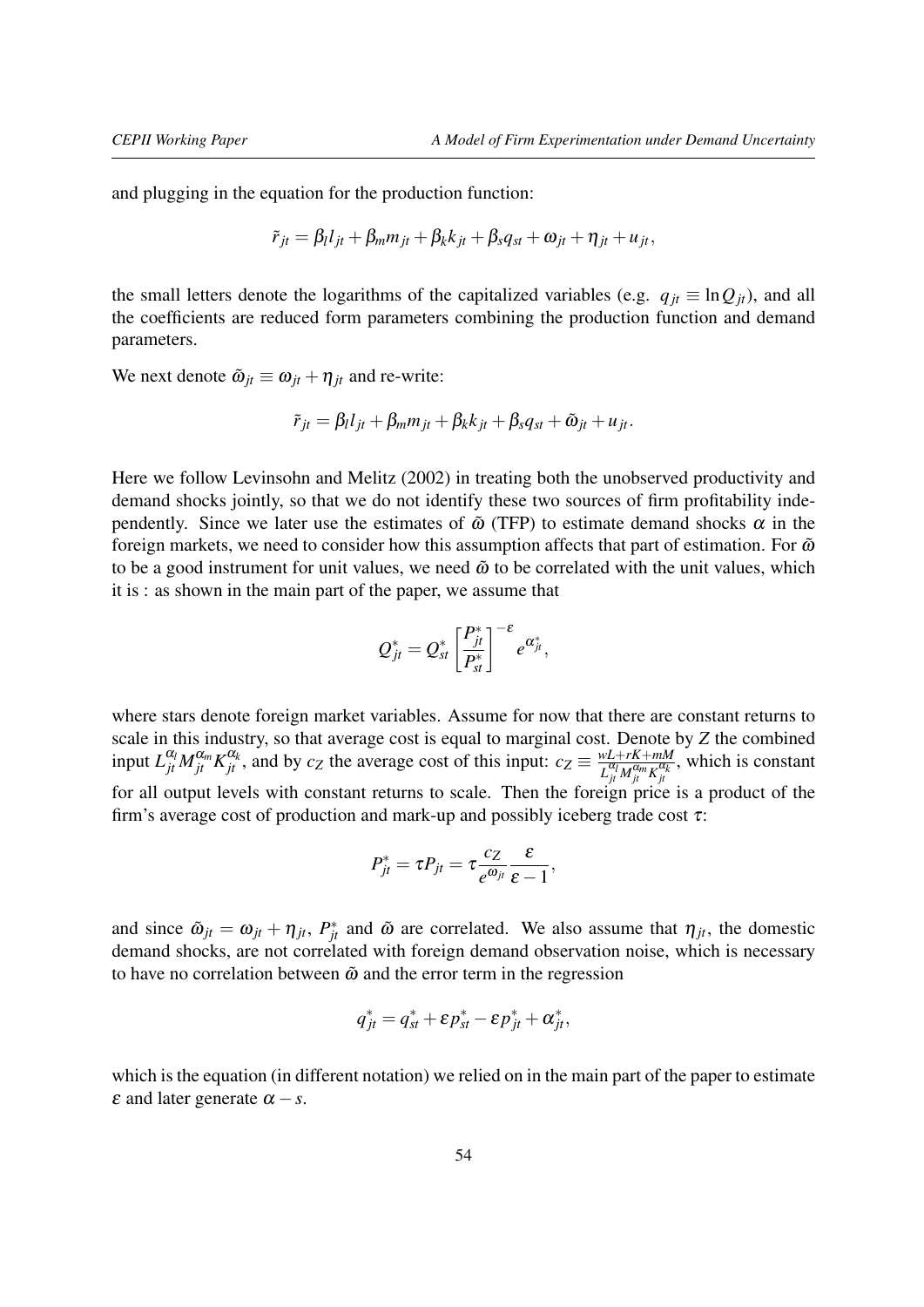Now returning to the task at hand - estimating TFP  $(\tilde{\omega})$ . Since our goal is only estimation of TFP, it suffices for us to control for industry-wide output with industry-time fixed effects. Therefore, we have

$$
\tilde{r}_{jt} = \beta_l l_{jt} + \beta_m m_{jt} + \beta_k k_{jt} + \tilde{\omega}_{jt} + \sum_{t=1}^T \beta_{st} D_{st} + \varepsilon_{jt},
$$

where  $D_{st}$  are industry-year dummies. Next issue to deal with is the identification of the variable inputs' coefficients. To do that, we take note of the ACF [\(Ackerberg, Caves and Frazer](#page-35-13) [\(2006\)](#page-35-13)) critique of the [Levinsohn and Petrin](#page-35-14) [\(2003\)](#page-35-14) and [Olley and Pakes](#page-36-3) [\(1996\)](#page-36-3) estimation approach, and estimate all the input coefficients in the second stage. We use value added in the first stage regression, so that we only estimate the coefficients on labor and capital in the production function. We do use the data on intermediate inputs, however, as the control for (unobserved) productivity. We use the equation for intermediate inputs

$$
m_{jt} = m_t(k_{jt}, \tilde{\omega}_{jt}),
$$

so that assuming monotonicity in the function  $m_t(.)$ , we can invert:

$$
\tilde{\omega}_{jt} \equiv \psi_t(m_{jt},k_{jt}).
$$

Similarly, we assume that the optimal quantity of labor is chosen once current productivity is observed by the firm, so that

$$
l_{jt}=l_t(k_{jt},\tilde{\omega}_{jt}),
$$

and once we utilize the expression for  $\tilde{\omega}_{jt}$  above,

$$
l_{jt}=l_t(k_{jt},\psi_t(m_{jt},k_{jt})).
$$

Inserting these into the expression for value added:

$$
\widetilde{va_{jt}} \equiv \widetilde{r}_{jt} - \beta_m m_{jt} = \beta_l l_{jt} + \beta_k k_{jt} + \psi(m_{jt}, k_{jt}) + \sum_{t=1}^T \beta_{st} D_{st} + \varepsilon_{jt}
$$
  
=  $\beta_l l_t(k_{jt}, \psi(m_{jt}, k_{jt})) + \beta_k k_{jt} + \psi(m_{jt}, k_{jt}) + \sum_{t=1}^T \beta_{st} D_{st} + \varepsilon_{jt}$   

$$
\equiv \Psi_t(m_{jt}, k_{jt}) + \sum_{t=1}^T \beta_{st} D_{st} + \varepsilon_{jt},
$$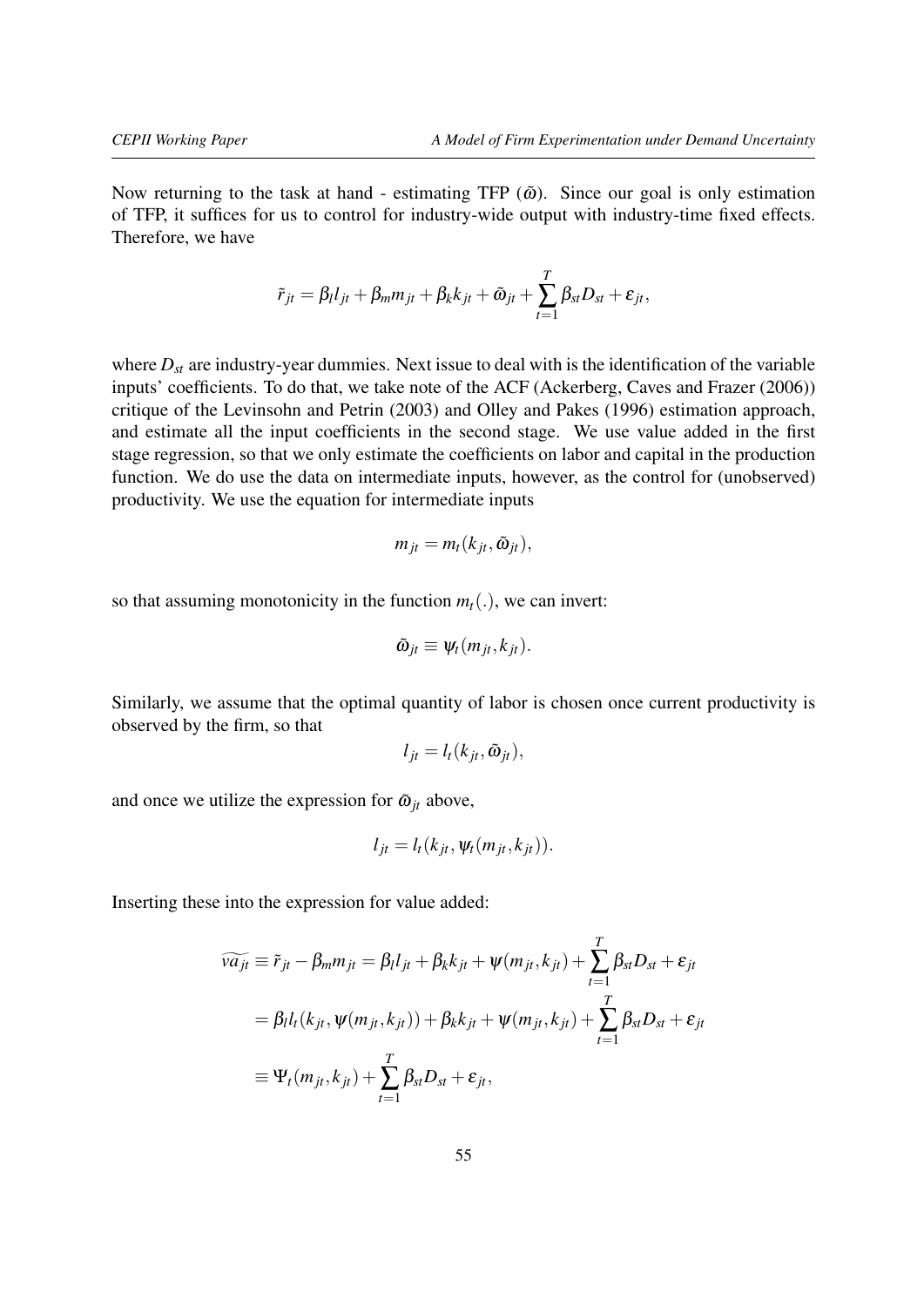where  $\Psi_t(m_{it}, k_{it})$  is a polynomial in capital and intermediate inputs, one for each time period (year in our case):

$$
\Psi(m_{jt}, k_{jt}) \equiv \sum_{t=1}^{T} b_{0t} D_t + \sum_{t=1}^{T} b_{1kt} D_t k_{jt} + \sum_{t=1}^{T} b_{1mt} D_t m_{jt} + \sum_{t=1}^{T} b_{2mkt} D_t k_{jt} m_{jt} + \sum_{t=1}^{T} b_{2kt} D_t k_{jt}^2 + \sum_{t=1}^{T} b_{2mmt} D_t m_{jt}^2 + \sum_{t=1}^{T} b_{3kkmt} D_t k_{jt}^2 m_{jt} + \sum_{t=1}^{T} b_{3kmmt} D_t k_{jt} m_{jt}^2 + \sum_{t=1}^{T} b_{3kkkt} D_t k_{jt}^3 + \sum_{t=1}^{T} b_{3mmmt} D_t m_{jt}^3,
$$

where  $D_t$  are year dummies. Assuming that productivity follows a first-order Markov process:

$$
\tilde{\omega}_{jt} = E[\tilde{\omega}_{jt}|\tilde{\omega}_{j(t-1)}] + v_{jt},
$$

where  $v_{jt}$  is uncorrelated with  $k_{jt}$ , and given values of  $\beta_l$  and  $\beta_k$ , one can estimate the residual  $v_{jt}$  (unobserved innovation to productivity) non-parametrically from

$$
\tilde{\omega}_{jt} = \widetilde{va_{jt}} - \beta_l l_{jt} - \beta_k k_{jt} - \sum_{t=1}^T \beta_{st} D_{st},
$$

$$
\tilde{\omega}_{jt} = z_0 + z_1 \tilde{\omega}_{j(t-1)} + z_2 \tilde{\omega}_{j(t-1)}^2 + z_3 \tilde{\omega}_{j(t-1)}^3 + v_{jt}.
$$

Next, use the moments

$$
E[\mathbf{v}_{jt}(\beta_k, \beta_l)k_{jt}] = 0,
$$
  

$$
E[\mathbf{v}_{jt}(\beta_k, \beta_l)l_{j(t-1)}] = 0,
$$

to identify the coefficients on capital and labor.

Finally, given estimates  $\hat{\beta}_k, \hat{\beta}_l$ , the estimate of TFP,  $\widehat{\omega}_{jt}$ , is given by

$$
\widehat{\omega}_{jt} = \widetilde{va_{jt}} - \widehat{\beta}_l l_{jt} - \widehat{\beta}_k k_{jt} - \sum_{t=1}^T \widehat{\beta}_{st} D_{st}.
$$

#### <span id="page-55-0"></span>5.9. Showing that a shift in profits results in a proportional shift in estimated costs

One important question is how a shift in the profits of the firms in the dataset affects the estimates of costs, the  $c(n)$  schedule, the sunk entry cost  $F$  and the fixed cost of exporting  $f$ . That is, suppose we changed the units of account, and instead of units, expressed all profits in thousands of euros, or expressed all profits in dollars instead of euros. It is easy to show that this would shift all the costs proportionally - by the same proportionality factor.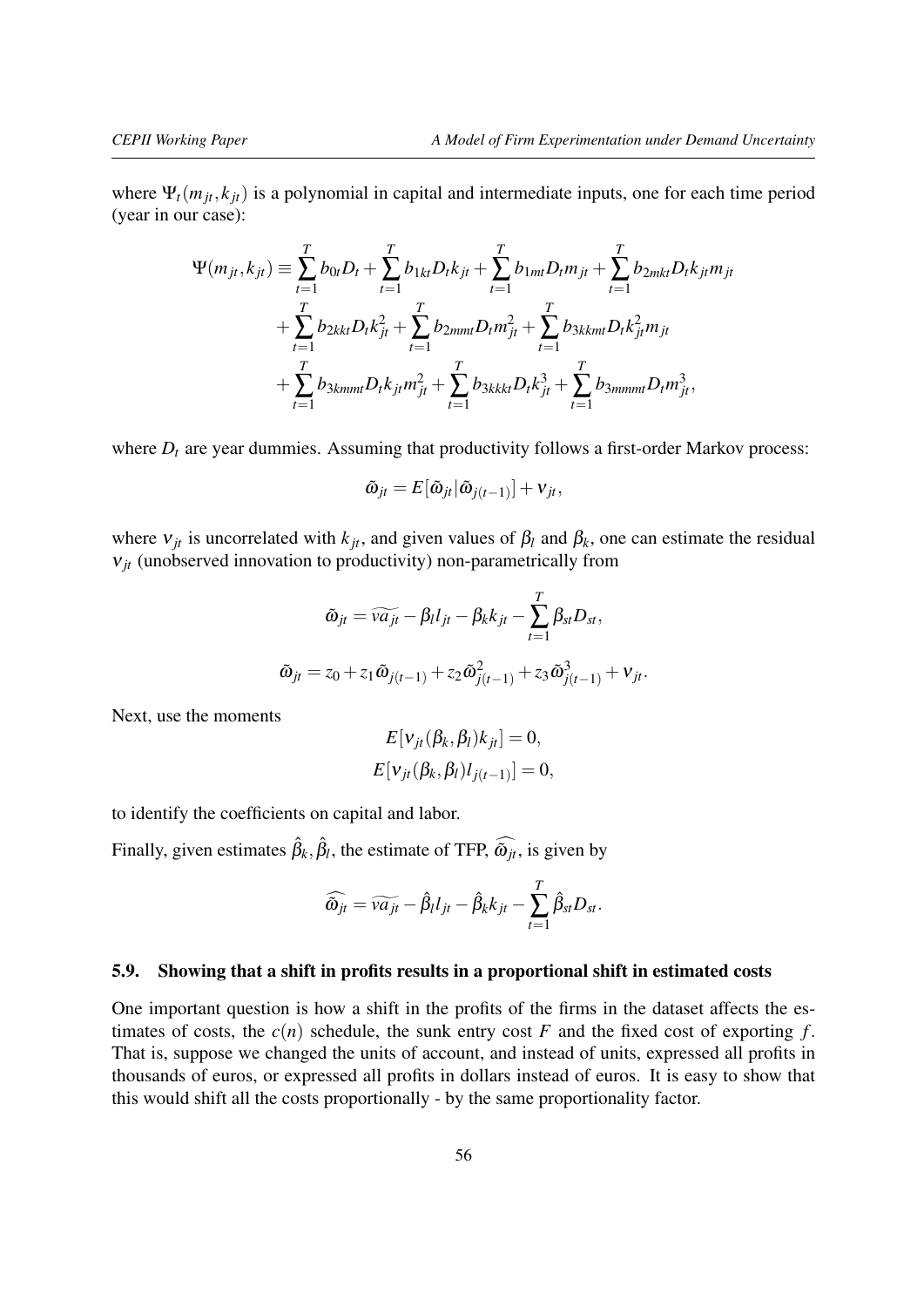To show this, we show that multiplying all profits and all the costs by the same factor  $\lambda$  results in the multiplication of the value function by  $\lambda$  and no change in the thresholds  $\bar{p}$ ,  $p$ , and the optimal testing schedule  $n(p)$ . Given original costs  $c(n)$ ,  $F$ ,  $f$ , and profits  $\tilde{\pi}_j$ ,  $j = 1, ..., J$ , multiply all these by  $\lambda$ :

$$
\hat{c}(n) \equiv c(n)\lambda, \quad \hat{F} \equiv F\lambda
$$

$$
\hat{f} \equiv f\lambda, \quad \hat{\overline{n}}_j \equiv \overline{n}_j\lambda, \quad j = 1, ..., J.
$$

Recall that the solution to the original problem for a fixed firm *j* is given by  $n(p) = z(rv(p))$ , where  $z \equiv g^{-1}$ ,  $g(n) = nc'(n) - c(n)$ , and *z* is strictly increasing, and  $v(p)$  is the solution of the two-point free boundary value problem

$$
v''(p) = \frac{c'(z(rv(p))) - \tilde{\pi}_j[pe^{\bar{\mu}} + (1-p)e^{\bar{\mu}}]}{\frac{1}{2}(p(1-p)\frac{\bar{\mu}-\mu}{\sigma_x})^2}
$$

plus the value matching and smooth pasting conditions:

$$
v(\bar{p}) = \tilde{V}(\bar{p}) - F
$$
,  $v(\underline{p}) = 0$ ,  $v'(\bar{p}) = \tilde{V}'(\bar{p})$ ,  $v'(\underline{p}) = 0$ .

Now, since  $\hat{c}(n) \equiv c(n)\lambda$ ,  $\hat{c}'(n) = c'(n)\lambda$ , and  $\hat{g}(n) = g(n)\lambda$ . Hence,  $\hat{z}(x) \equiv z(\frac{x}{\lambda})$  $\frac{x}{\lambda}$ ),  $\hat{n}(p)$  =  $\hat{z}(r\hat{v}(p)) = z(\frac{r\hat{v}(p)}{2})$  $\frac{\partial (P)}{\partial \lambda}$ ). Also, the value function in the second stage is now given by

$$
\widehat{V}(p) = \frac{M}{r} \left( -\widehat{f} + \lambda \pi_j [pe^{\bar{\mu}} + (1-p)e^{\mu}] \right) = \lambda \widetilde{V}(p).
$$

Now by simple substitution we can show that

$$
\hat{v}(p) \equiv v(p)\lambda
$$

satisfies the new BVP:

$$
\hat{v}''(p) = \frac{\hat{c}'(\hat{z}(r\hat{v}(p))) - \lambda \tilde{\pi}_j [pe^{\bar{\mu}} + (1-p)e^{\underline{\mu}}]}{\frac{1}{2}(p(1-p)\frac{\bar{\mu}-\underline{\mu}}{\sigma_x})^2}
$$

plus the value matching and smooth pasting conditions:

$$
\hat{v}(\bar{p}) = \widehat{\tilde{V}}(\bar{p}) - \hat{F}, \quad \hat{v}(\underline{p}) = 0, \quad \hat{v}'(\bar{p}) = \widehat{\tilde{V}}'(\bar{p}), \quad \hat{v}'(\underline{p}) = 0.
$$

Thus, proportionally shifting both the profits and the cost parameters results in the same experimentation behavior, and therefore, will produce the same values of likelihood, given data, as the original profits and cost parameters. That is, we only need to multiply by  $\lambda$  all the values we generate originally as draws from the posterior of these cost parameters to obtain the draws from the new posterior. This observation allows us to carry out estimation for normalized profits, and later rescale to match the monetary values in the dataset.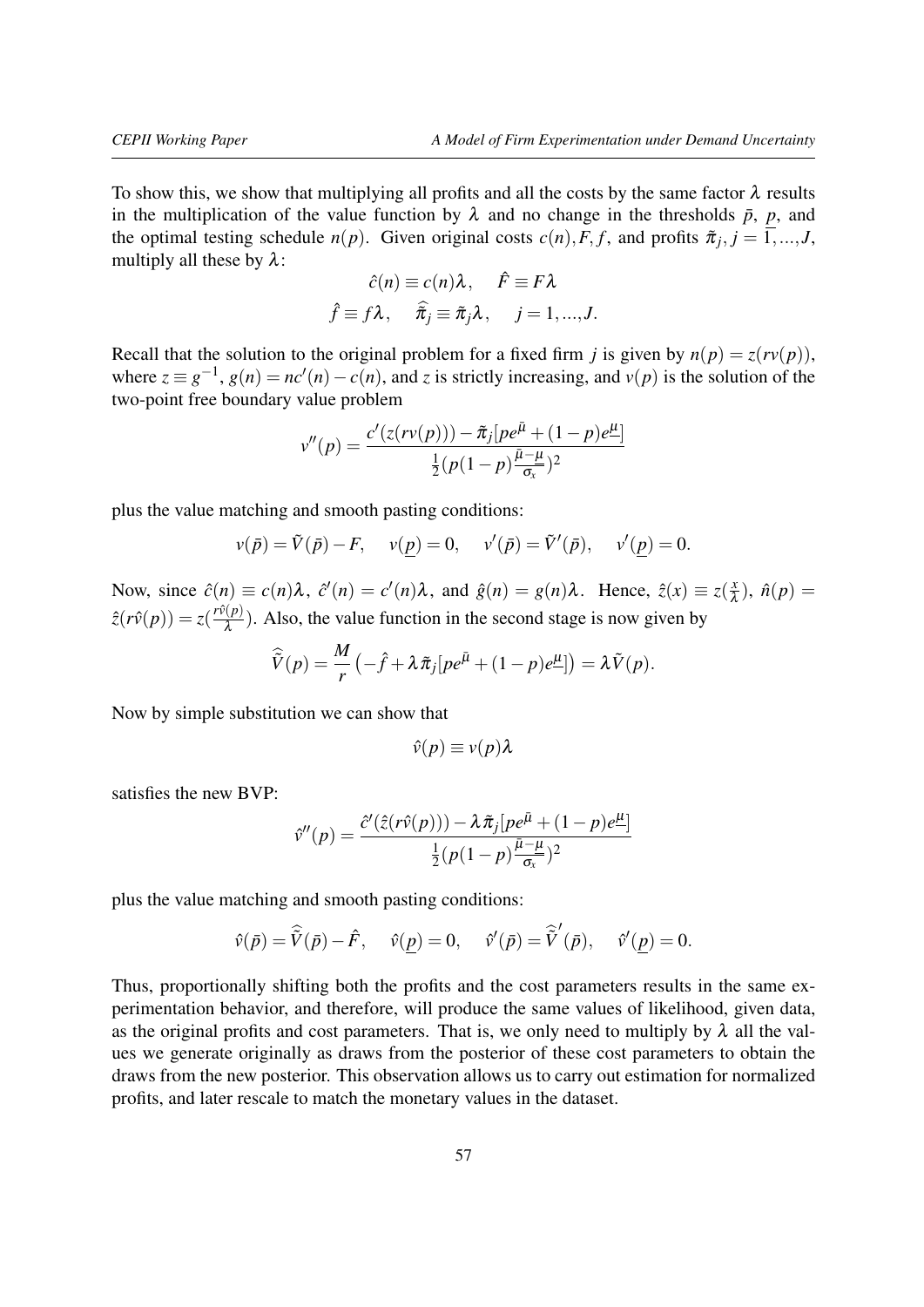#### <span id="page-57-0"></span>5.10. Normalizing  $f = 0$

There are two equations that allow us to estimate this parameter in the model: the boundary condition from the experimentation stage

$$
v(\bar{p}) = \tilde{V}(\bar{p}) - F = \frac{M}{r} \left( -f + \tilde{\pi}_j [pe^{\bar{\mu}} + (1-p)e^{\underline{\mu}}] \right) - F,
$$

and the exit threshold on beliefs from the full-scale exports stage:

$$
\underline{p_j} = \max \left\{ \frac{\frac{f}{D\phi_j^{\varepsilon-1}} - e^{\underline{\mu}}}{e^{\underline{\bar{\mu}}} - e^{\underline{\mu}}}, 0 \right\}.
$$

We assume that all exits in the full-scale exports stage happen due to exogenous shocks. Thus, we can set  $p_j = 0$ , and focus on the first equation for evaluating *f*. Replace *F* with  $F' \equiv F + \frac{M}{r}$  $\frac{M}{r}f$ , and *f* with  $\overline{f'} = 0$ :

$$
v(\bar{p}) = \tilde{V}(\bar{p}) - F' = \tilde{V}(\bar{p}) - F - \frac{M}{r}f = \frac{M}{r}\tilde{\pi}_j[pe^{\bar{\mu}} + (1-p)e^{\mu}] - F - \frac{M}{r}f.
$$

Notice that the last expression is identical to the original boundary condition. Thus, *F* and *f* are not separately identifiable: for any  $F$  and  $f$ , the same kind of behavior will be produced by  $F' \equiv F + \frac{M}{r}$  $\frac{M}{r}f$  and  $f' = 0$ . Therefore, we normalize  $f = 0$  and focus on estimating *F*.

# <span id="page-57-1"></span>5.11. Estimating  $\Theta_2 \equiv \{M, G, F, \delta, \sigma_N, m_p\}$ , given estimates of  $\bar{\mu}, \sigma_x, p_0$  and beliefs  $p$

In the second step of the estimation, we treat the values of  $\Theta_1 \equiv {\{\bar{\mu}, \mu, \sigma_x, p_0\}}$  and beliefs  $p_{it}$ ,  $j = 1, ..., J$ ,  $t = 1, ..., T$  as given and fixed. Here we describe how we calculate the likelihood of the data, given arbitrary values of  $\Theta_2 \equiv \{G, F, M, \delta, \sigma_N, m_p\}$ , and these fixed values of  $\Theta_1$ , and how we use this likelihood to estimate  $\Theta_2$ .

• Fix the values of  $\delta$ ,  $\sigma_N$ ,  $m_p$ , M. We fix the initial value of  $\sigma_N$  to 1, of  $m_p$  to 0.01, of  $\delta$  to an estimate of the exogenous death rate based on the subsample of old exporters alone, and of *M* to the average number of export destinations over all old exporters. We do so because the old exporters are assumed to have completed their experimentation phase (if any), and therefore their average export size should be a good indicator of the full scale in the market, and their average exit rate should be a good indicator of the exogenous death rate. Starting the iteration from different values of  $\delta$ ,  $\sigma_N$ ,  $m_p$ , M does not affect the results.

For fixed  $\delta$ ,  $\sigma_N$ ,  $m_p$ , M, and  $r \equiv \delta + dr$ ,  $dr = 0.05$ , we can calculate the likelihood of the data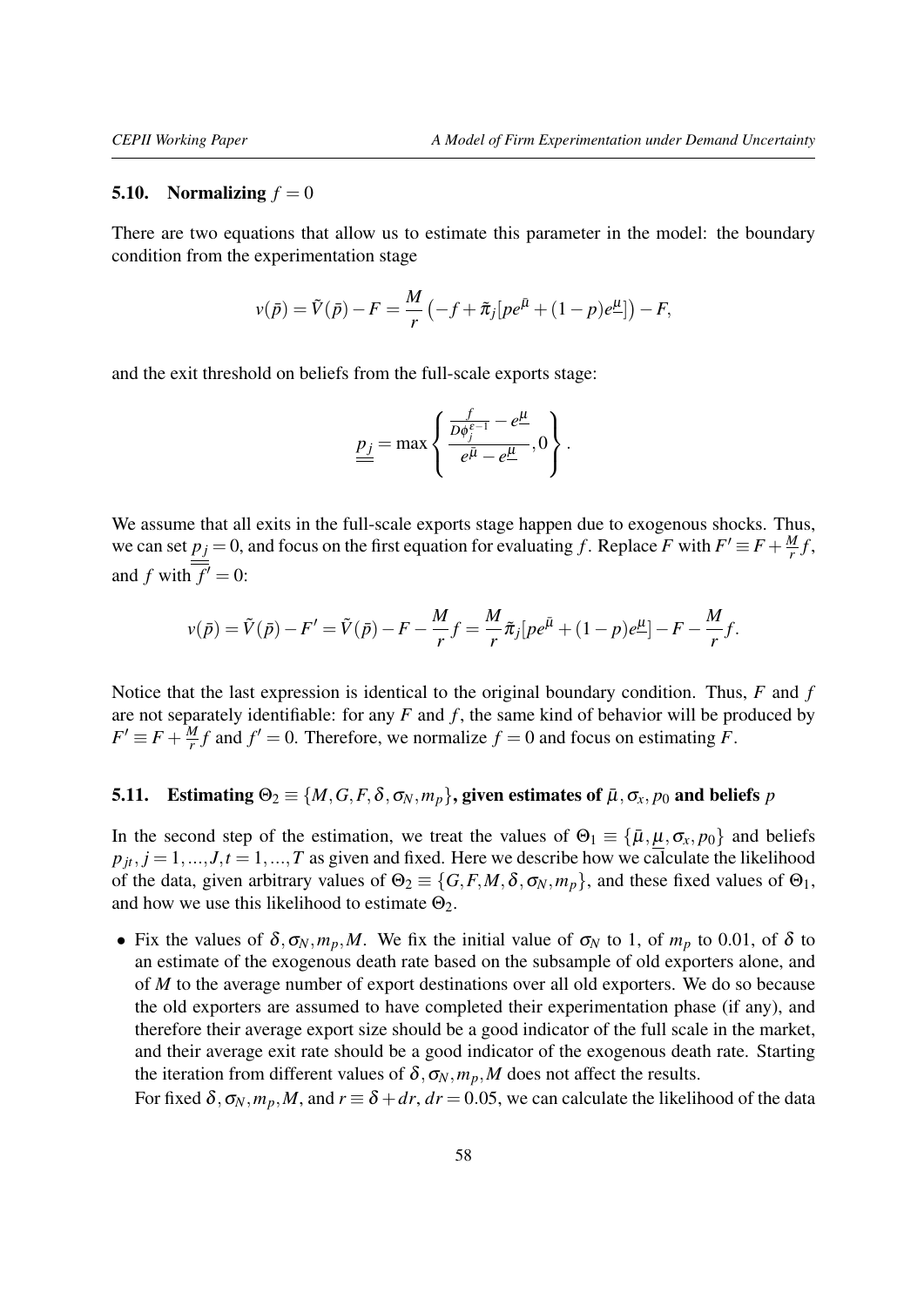for any given values of the coefficients of the cost function  $c(n)$  and the sunk entry cost *F* as

$$
L(n_{jt}|G, F, \sigma_N, m_p, \delta, M) \equiv Prob(n_{jt}|G, F, \sigma_N, m_p, \delta, M)
$$
  
\n
$$
= \prod_{E_{jt}^0} \psi\left(\frac{n_{jt} - n^*(p_{jt})}{\sigma_N}\right) \prod_{E_{jt}^1} \psi\left(\frac{n_{jt} - M}{\sigma_N}\right) *
$$
  
\n
$$
\prod_{X_{jt}^1} \delta \prod_{R_{jt}^1} (1 - \delta) \prod_{Q_{jt}^0} \kappa(0|m_p) *
$$
  
\n
$$
\prod_{Q_{jt}^1} \delta \prod_{R_{jt}^0} (1 - \delta) \kappa(p_{jt} - \underline{p}_j|m_p) \prod_{R_{jt}^2} (1 - \delta),
$$

where  $\psi$  denotes the standard normal distribution,  $\kappa$  denotes the exponential distribution (for the discrepancy between the predicted  $\underline{p}_j$  and the actual  $\underline{\tilde{p}}_j$ ),

- $E_{jt}^0 = [j, t : S_{jt} = 0]$ , that is, all *j*,*t*, where the firm exports and is in the experimentation stage,
- $E_{jt}^1 = [j, t : S_{jt} = 1]$ , that is, all *j*,*t*, where the firm exports and is in the full export stage,
- $\mathbf{X}_{jt}^1 = [j, t : S_{jt} = 2, S_{j(t-1)} = 1]$ , that is, all *j*,*t*, where the firm exits the market from State 1,
- $-R_{jt}^1 = [j,t: S_{jt} = 1, S_{j(t-1)} = 1]$ , that is, all *j*,*t*, where the firm remains in the market in State 1,
- $-Q_{jt}^0 = [j, t : S_{jt} = 2, S_{j(t-1)} = 0, p_{jt} ≤ p_{jt}].$  that is, all *j,t*, where the firm exits the market from State 0, given its beliefs are below  $\underline{p}_j$ , which allows us to set  $\underline{\tilde{p}}_j = \underline{p}_j$ , to maximize the likelihood, so that  $e_{pd} = \underline{p}_j - \underline{\tilde{p}}_j = 0$ ,
- −  $Q_{jt}^1 = [j, t : S_{jt} = 2, S_{j(t-1)} = 0, p_{jt} > p_{jt}^1]$ , that is, all *j,t*, where the firm exits the market from State 0, given its beliefs are above  $\underline{p}_j$ , which implies that the exit was caused by an exogenous death shock,
- $P_{j_t} = [j, t : S_{jt} = 0, S_{j(t-1)} = 0, p_{jt} ≤ p_j]$ , that is, all *j*,*t*, where the firm remains in the market in State 0, given its beliefs are below  $\underline{p}_j$ , the probability of which happening is  $(1 - \delta) \kappa (\underline{\tilde{p}}_j - \underline{p}_j | m_p)$ , and we set  $\underline{\tilde{p}}_j = p_{jt}$ , to maximize the likelihood,
- − and  $R_{jt}^2 = [j, t : S_{jt} < 2, S_{j(t-1)} = 0, p_{jt} \geq \underline{p}_j]$ , that is, all *j*,*t*, where the firm remains in the market in State 0, given its beliefs are above  $\underline{p}_j$ , which happens with probability  $(1-\delta)$ . We set flat priors for *G* and *F*, and pick new values for these parameters using the Metropolis-Hastings step, which essentially amounts to maximising the above likelihood in our case.
- Given the latest values of *G* and *F*, we can reevaluate the posteriors of  $\delta$ ,  $\sigma_N$ ,  $m_p$ , *M*.
	- The prior distribution of  $σ_N$  is an inverse gamma distribution with hyperparameters  $α_N, β_N$ , so that

$$
f\left(\frac{1}{\sigma_N}|\alpha_N,\beta_N\right)=\frac{\frac{1}{\sigma_N}\alpha_N-1}{\Gamma(\alpha_N)\beta_N^{\alpha_N}},\quad \text{if}\quad \sigma_N>0,
$$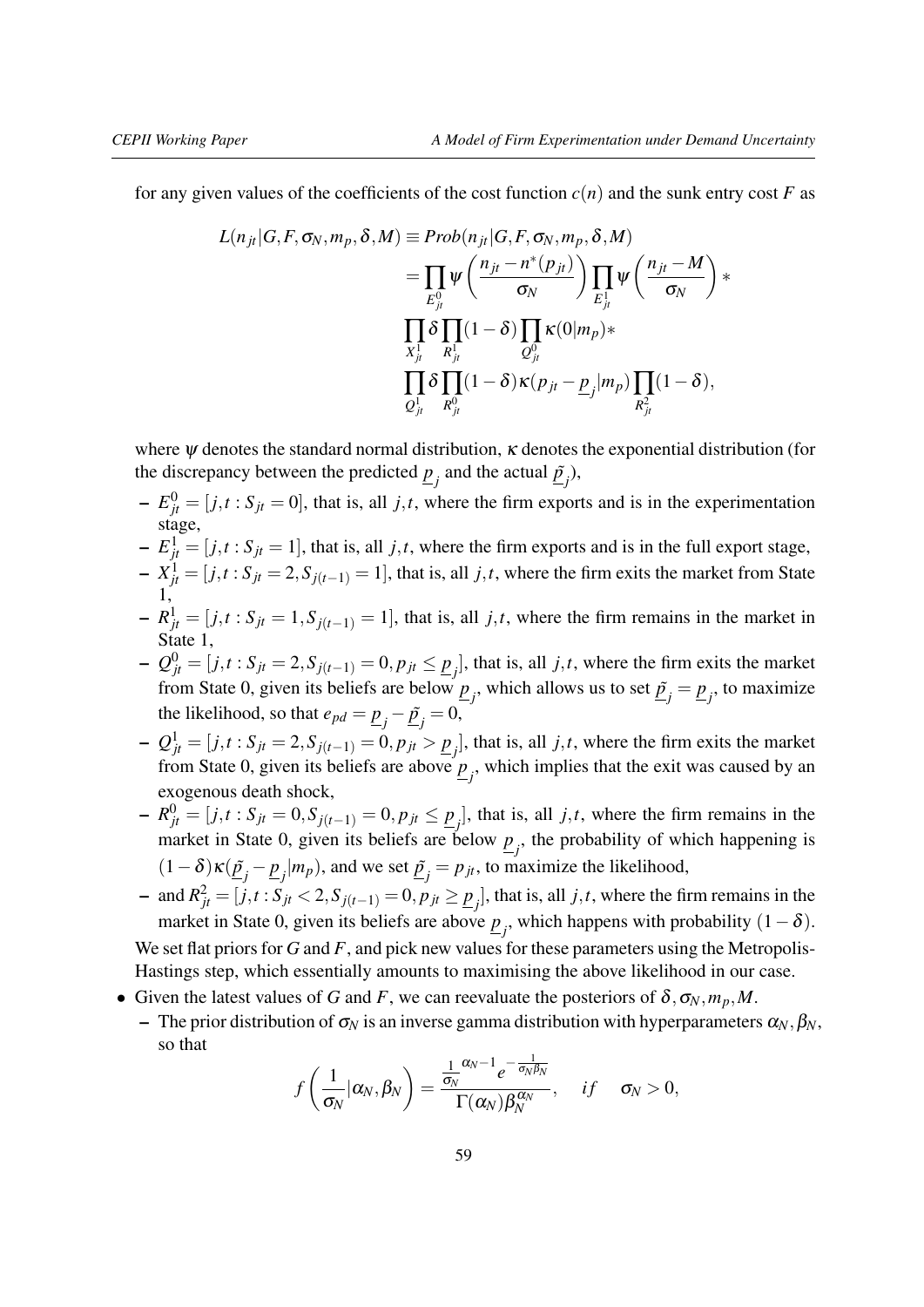and 0 otherwise. The posterior distribution of  $\sigma_N$  is also an inverse gamma with hyperparameters

$$
\alpha'_N=\alpha_N+\frac{nb_N}{2}, \beta'_N=\beta_N+\frac{\sum_{i=1}^{nb_N}(e_i-\bar{e})^2}{2},
$$

where  $nb<sub>N</sub>$  is the number of observations on export size (number of destinations) we have,  $e_i$  are the deviations of the observed export size *n* from the predicted export size  $n^*$ , and  $\overline{e}$  is the mean of these  $e_i$ .

– The prior distribution of  $\delta$  is a beta distribution with hyperparameters  $\alpha_{\delta}, \beta_{\delta}$ , so that

$$
f(\delta|\alpha_{\delta},\beta_{\delta})=\frac{\Gamma(\alpha_{\delta}+\beta_{\delta})}{\Gamma(\alpha_{\delta})\Gamma(\beta_{\delta})}\delta^{\alpha_{\delta}-1}(1-\delta)^{\beta_{\delta}-1}, \quad if \quad 0<\delta<1,
$$

and 0 otherwise. The posterior of  $\delta$  is also a beta distribution with hyperparameters

$$
\alpha_{\delta}' = \alpha_{\delta} + \sum_{i=1}^{nb_{\delta}} x_i, \beta_{\delta}' = \beta_{\delta} + nb_{\delta} - \sum_{i=1}^{nb_{\delta}} x_i,
$$

where  $x_i$  is an indicator variable equal to 1 if a firm exits the market due to an exogenous shock, and  $nb<sub>\delta</sub>$  is the number of observations where we can infer this indicator variable's value.

– The prior distribution of  $m_p$  is an inverse gamma with hyperparameters  $\alpha_d, \beta_d$ , so that

$$
f\left(\frac{1}{m_p}|\alpha_d,\beta_d\right) = \frac{\left(\frac{1}{m_p}\right)^{\alpha_d-1}e^{-\frac{1}{m_p\beta_d}}}{\Gamma(\alpha_d)\beta_d^{\alpha_d}}, \quad \text{if} \quad m_p > 0,
$$

and 0 otherwise. The posterior of  $m_p$  is also an inverse gamma distribution with the hyperparameters

$$
\alpha'_d = \alpha_d + nb_p, \beta'_d = \frac{\beta_d}{1 + \beta_d \sum_{i=1}^{nb_p} (\underline{p}_j - \underline{\tilde{p}}_j)},
$$

where *nb<sub>p</sub>* is the number of all observations where we can infer the value of  $e_{pd} = \underline{p}_j - \underline{\tilde{p}}_j$ . that is sets  $Q_{jt}^0$  and  $R_{jt}^0$  described above.

– The prior distribution of *M* is a normal distribution with hyperparameters  $m, \sigma_m$ , so that

$$
f(M|m, \sigma_m) = \sqrt{\frac{1}{2\sigma_m \pi}} e^{-\frac{1}{2\sigma_m} (M-m)^2},
$$

and the posterior of *M*, given  $\sigma_N$ , and the observed export sizes in state 1 (full-scale export),  $\{n_{jt} | S_{jt} = 1\}$ , is a normal distribution with hyperparameters

$$
m'=\frac{m\sigma_N+N_m\bar{n}\sigma_m}{\sigma_N+N_m\sigma_m},
$$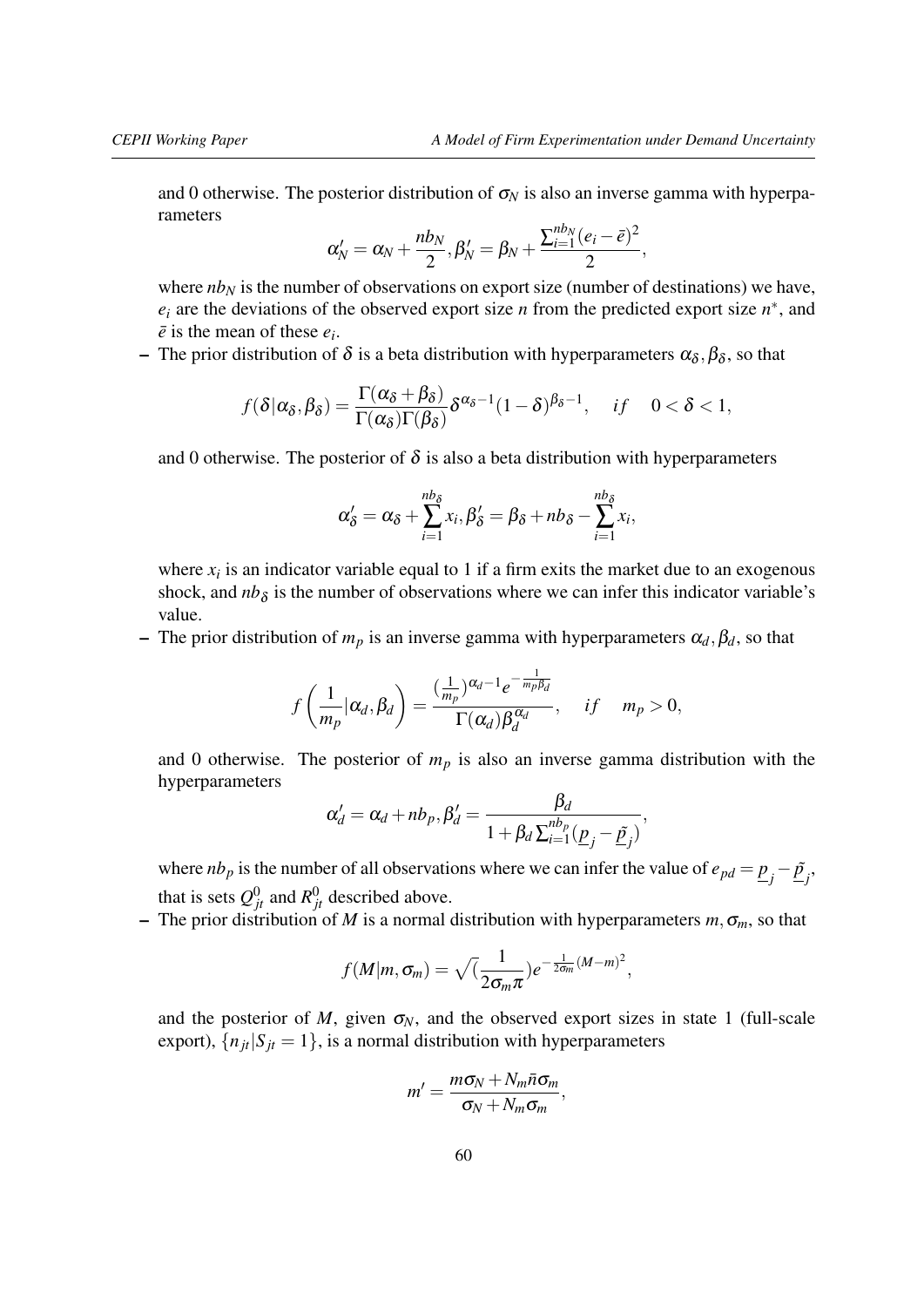$$
\sigma'_m = \frac{\sigma_m \sigma_N}{\sigma_N + N_m \sigma_m},
$$

where  $\bar{n}$  is the average over all  $\{n_{it}|S_{it} = 1\}$ , and  $N_m$  is the number of all such observations.

• Iterate on the previous two steps until convergence.

### <span id="page-60-0"></span>5.12. Evaluating the number of new exporters in counterfactual exercises

Recall that we used the normalized version of profits,  $\tilde{\pi}_j \equiv$  $\exp\left[ (\varepsilon - 1) \frac{C_{\phi}^j}{(1 - \rho_{\phi})} \right]$ 1  $\frac{1}{m}$ , where *m* is the median of  $\exp\left[ (\varepsilon - 1) \frac{C_{\phi}^{j}}{(1 - \varepsilon)} \right]$  $\frac{c_{\phi}}{(1-\rho_{\phi})}$ 1 over all exporters in the given pair, to characterize the heterogeneity of exporters in a given sector. We locate the first percentile of this  $\tilde{\pi}_i$  over all exporters in a given pair (rather than the minimum, which helps us disregard outliers), and call this the exporting threshold in this pair,  $\tilde{\pi}_{ex}^0$ . This value also implies an exporting threshold for the smoothed average productivity,  $\tilde{\phi}_{ex}^{0} = \exp\left[\frac{\ln(\tilde{\pi}_{ex}^{0}m)}{\varepsilon-1}\right]$  $\varepsilon-1$ . Suppose that all profits  $\tilde{\pi}_j$  go up by some factor  $\gamma^{\epsilon_k}$  (as they did in the currency appreciation exercise, where the decrease in the exchange rate from 3*e<sup>k</sup>* to  $e_k$  resulted in the shift in profits by a factor of  $3^{\epsilon_k}$ ). Denote the new profit variable by  $\tilde{\pi}'_j$ :

$$
\tilde{\pi}'_j = \tilde{\pi}_j \gamma^{\varepsilon_k}.
$$

All firms with  $\tilde{\pi}'_j$  at or above the exporting threshold  $\tilde{\pi}^0_{ex}$  will export now. That is, in terms of the old profit variable, all firms with  $\tilde{\pi}_j$  at or above  $\tilde{\pi}_{ex}^1$ , where  $\tilde{\pi}_{ex}^1 \equiv \frac{\tilde{\pi}_{ex}^0}{\gamma^{E_k}}$ , will now export. Thus, firms with profitability  $\tilde{\pi}_j$  between  $\tilde{\pi}_{ex}^1$  and  $\tilde{\pi}_{ex}^0$  will be new exporters.  $\tilde{\pi}_{ex}^1$  can also be used to deduce the new exporting threshold for the smoothed average productivity,

$$
\tilde{\phi}_{ex}^1 = \exp\left[\frac{\ln(\tilde{\pi}_{ex}^1 m)}{\epsilon_k - 1}\right] = \frac{\exp\left[\frac{\ln(\tilde{\pi}_{ex}^0 m)}{\epsilon_k - 1}\right]}{\exp\left[\frac{\epsilon_k}{\epsilon_k - 1}\ln\gamma\right]} = \frac{\tilde{\phi}_{ex}^0}{\exp\left[\frac{\epsilon_k}{\epsilon_k - 1}\ln\gamma\right]} = \frac{\tilde{\phi}_{ex}^0}{\gamma^{\frac{\epsilon_k}{\epsilon_k - 1}}}.
$$

To know how many of these new exporters will be there, we need to turn to the observed distribution of productivities in the sector concerned. In the dataset, each firm is assigned an industrial sector (NAF 2), according to their main activity. The exporters in a particular 4-digit category (in our case, codes 4202 and 6403) may come from different sectors. The exporters of trunks, suitcases, etc. belong to 19 various sectors, the largest sector being Clothing and furs (20 percent), and the exporters of footwear belong to 15 various sectors, the largest being Leather products and shoes (50 percent). We therefore treat Clothing and furs as the main sector for exporters of trunks, suitcases, etc., and Leather products and shoes - as the main sector for exporters of footwear.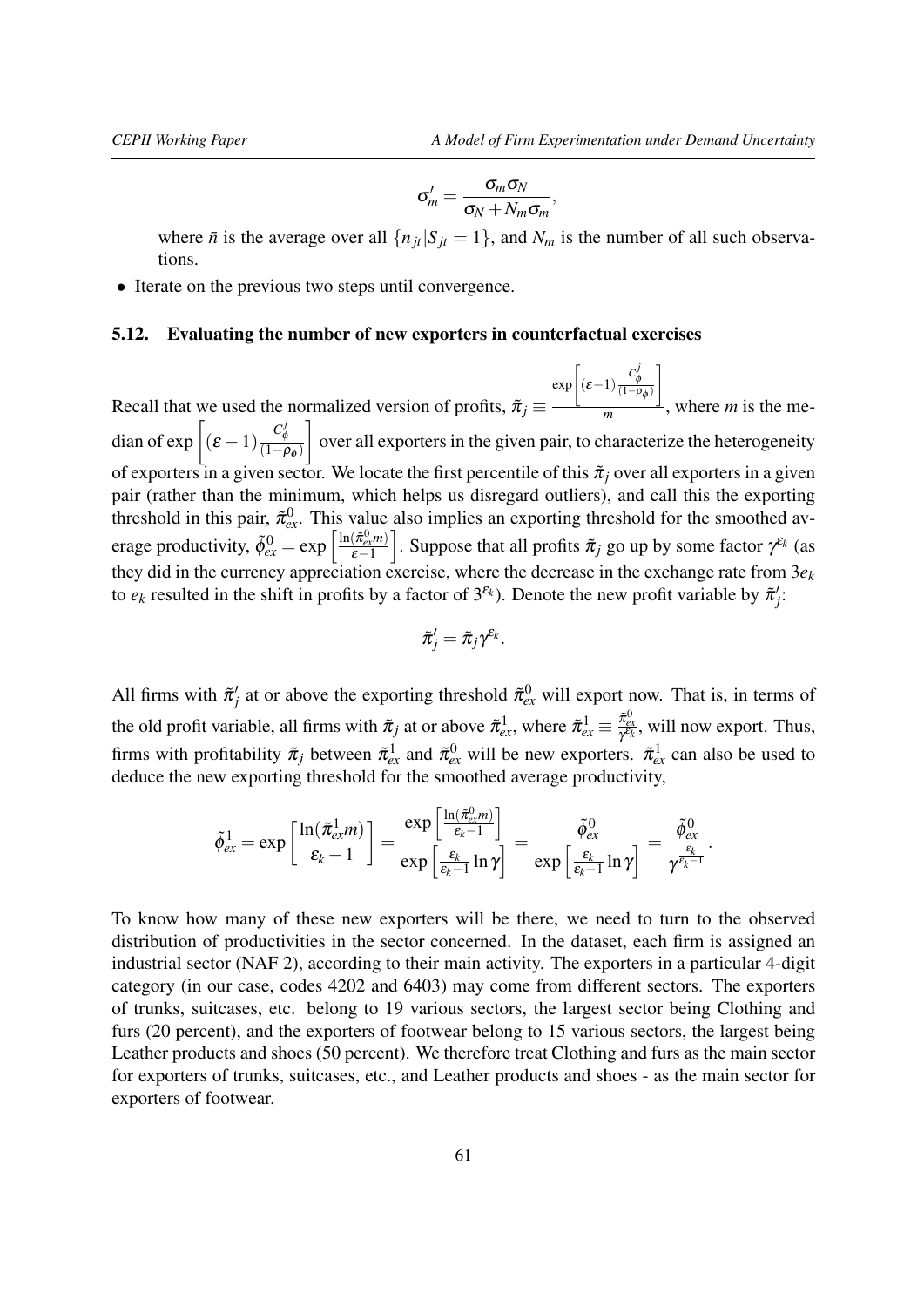First, we fit a Pareto distribution to the smoothed average productivities within the main sector:

$$
\ln(1 - CF(\tilde{\phi}_j)) = \varsigma(\ln \tilde{\phi}_m - \ln \tilde{\phi}_j),
$$

where  $\tilde{\phi}_m$  is the minimum smoothed average productivity in the group,  $\zeta$  is the shape parameter, and *CF* is the cumulative distribution. We obtain a shape parameter of 1.03 and 1.94 for Clothing and furs and Leather products and shoes, respectively. We apply the above equation to find the cumulative distribution of both values,  $\tilde{\phi}_{ex}^0$ ,  $\tilde{\phi}_{ex}^1$ , and take the difference between the two. We then multiply this fraction by the total number of firms in each sector to find the number of new exporters.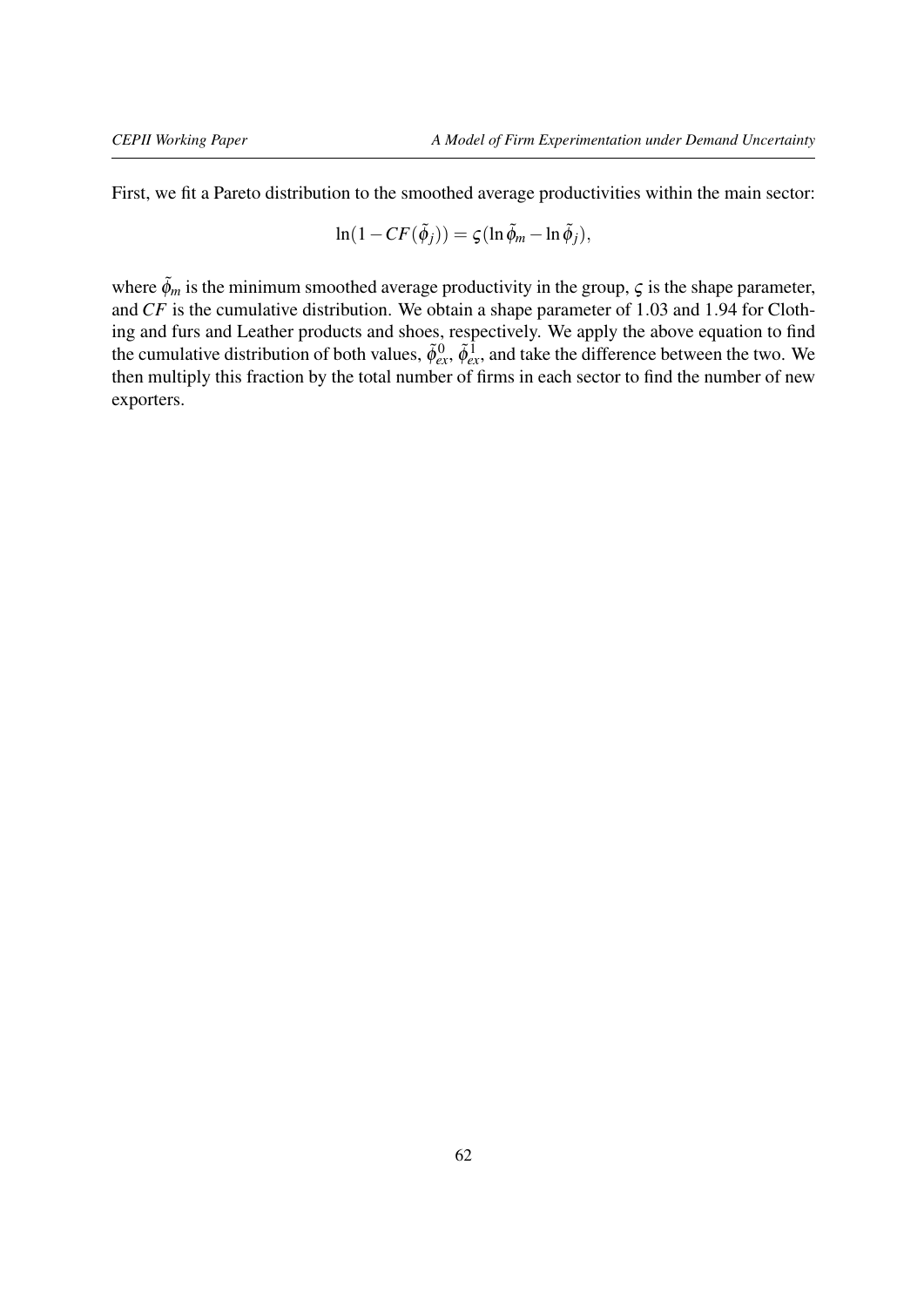### <span id="page-62-1"></span><span id="page-62-0"></span>5.13. Supplementary Figures and Tables



Figure 17 – Response to a 67 % temporary currency appreciation in a single country within East Asia, exports of footwear. The first panel shows the evolution of the average number of destinations (over all new exporters), the second panel - the exit rate, and the third panel - the total quantity exported, normalized by the median quantity exported.



Figure 18 – Response to a 10 % decrease in the testing costs  $c(n)$  and to an 'equivalent' cut in the sunk entry cost *F*. Exports of footwear by French firms to East Asia. The first panel shows the evolution of the average number of destinations (over all new exporters), and the second panel - the total quantity exported, normalized by the median quantity exported.